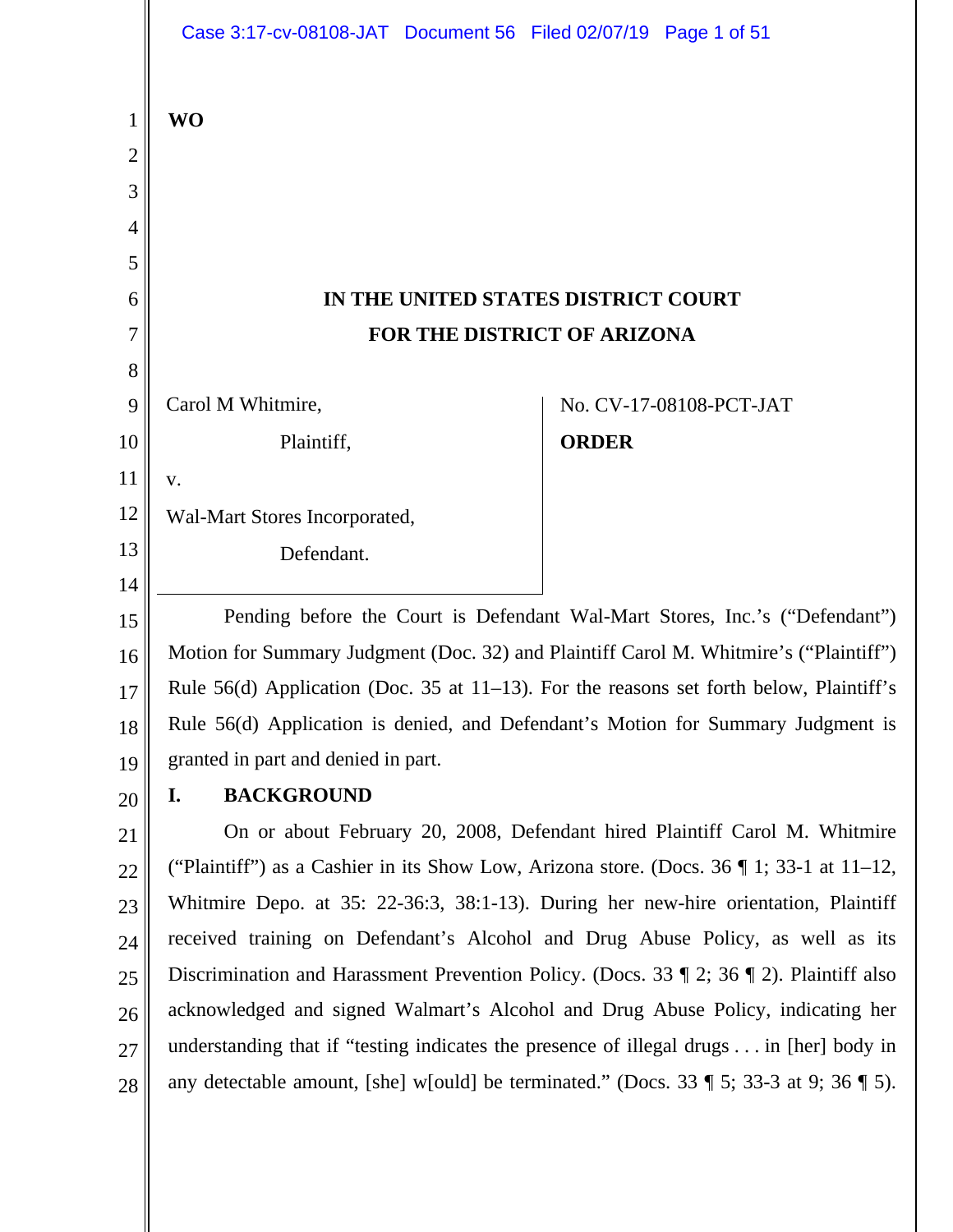Plaintiff further acknowledged the drug testing policies and procedures described in this Alcohol and Drug Abuse Policy, "and the use by Wal-Mart of results thereof in further determining [her] continued employment." (Doc. 33-3 at 9).

3 4

5

6

7

8

9

10

11

12

1

2

 In December 2013, after working as a Cashier for approximately four years, Plaintiff was promoted to the position of Customer Service Supervisor. (Docs. 33 ¶ 8; 36 ¶ 8). On December 19, 2013, Plaintiff acknowledged that she had the ability to perform the essential functions of this Customer Service Supervisor position either with or without a reasonable accommodation. (Docs. 33  $\parallel$  9; 33-3 at 25–27; 36  $\parallel$  9). These essential functions include "maintaining a safe shopping environment," "ensuring a safe work environment," "[o]perat[ing] equipment, such as cash registers and related tools, to process Customer purchases," handling money, and "[s]upervis[ing] Associates." (Docs. 33 ¶ 10; 33-3 at 25; 36 ¶ 10).

13 14 15 16 17 18 19 In or about the end of 2013 or beginning of 2014, Plaintiff obtained an Arizona medical marijuana card, which she maintained during her employ at Walmart. (Docs. 33 ¶¶ 12–13; 36 ¶¶ 12–13). Plaintiff claims she smokes medical marijuana just before bed as a sleep aid and to help treat the chronic pain she suffers due to arthritis and a prior shoulder surgery. (Doc. 36 ¶¶ 34–36, 39–40). Plaintiff also asserts that she has never brought marijuana to work or used or been impaired by it during her hours of employment. (Doc. 36 ¶ 38).

20 21 22 23 24 25 In January 2016, Defendant modified its Alcohol and Drug Abuse Policy to expressly state that employees are prohibited from "[r]eporting to work under the influence of drugs or alcohol, including medical marijuana." (Docs. 33-3 at 12; 36 ¶ 2). Defendant's amended Alcohol and Drug Abuse Policy also requires employees to submit to a drug or alcohol test if they suffer a workplace injury "that requires medical treatment from an outside health care provider." (Doc. 33-3 at 14).

26 27 28 In March 2016, Plaintiff transferred to Defendant's Taylor, Arizona store. (Docs. 36 ¶ 1; 33-1 at 11–12, Whitmire Depo. at 35: 22-36:3, 38:1-13). While working on May 21, 2016 in the Taylor store, a bag of ice fell on Plaintiff's wrist as she was leveling

- 2 -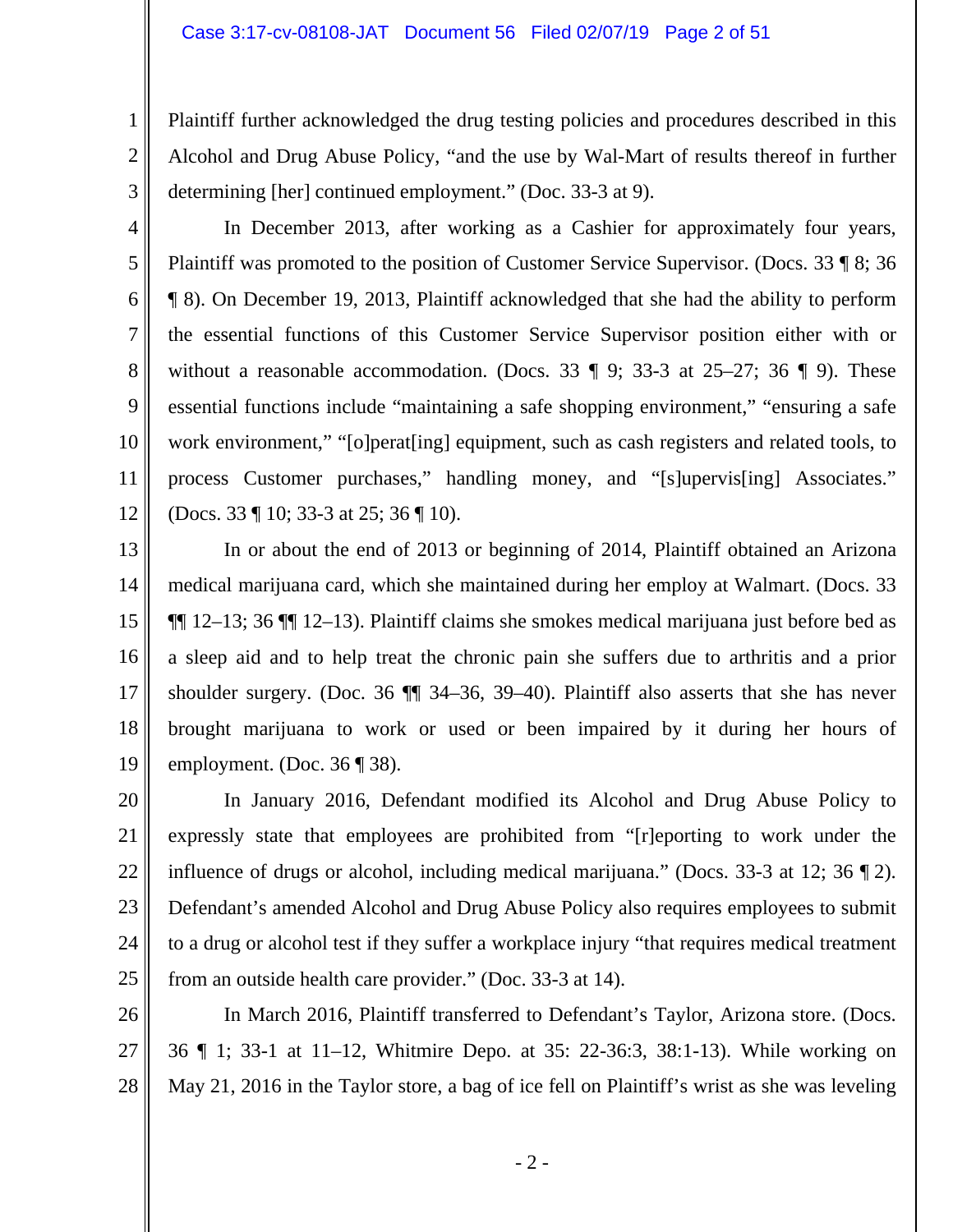6 7 the bags in the ice machine. (Docs. 33 ¶ 16; 36 ¶ 16). Plaintiff reported this incident to Management and filed an Associate Incident Report with Defendant that same day. (Docs. 33 ¶ 16; 36 ¶ 16; 36-1 at 12, 32). However, Plaintiff finished her shift and did not seek any medical attention on May 21, 2016 because she did not feel the incident was serious enough. (Docs. 33 ¶ 17; 36 ¶ 17; 36-1 ¶ 15). Defendant's Associate Accident Review Form indicates that Defendant did not find Plaintiff responsible for the incident. (Doc. 36-1 at 32 ("Not conclusive that the associate did not follow safe work practices[.] . . . This could have just as easily happened to a customer.")).

9 10 11 12 13 14 15 16 17 On May 23, 2016, Plaintiff notified Human Resources of continued swelling and pain in her wrist. (Docs. 33 ¶ 18; 36 ¶ 18). Just before 2:00 a.m. on May 24, 2016, Plaintiff smoked medical marijuana prior to going to sleep. (Docs. 33 ¶ 19; 36 ¶ 19; 36-1 ¶ 18). Later that same day (May 24, 2016), Plaintiff clocked in to her scheduled shift at 2:00 p.m., and told Personnel Coordinator Debra Vaughn that her wrist still hurt. (Docs. 33 ¶¶ 20–21; 36 ¶¶ 20–21). Pursuant to Walmart policy, Ms. Vaughn directed Plaintiff to an urgent care clinic for a wrist examination and post-accident urine drug test. (Docs. 33 ¶ 21; 36 ¶ 21). Except for this visit to the urgent care clinic on May 24, 2016, Plaintiff never missed any time at work as a result of her wrist injury. (Docs. 33 ¶ 31; 36 ¶ 31).

18 19 20 21 22 23 24 25 26 At the urgent care clinic, Plaintiff's arm was x-rayed, and she submitted a urine sample for the drug test. (Docs. 33  $\parallel$  22; 36  $\parallel$  22). Following this drug screen, Plaintiff claims that she returned to work and informed Ms. Vaughn that the clinic had not taken a copy of her medical marijuana card, even after Plaintiff informed the clinic of her medical marijuana usage and cardholder status. (Doc. 36 ¶¶ 43–44). At this time, Plaintiff asserts that Ms. Vaughn took a copy of the medical marijuana card. (Doc.  $36 \text{ } \sqrt{\phantom{a}}\,44$ ). This was the first time that Plaintiff informed anyone at Walmart that she had a medical marijuana card. (Docs. 33 ¶ 14; 36 ¶¶ 14, 45). Plaintiff also never informed anyone at Walmart that she had a disability. (Docs.  $33 \text{ } \text{\textdegree{l}}\, 15$ ;  $36 \text{ } \text{\textdegree{l}}\, 15$ ).

27

1

2

3

4

5

8

Plaintiff's May 24, 2016 drug screen tested positive for marijuana metabolites at a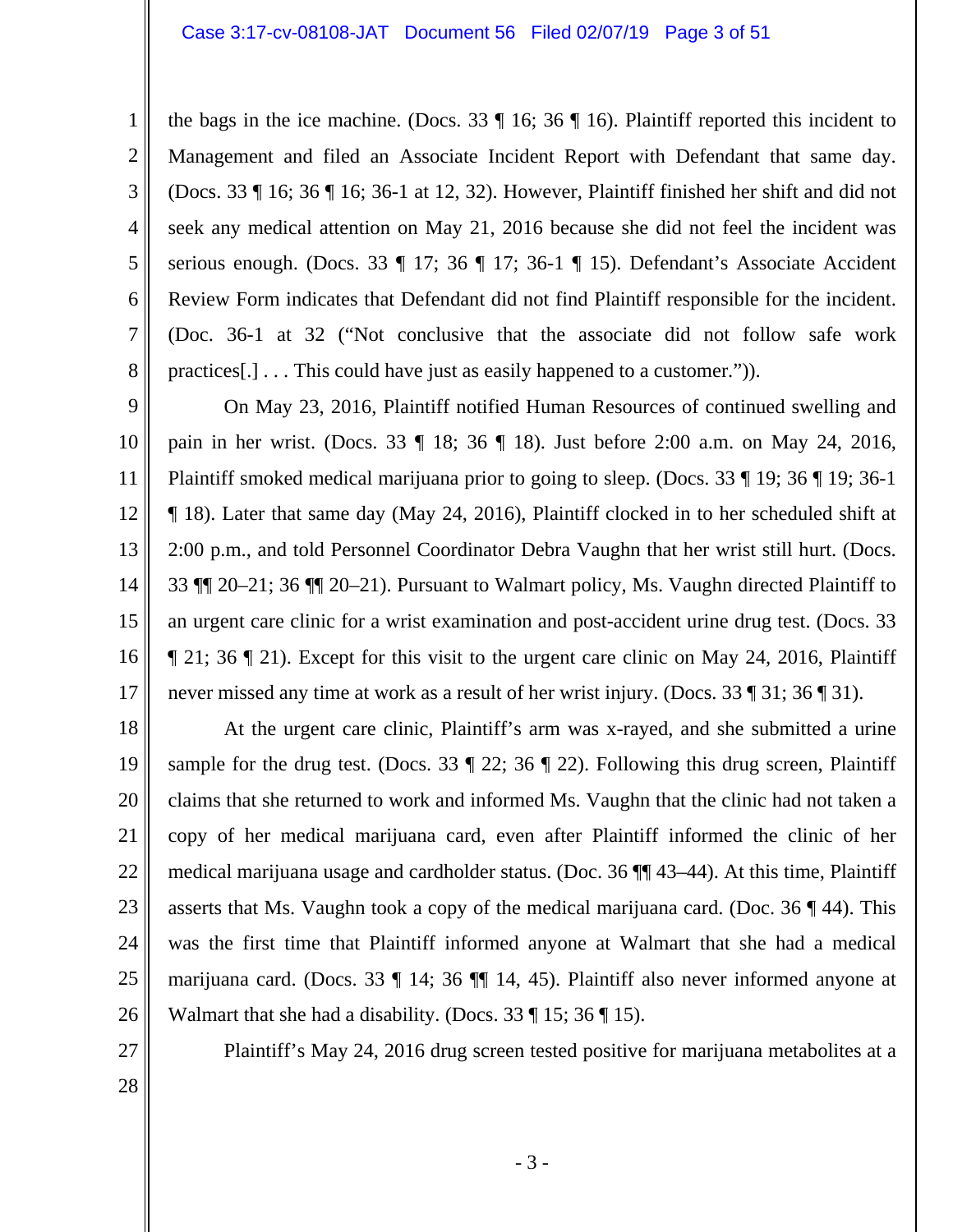#### Case 3:17-cv-08108-JAT Document 56 Filed 02/07/19 Page 4 of 51

1

2

3

4

5

7

8

9

6 quantitative value of greater than 1000 ng/ml. (Doc. 33-3 at 33).<sup>1</sup> In a signed declaration, Ms. Vaughn stated that, "upon reasonable belief, Plaintiff's May 24, 2016 positive test result for marijuana indicated that she was impaired by marijuana during her shift that same day." (Doc. 33-3 at 23, Vaughn Decl.  $\P$  14).<sup>2</sup> On May 31, 2016 (prior to the test result being reported to Defendant), Plaintiff had a follow-up interview with a Medical Review Officer to discuss her positive drug screen, at which Plaintiff told the Medical Review Officer that she had an Arizona-issued medical marijuana card. (Docs. 36 ¶ 46; 36-1 at 26). The Medical Review Officer verified Plaintiff's medical marijuana card that same day. (Doc. 36-1 at 26).

10 11 12 13 14 15 16 17 18 19 In June, Plaintiff received a letter dated June 7, 2016 from the Industrial Commission of Arizona alerting Plaintiff that her employer's insurance carrier had been notified of her workers' compensation claim. (Doc. 36-1 at 10). That same month, Plaintiff received two Notices of Claim Status from the Industrial Commission of Arizona regarding her workers' compensation claim, both of which were dated June 22, 2016. (*Id.* at 14, 16). One of these letters indicated that Plaintiff's claim was accepted, but that no compensation would be paid. (*Id.* at 14). The other letter stated that Plaintiff's injury had not resulted in permanent disability, and indicated that temporary compensation and active medical treatment terminated on May 24, 2016 because "claimant was discharged." (*Id.* at 16).

20 21 22 23 24 Following the injury-causing incident on May 21, 2016, Plaintiff continued working full-time until she was suspended due to her positive drug test on July 4, 2016. (Doc. 36 ¶¶ 25, 49). On July 22, 2016 Defendant terminated Plaintiff, only citing her positive drug test as the reason for her termination. (Docs. 33 ¶ 26; 33-3 at 35; 36 ¶ 26). Plaintiff admits that she has no evidence that Defendant terminated her because of her

<sup>25</sup>  26 <u>1</u> <sup>1</sup> Plaintiff does not challenge the testing method of her drug screen and admits that the results indicate that a marijuana metabolite was present in her urine. (Docs. 33  $\parallel$  24; 36  $\parallel$  24).

<sup>27</sup>  28 <sup>2</sup> Ms. Vaughn also states in her Declaration that it is her understanding that the quantitative value of marijuana reflected in Plaintiff's urine screen ("> 1000 ng/ml") is "the maximum reading the test can measure for m Decl. ¶ 13).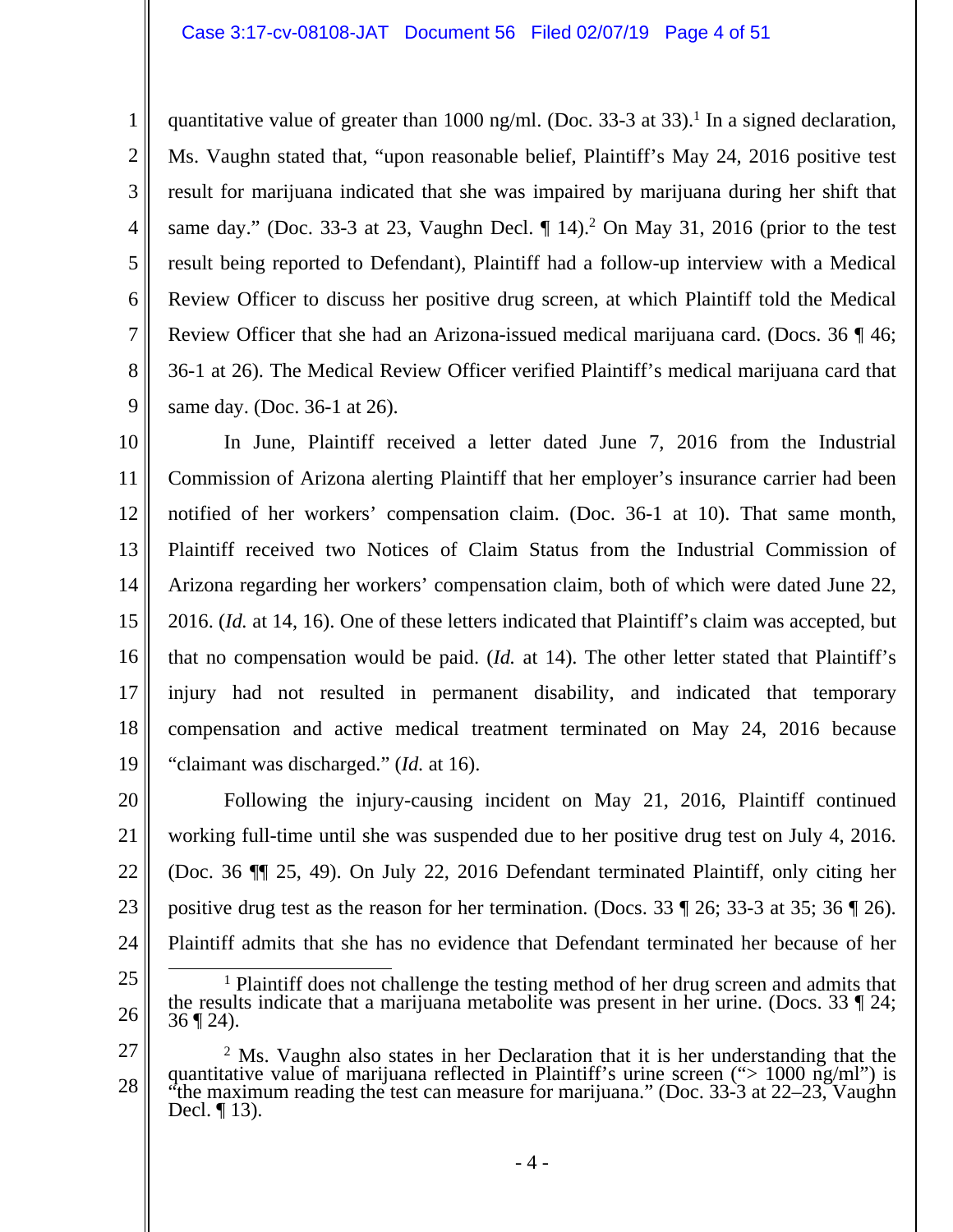#### Case 3:17-cv-08108-JAT Document 56 Filed 02/07/19 Page 5 of 51

status as a medical marijuana cardholder. (Docs. 33 ¶ 33; 36 ¶ 33). Aside from her termination, Plaintiff does not feel that Defendant discriminated against her in any way. (Docs. 33 ¶ 28; 36 ¶ 28).

4 5 6 7 8 9 10 11 12 13 14 15 16 17 18 19 On March 22, 2017, Plaintiff dual-filed a charge of discrimination with the Equal Employment Opportunity Commission ("EEOC") and the Arizona Attorney General's Office, Civil Rights Division. (Docs. 36 ¶ 73; 36-1 at 22). After receiving her Notice of Right to Sue from the Arizona Attorney General's Office on June 6, 2017, (Docs. 36 ¶ 74; 36-1 at 24), Plaintiff filed her Complaint on June 9, 2017, (Doc. 1). Plaintiff's Complaint alleges that she was wrongfully terminated and/or discriminated against in violation of the Arizona Medical Marijuana Act ("AMMA"), A.R.S. § 36-2813(B), the Arizona Civil Rights Act ("ACRA"), A.R.S. § 41-1463(B), the Arizona Employment Protection Act ("AEPA"), A.R.S. § 23-1501(A)(3)(b), and the Arizona workers' compensation statutes, A.R.S. §§ 23-901, *et seq*. (Doc. 1 at 1, 4–6).3 Defendant filed an Answer on August 11, 2017 denying that it wrongfully terminated, discriminated against, or engaged in any conduct toward Plaintiff creating liability. (Doc. 6 at 1). In its Answer, Defendant also alleged as an affirmative defense that it "has established a policy and implemented a drug testing program in compliance with Arizona law, so its actions toward Plaintiff are protected from litigation under A.R.S. § 23-493.06," Arizona's Drug Testing of Employees Act ("DTEA"). (*Id.* at 9).

20 21 22 23 24 25 On February 5, 2018, Defendant responded to Plaintiff's First Set of Interrogatories, stating that "Defendant does not contend Plaintiff was employed in a safety-sensitive position as defined under Arizona law." (Docs. 15; 36-1 at 74–75). However, Defendant thereafter filed a Motion for Summary Judgment which argued, in part, that Plaintiff was in a safety sensitive position, (Doc. 20), and supplemented its interrogatory answer to say the same, (Doc. 28). As a result, the parties attended a

26

1

2

<sup>27</sup>  28 <sup>3</sup> Specifically, the four counts in Plaintiff's Complaint are as follows: Count One alleges wrongful termination under the AMMA and the AEPA; Count Two alleges<br>discrimination under the AMMA; Count Three alleges wrongful termination under the<br>ACRA; and Count 4 alleges retaliation under the AEPA for exercis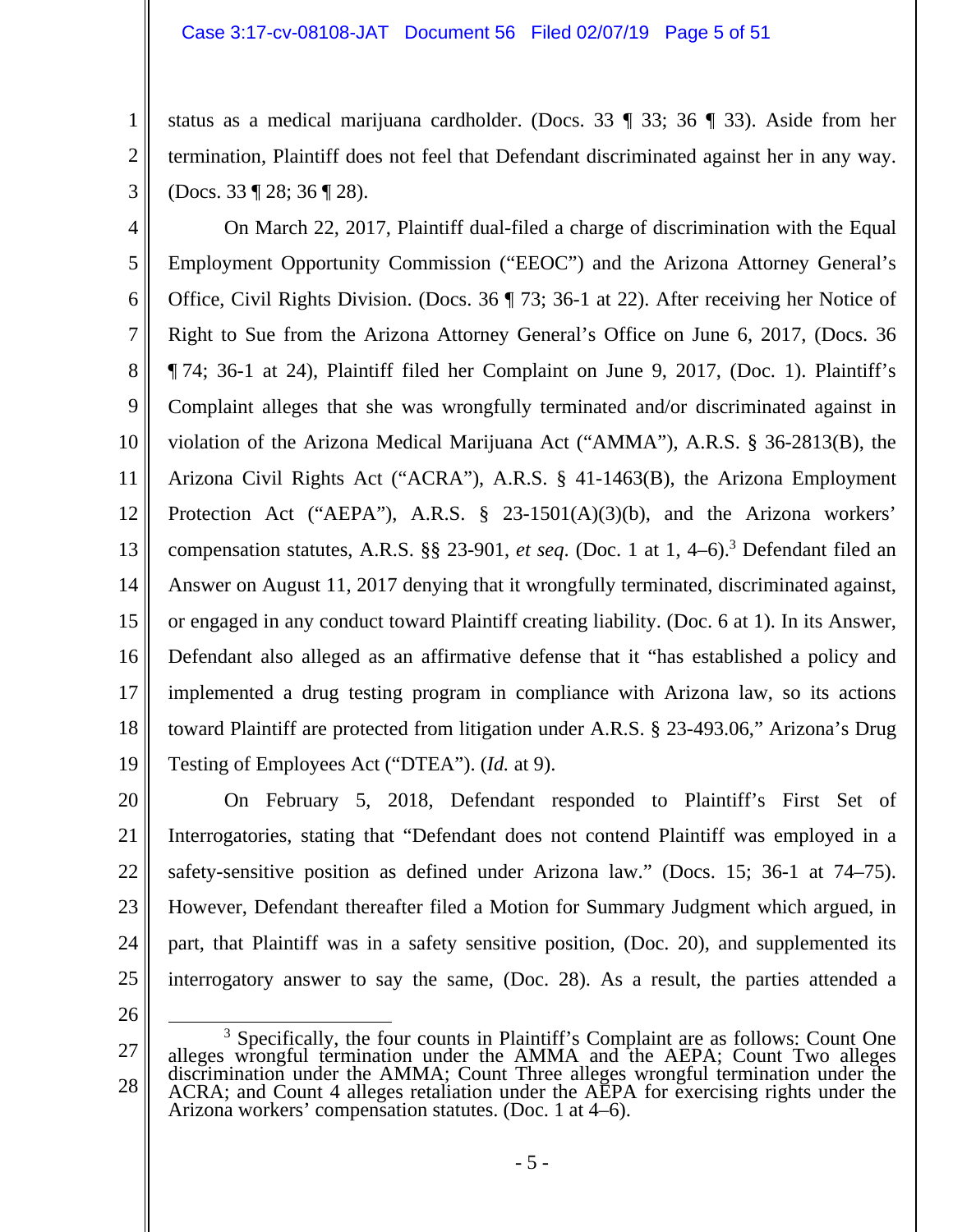#### Case 3:17-cv-08108-JAT Document 56 Filed 02/07/19 Page 6 of 51

Discovery Dispute Hearing on August 22, 2018, at which the Court ordered that Defendant's supplemental response to its interrogatory answer (Doc. 28) be struck as untimely, and precluded any argument by Defendant that Plaintiff was in a safety sensitive position. (Doc. 31). The Court also struck Defendant's Motion for Summary Judgment (Doc. 20), Plaintiff's Response (Doc. 24), and Defendant's Reply (Doc. 29). (Doc. 31).

7 8 9 10 11 12 13 14 15 16 17 18 19 On August 30, 2018, Defendant re-filed its Motion for Summary Judgment (Doc. 32), to which Plaintiff filed a Response and Rule 56(d) Application (Doc. 35) on October 1, 2018. On October 18, 2018, Defendant filed a Reply in support of its Motion for Summary Judgment. (Doc. 37).<sup>4</sup> After hearing oral argument on November 13, 2018, the Court issued an Order on November 21, 2018 declining to rule on Defendant's Motion for Summary Judgment (Doc. 32) until it received supplemental briefing on: (1) why the Court should or should not hold that sections  $23-493(6)$  and  $23-493.06(A)(6)$ of the DTEA unconstitutionally amend or implicitly repeal sections 36-2813(B)(2) and 36-2814(A)(3) of the AMMA; and (2) if the Court does find these sections of the DTEA unconstitutional under the Voter Protection Act, why Plaintiff should or should not be entitled to summary judgment on her claim under the AMMA pursuant to Fed. R. Civ. P. 56(f). (Doc. 44). The parties each filed briefs addressing these issues on December 7, 2018. (*See* Docs. 48; 49).

20 21 22 23 24 25 26 On November 21, 2018, Plaintiff filed a Notice of Constitutional Question (Doc. 45) pursuant to Fed. R. Civ. P. 5.1(a) and certified that she served a copy of this Notice on the Attorney General for the State of Arizona via certified mail, return receipt requested on that same date. The Court served its Certification of Constitutional Question (Doc. 46) in accordance with Fed. R. Civ. P. 5.1(b) and 28 U.S.C. § 2403(b) via certified mail on the Attorney General for the State of Arizona on November 27, 2018. The Attorney General did not intervene within sixty days from the date Plaintiff filed her

27

1

2

3

4

5

<sup>28</sup>  <sup>4</sup> After receiving the parties' Joint Motion requesting that the Court extend the deadline for Defendant to file its Reply, (Doc. 38), the Court ordered that Defendant's Reply filed on October 18, 2018 was deemed to be timely, (Doc 39).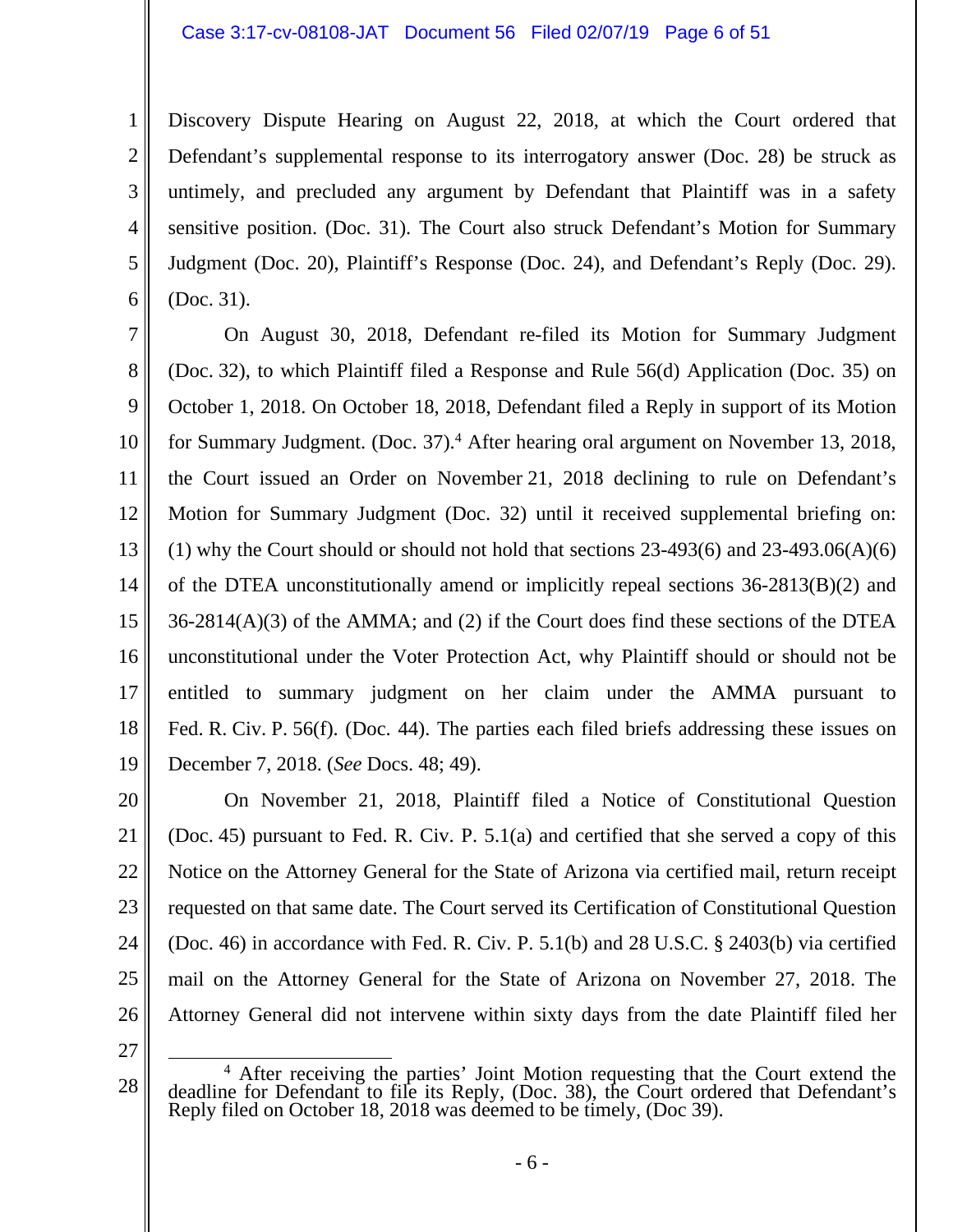Notice of Constitutional Question—the deadline set in the Court's Certification Order in accordance with Fed. R. Civ. P. 5.1(c). (Doc. 46 at 2). However, the State of Arizona did enter an appearance as a proposed *amicus* on January 22, 2019. (Docs. 53; 54). Finding that allowing the State of Arizona's proposed *amicus curiae* brief in support of no party would aid the Court in resolving the pending matters, the Court granted the State of Arizona's Motion for Leave to File Amicus Curiae Brief (Doc. 54) on January 23, 2019. (Doc. 55).<sup>5</sup> The Court now rules on Defendant's Motion for Summary Judgment (Doc. 32) and Plaintiff's Rule 56(d) Application (Doc. 35 at 11–13).

9

1

2

3

4

5

6

7

8

# **II. SUMMARY JUDGMENT STANDARD**

10 11 12 13 14 15 16 17 18 19 20 21 Summary judgment is appropriate when "the movant shows that there is no genuine dispute as to any material fact and the movant is entitled to judgment as a matter of law." Fed. R. Civ. P. 56(a). "A party asserting that a fact cannot be or is genuinely disputed must support that assertion by . . . citing to particular parts of materials in the record, including depositions, documents, electronically stored information, affidavits, or declarations, stipulations . . . admissions, interrogatory answers, or other materials," or by "showing that materials cited do not establish the absence or presence of a genuine dispute, or that an adverse party cannot produce admissible evidence to support the fact." *Id.* 56(c)(1)(A-B). Thus, summary judgment is mandated "against a party who fails to make a showing sufficient to establish the existence of an element essential to that party's case, and on which that party will bear the burden of proof at trial." *Celotex Corp. v. Catrett*, 477 U.S. 317, 322 (1986).

22

23 24 25 26 Initially, the movant bears the burden of demonstrating to the Court the basis for the motion and the elements of the cause of action upon which the non-movant will be unable to establish a genuine issue of material fact. *Id*. at 323. The burden then shifts to the non-movant to establish the existence of material fact. *Id*. A material fact is any factual issue that may affect the outcome of the case under the governing substantive law.

27

 $rac{1}{5}$ <sup>5</sup> The Court deems the State of Arizona's Proposed Amicus Curiae Brief in Support of No Party at Doc. 54-1 at  $1-5$  to be filed as of January 23, 2019, the date of the Order granting leave.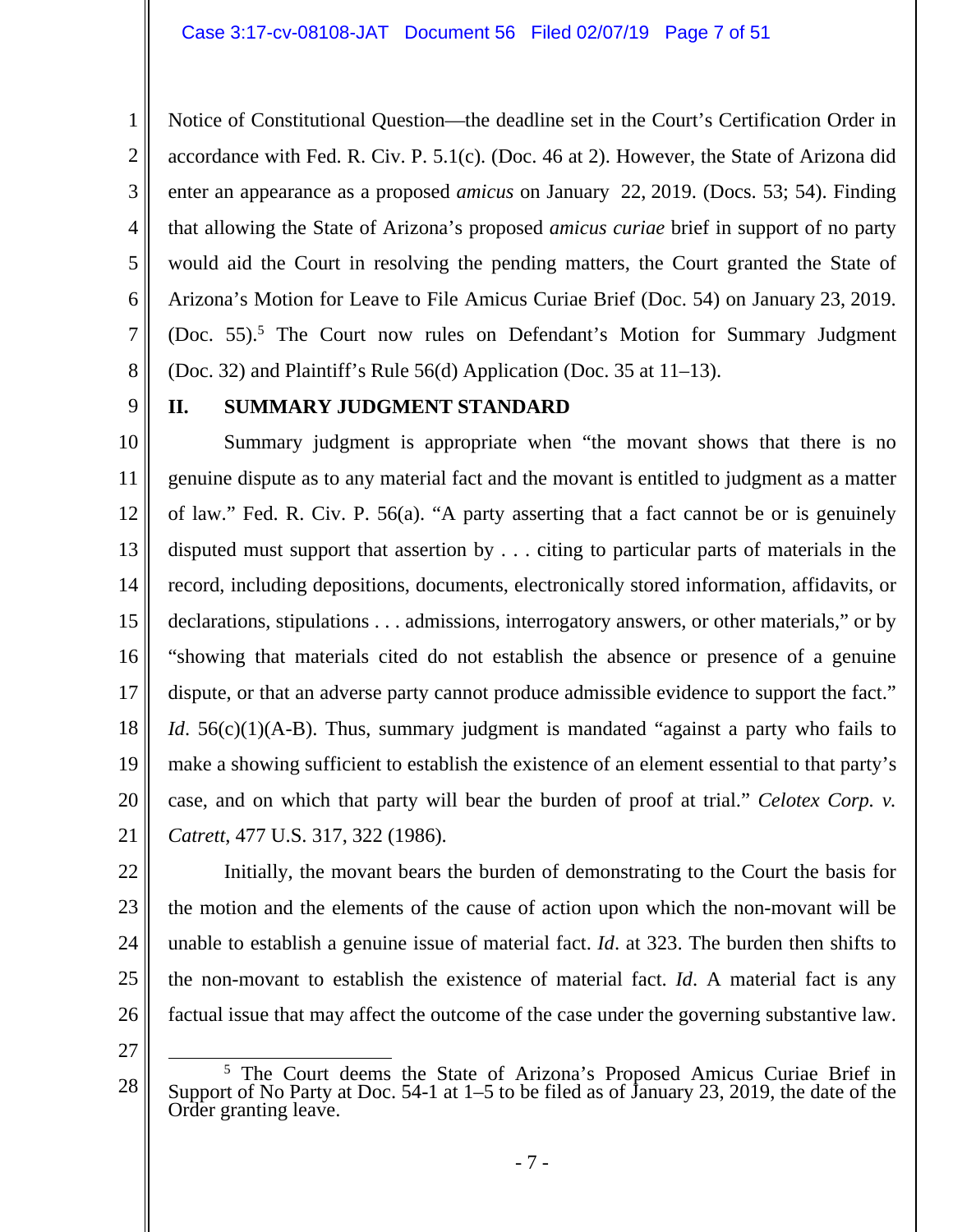1 2 3 4 5 6 7 8 9 10 11 *Anderson v. Liberty Lobby, Inc.*, 477 U.S. 242, 248 (1986). The non-movant "must do more than simply show that there is some metaphysical doubt as to the material facts" by "com[ing] forward with 'specific facts showing that there is a genuine issue for trial.'" *Matsushita Elec. Indus. Co. v. Zenith Radio Corp.*, 475 U.S. 574, 586–87 (1986) (quoting Fed. R. Civ. P. 56(e)). A dispute about a fact is "genuine" if the evidence is such that a reasonable jury could return a verdict for the non-moving party. *Liberty Lobby, Inc.*, 477 U.S. at 248. The non-movant's bare assertions, standing alone, are insufficient to create a material issue of fact and defeat a motion for summary judgment. *Id*. at 247–48. However, in the summary judgment context, the Court construes all disputed facts in the light most favorable to the non-moving party. *Ellison v. Robertson*, 357 F.3d 1072, 1075 (9th Cir. 2004).

12 13 14 15 16 17 At the summary judgment stage, the Court's role is to determine whether there is a genuine issue available for trial. There is no issue for trial unless there is sufficient evidence in favor of the non-moving party for a jury to return a verdict for the nonmoving party. *Liberty Lobby, Inc.*, 477 U.S. at 249–50. "If the evidence is merely colorable, or is not significantly probative, summary judgment may be granted." *Id*. (citations omitted).

18

# **III. ANALYSIS**

19 20 21 22 23 24 25 Defendant moves for complete summary judgment on Plaintiff's lawsuit, claiming there is no genuine issue of material fact on any of Plaintiff's claims. (Doc. 32 at 1, 16). In opposition, Plaintiff asks that the Court deny summary judgment on all counts and enter partial judgment for Plaintiff on liability on her AMMA and AEPA claims pursuant to Fed. R. Civ. P. 56(f). (Doc. 35 at 1). Alternatively, Plaintiff requests that the Court's ruling be deferred under Fed. R. Civ. P. 56(d). (*Id.* at 11–13, 17). The Court now addresses each of Plaintiff's claims, and all related arguments, in turn.

26

27

28

# **A. Discrimination under the AMMA, and Wrongful Termination under the AMMA and AEPA**

Plaintiff alleges that Defendant discriminated against her in violation of the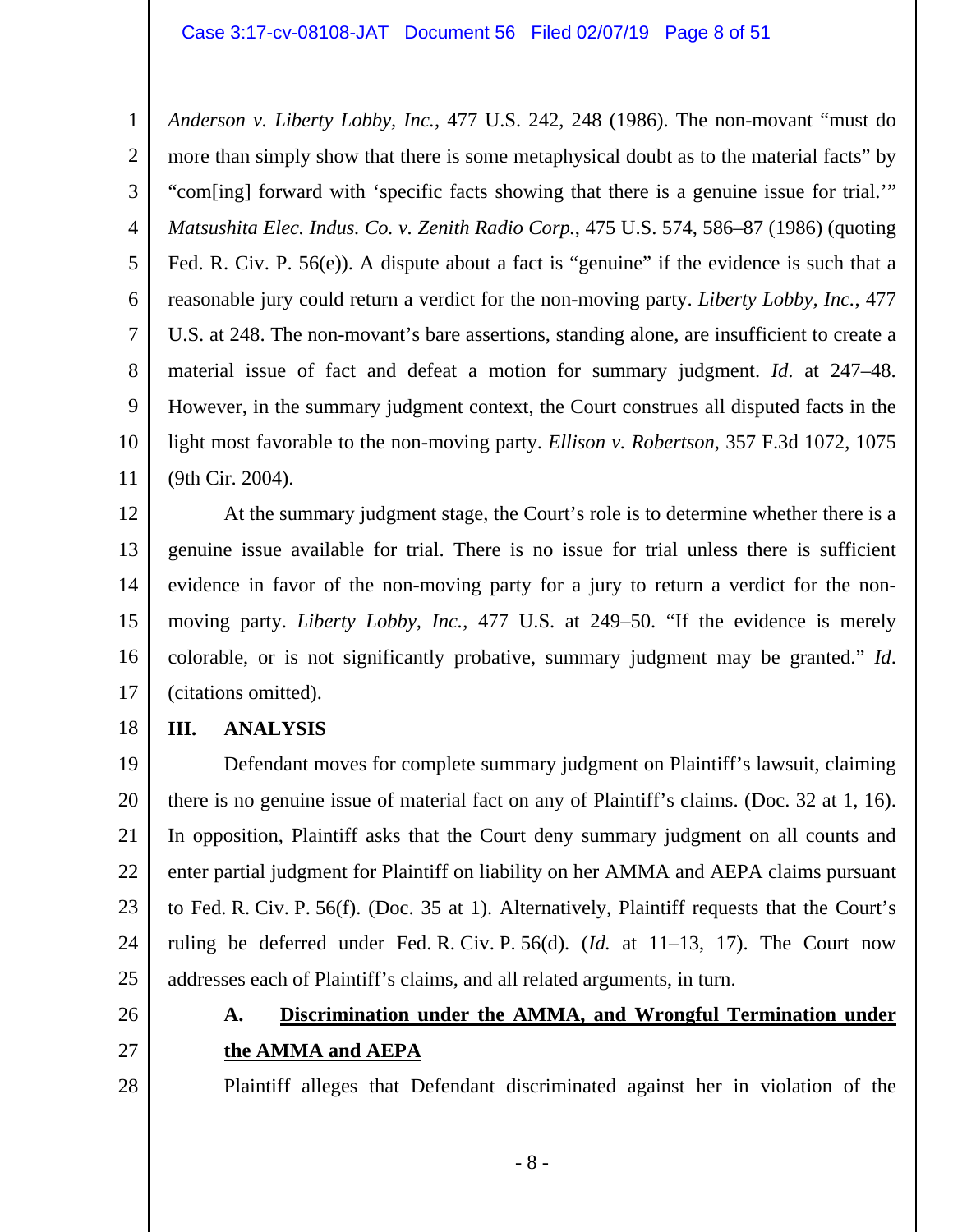1 2 3 4 5 AMMA, A.R.S. § 36-2813(B), by suspending her without pay and then terminating her because of her positive drug screen.<sup>6</sup> (Doc. 1 at  $3-5$ ). Plaintiff also contends that Defendant wrongfully terminated her in violation of the AEPA, A.R.S. § 23- 1501(A)(3)(b), by firing her because of her positive drug screen in violation of the public policy set forth in A.R.S.  $\S$  36-2813(B) of the AMMA.<sup>7</sup> (Doc. 1 at 4).

1. The AMMA

7 8 9 10 11 12 13 In the November 2010 general election, Arizona voters enacted the AMMA, A.R.S. § 36-2801 *et seq.*, by ballot initiative. *State v. Gear*, 372 P.3d 287, 288 (Ariz. 2016). Under the AMMA "a 'qualifying patient' diagnosed with a 'debilitating medical condition' may obtain a registry card from the Arizona Department of Health Services" to buy and use medical marijuana.<sup>8</sup> *Id.* (citing A.R.S. §§ 36-2801(3), (13); 36-2804.02). The AMMA includes an anti-discrimination provision, A.R.S. § 36-2813(B), which provides, in pertinent part, that:

Unless a failure to do so would cause an employer to lose a monetary or licensing related benefit under federal law or regulations, an employer may not discriminate against a person in hiring, termination or imposing any term or condition of employment or otherwise penalize a person based upon . . . [a] registered qualifying patient's positive drug test for marijuana components or metabolites, unless the patient used, possessed or was impaired by marijuana on the premises of the place of employment or during the hours of employment.

22 A.R.S. § 36-2813(B).

23 24 The AMMA also provides that it does not require "[a]n employer to allow . . . any employee to work while under the influence of marijuana," and does not "prohibit.

25 26 6

6

14

15

16

17

18

19

20

21

<sup>6</sup> Plaintiff's discrimination claim under the AMMA is the second count in her Complaint. (Doc. 1 at 4–5).

- 27 7 Plaintiff's wrongful termination claim under the AMMA and AEPA is the first count in her Complaint. (Doc. 1 at 4).
- 28 8 Defendant does not dispute that Plaintiff is a qualifying patient under the AMMA. (*See* Docs. 2; 32).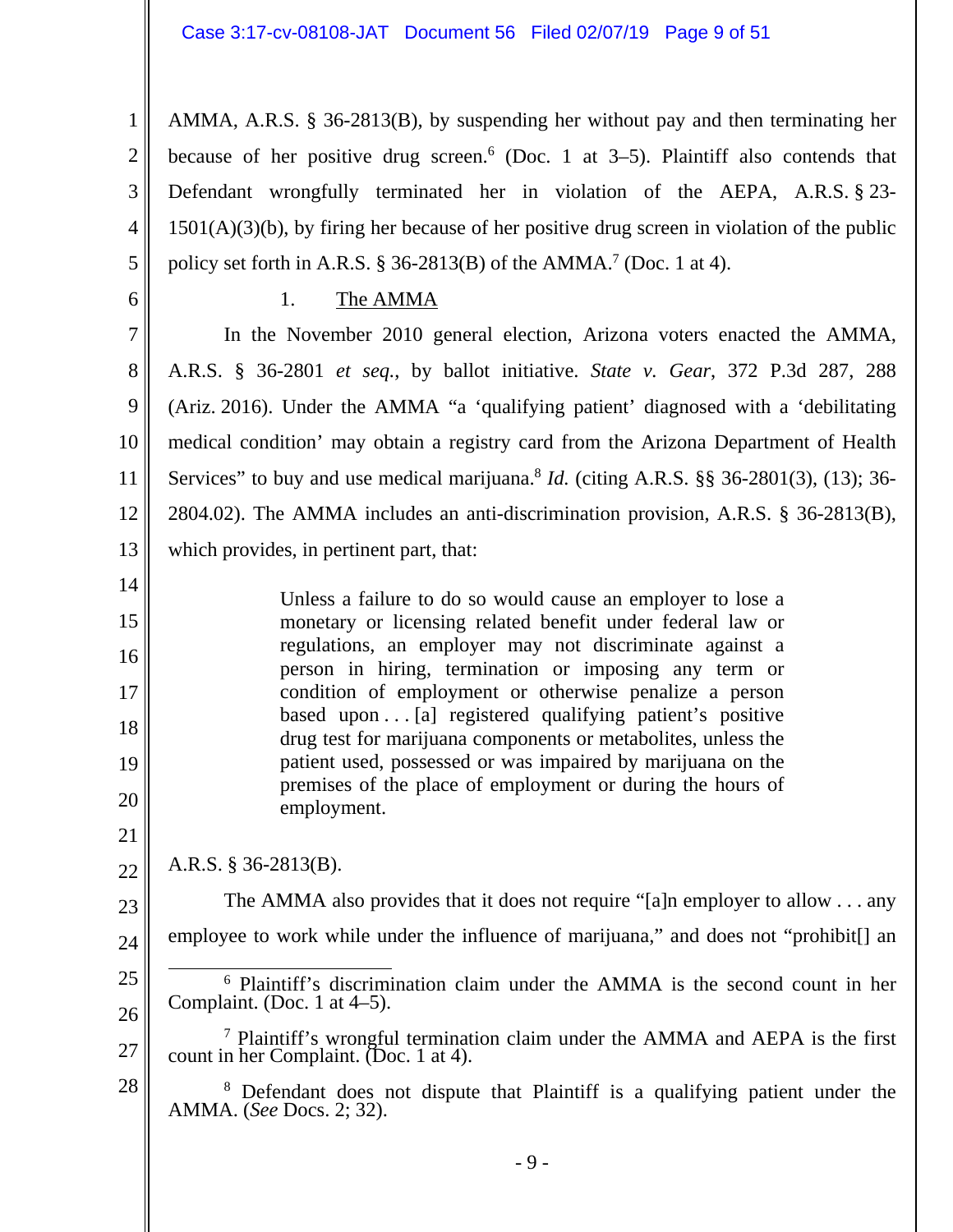#### Case 3:17-cv-08108-JAT Document 56 Filed 02/07/19 Page 10 of 51

employer from disciplining an employee for . . . working while under the influence of marijuana." *Id.* § 36-2814(A)(3)–(B). However, "a registered qualifying patient shall not be considered to be under the influence of marijuana solely because of the presence of metabolites or components of marijuana that appear in insufficient concentration to cause impairment." *Id.* § 36-2814(A)(3).

6

1

2

3

4

5

# 2. Whether the AMMA Provides a Private Cause of Action

7 8 9 10 11 12 13 14 15 16 17 In the second count of her Complaint, Plaintiff alleges that Defendant discriminated against her in violation of the AMMA, A.R.S. § 36-2813(B), by suspending her without pay and then terminating her because of her positive drug screen. (Doc. 1 at 4–5). Defendant contends that this discrimination claim under the AMMA fails as a matter of law because the AMMA does not provide a private cause of action. (Doc. 32 at 5). As there are no reported Arizona decisions discussing a private right of action for employment discrimination under the AMMA, this appears to be a question of first impression. "When a federal court must determine a novel issue of state law, the court attempts to predict how the state's highest court would decide the issue." *Picht v. Peoria Unified Sch. Dist. No. 11 of Maricopa Cty.*, 641 F. Supp. 2d 888, 899 (D. Ariz. 2009) (citing *Ariz. Electric Power Coop. v. Berkeley*, 59 F.3d 988, 991 (9th Cir. 1995)).

18 19 20 21 22 23 24 25 26 27 28 "When, as here, a statute does not expressly create a cause of action to enforce its terms, that statutory 'silence' is not dispositive." *Gersten v. Sun Pain Mgmt., P.L.L.C.*, 395 P.3d 310 (Ariz. Ct. App. 2017) (citing *Napier v. Bertram*, 954 P.2d 1389, 1391 (Ariz. 1998)). Rather, "determining whether a statute implicitly creates a private right of action requires considering 'the context of the statutes, the language used, the subject matter, the effects and consequences, and the spirit and purpose of the law.'" *Picht*, 641 F. Supp. 2d at 899 (quoting *Transamerica Financial Corp. v. Superior Court*, 761 P.2d 1019, 1020 (Ariz. 1988)); *see Napier*, 954 P.2d at 1391–92. "A private cause of action has been implied when no other remedy for violation of the statute was available." *Id.* (citing *Douglas v. Window Rock Consolidated Sch. Dist. No. 8*, 78 P.3d 1065, 1069 (Ariz. Ct. App. 2003)). Applying these principles here, the Court holds that A.R.S. § 36-2813(B)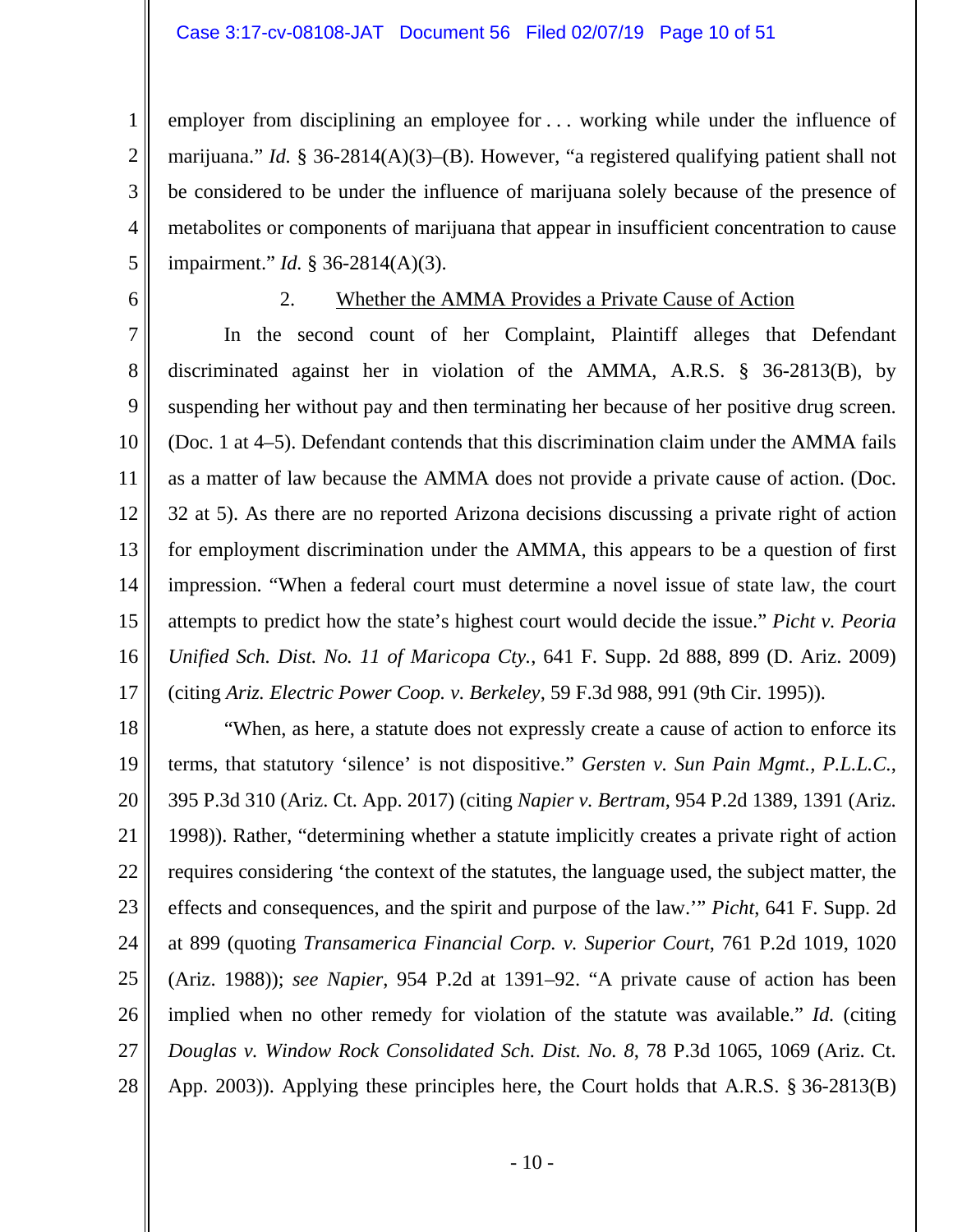#### Case 3:17-cv-08108-JAT Document 56 Filed 02/07/19 Page 11 of 51

creates a private cause of action for its alleged violation.

 Section 36-2813(B) of the AMMA does not provide an express cause of action. However, the parties disagree on whether *Gersten v. Sun Pain Mgmt., P.L.L.C.*, 395 P.3d at 313, holds that there is no implied private cause of action under the AMMA. (*See* Docs. 32 at 5–6; 35 at 3–5). Specifically, Defendant cites *Gersten* for the proposition that "the AMMA has been held not to provide either an express or implied private cause of action," (Doc. 32 at 5), whereas Plaintiff claims that Defendant's reliance on this Arizona Court of Appeals decision is mistaken because "*Gersten* cannot be read for such a blanket statement," (Doc. 35 at 4). On this point, the Court agrees with Plaintiff.

10 11 12 13 14 15 16 In *Gersten*, a physician discharged a patient for obtaining a registry identification card to use medical marijuana. *Gersten*, 395 P.3d at 311–12. Suing his former physician for damages and equitable relief, the patient alleged that the physician's conduct constituted a violation of A.R.S.  $\S$  36-2813(C).<sup>9</sup> *Id.* at 312. The Superior Court granted the physician's motion to dismiss under Arizona Rule of Civil Procedure 12(b)(6) for failure to state a claim on the grounds "that A.R.S. § 36-2813(C) did not create a private cause of action for its alleged violation." *Gersten*, 395 P.3d at 312.

17 18 19 20 21 22 23 Upon the patient's appeal, the Arizona Court of Appeals noted that although § 36- 2813(C) ensures "that qualifying patients will not 'otherwise' be disqualified from medical care solely because of their authorized use of medical marijuana," the appellate court stressed that § 36-2813(C) does not "obligate a physician to extend or continue medical care to a qualifying patient." *Id.* at 313. Consequently, the appellate court agreed with the court below that § 36-2813(C) does not create a private cause of action. *Id.* However, in reaching this decision, *Gersten* expressly distinguished the physician

24

9

1

2

3

4

5

6

7

8

9

- 25
- 26
- 27
- 28

A.R.S. § 36-2813(C).

<sup>9</sup> This portion of the AMMA states:

- 11 -

For the purposes of medical care, including organ transplants,<br>a registered qualifying patient's authorized use of marijuana<br>must be considered the equivalent of the use of any other<br>medication under the direction of a phy

disqualify a registered qualifying patient from medical care.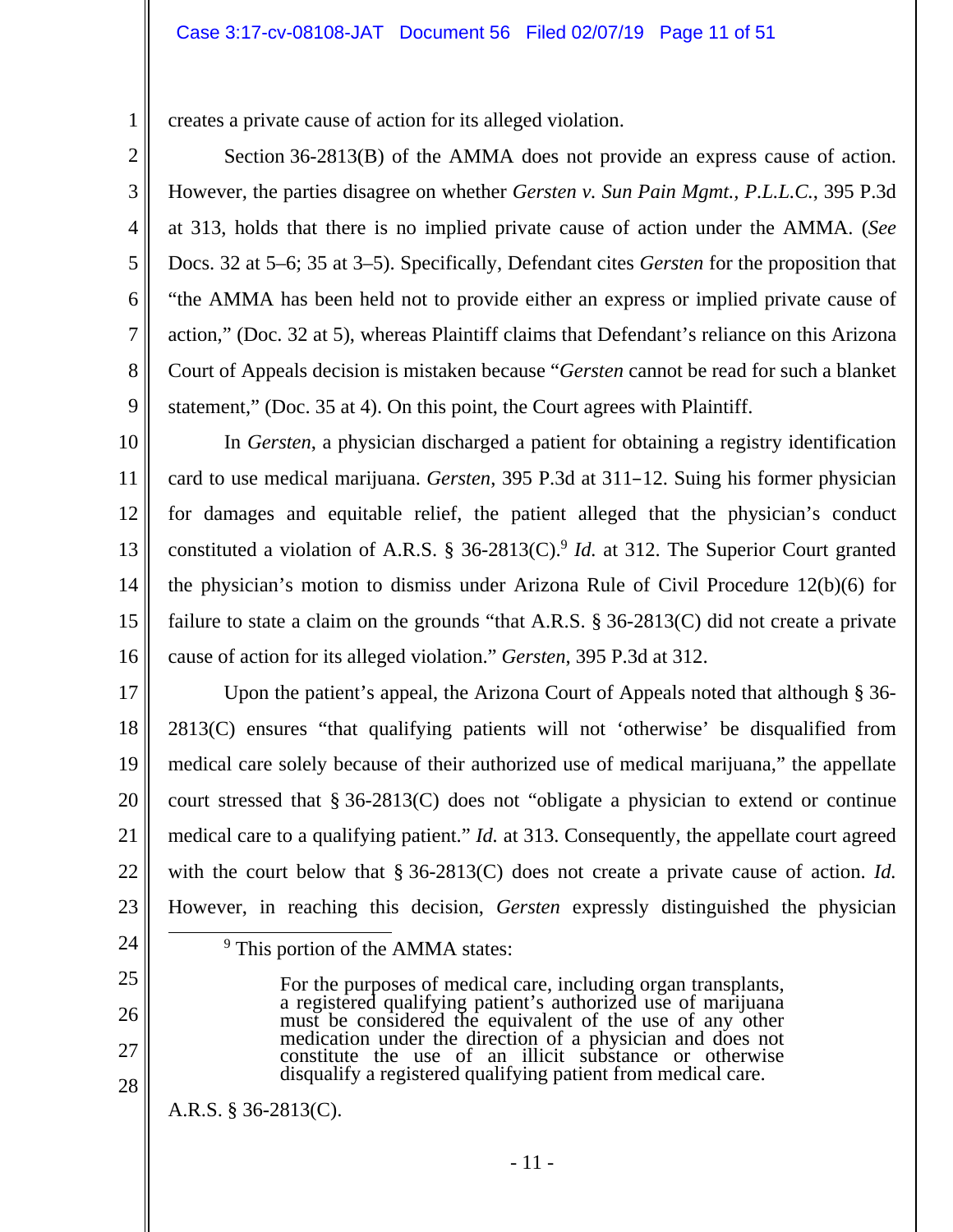### provision, § 36–2813(C), from the anti-discrimination provision, § 36–2813(B):

The wording of A.R.S.  $\S 36-2813(C)$  does not ... attempt to regulate the relationship between a physician and patient. *This distinction becomes clear when examining A.R.S. § 36– 2813(C) in context and comparing it to other provisions of the Act that attempt to regulate the conduct of schools, landlords, and employers*. For example, A.R.S. § 36–2813(A) provides that "[n]o school or landlord may refuse to enroll or lease to and may not otherwise penalize a person solely for his status as a cardholder, unless failing to do so would cause the school or landlord to lose a monetary or licensing related benefit under federal law or regulations." In a similar vein, A.R.S. § 36–2813(B) provides that, with certain exceptions, an employer may not discriminate against a person in hiring, terminating, or imposing any term or condition of employment. *Unlike these provisions*, *A.R.S. § 36–2813(C) imposes no affirmative obligation* on a physician to treat or continue treating a qualifying patient. Given this, there is no basis for implying a private cause of action against a physician to enforce an affirmative obligation to treat or continue treating a qualifying patient that does not exist under A.R.S. § 36–2813(C).

#### 17 *Id.* at 313–14 (emphasis added).

1

2

3

4

5

6

7

8

9

10

11

12

13

14

15

16

18 19 20 21 22 23 24 25 26 27 28 This distinction drawn by the appellate court in *Gersten* insinuated that, unlike § 36–2813(C), an implied private cause of action exists under § 36–2813(B) because this subsection imposes on employers an affirmative obligation to abide by the antidiscrimination mandate of the statute. Section 36–2813(C) is also distinguishable from the anti-discrimination provision, § 36–2813(B), because there is a pre-existing mechanism for wronged patients to enforce violations of § 36–2813(C) by submitting a complaint to the Arizona Medical Board to investigate and discipline a physician for unprofessional conduct, which includes the violation of any state law applicable to the practice of medicine, such as the AMMA. *Gersten*, 395 P.3d at 314. In contrast, "there is no such independent enforcement mechanism against employers" for violations of § 36– 2813(B). (Doc. 35 at 5). This suggests that an implied private cause of action is needed to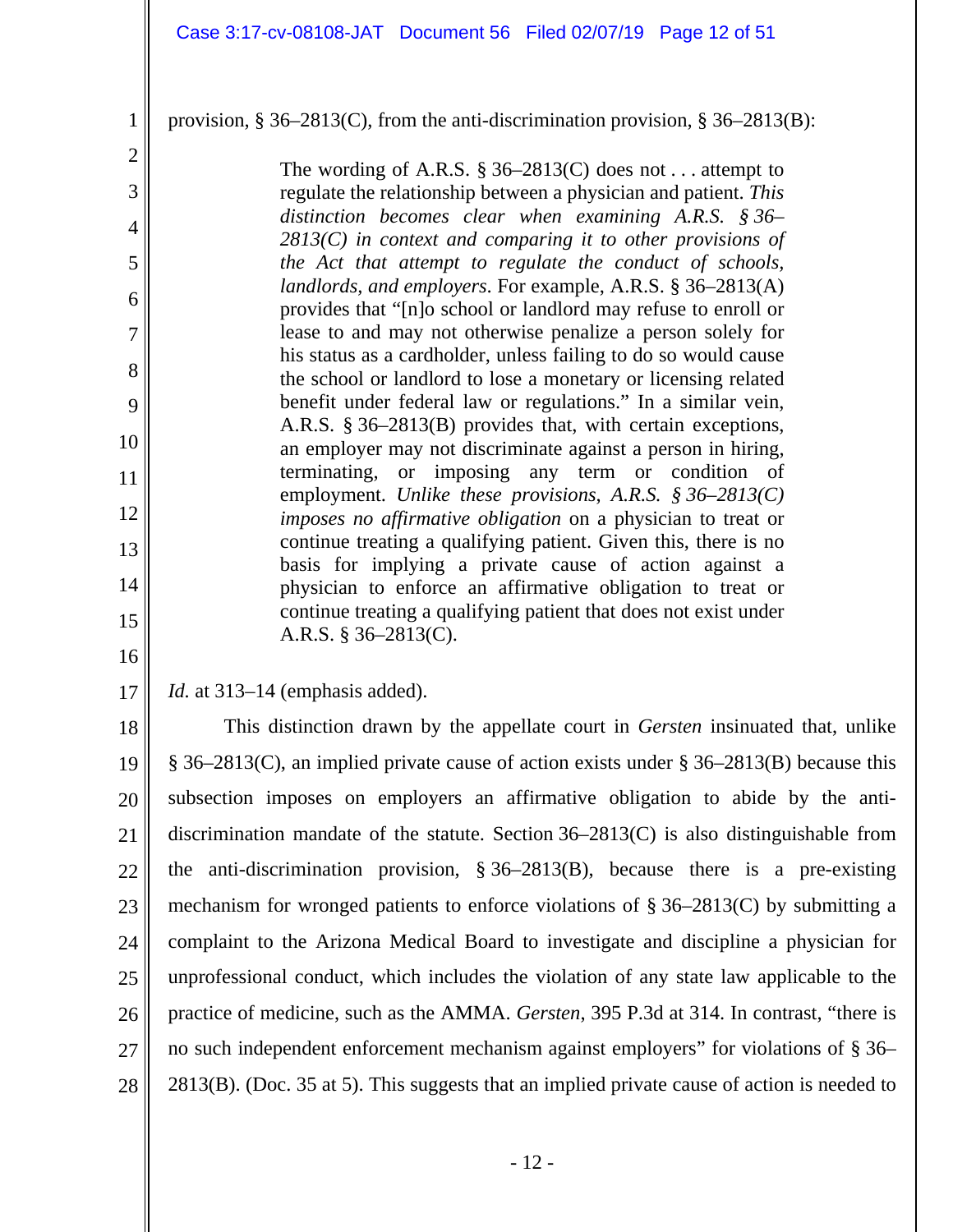implement the directive of § 36–2813(B). *See Picht*, 641 F. Supp. 2d at 899 ("A private cause of action has been implied when no other remedy for violation of the statute was available.").

4 5 6 7 8 9 10 11 12 13 14 15 16 17 18 19 20 21 22 23 In support of her argument that an implied private right of action exists in § 36– 2813(B) of the AMMA, Plaintiff points to H.B. 2541, which the Arizona Legislature passed in April 2011 in response to the enactment of the AMMA. (Doc. 35 at 5). H.B. 2541 amended A.R.S. § 23-493.06(A)(6) of the DTEA to expand protections for employers who terminate an employee "based on the employer's good faith belief that [the] employee had an impairment while working while on the employer's premises or during hours of employment." *See* DRUGS, 2011 Ariz. Legis. Serv. Ch. 336 (H.B. 2541) (West). H.B. 2541 also added the "safety-sensitive" concept to  $\S$  23-493.06(A)(7) of the DTEA, which permits an employer to "exclude an employee from performing a safetysensitive position" if the employer has a "good faith belief that the employee is engaged in the current use of any drug" which "could cause an impairment." *Id.* According to Plaintiff, H.B. 2541 creates "exceptions and modifications that directly impact Subsection B" of § 36–2813 of the AMMA, thus showing that "the Legislature believed that employers had new exposure to private lawsuits because of the AMMA." (Doc. 35 at 5). The Court agrees, as the Fact Sheet for H.B. 2541 explicitly mentions the AMMA before introducing the above modifications to the DTEA. *See* Arizona Senate Fact Sheet, 2011 Reg. Sess., H.B. 2541 (Mar. 25, 2011). That the Arizona Legislature made these modifications to the DTEA to protect employers from litigation suggests that the Legislature believed the AMMA supplied an implied private right of action for employees against employers allegedly violating § 36–2813(B) of the AMMA.

24

1

2

3

25 26

27

28

 While Defendant claims that "[a]ll other courts considering this issue have held that similar medical marijuana laws were enacted to decriminalize medical marijuana use, not create an implied cause of action against employers," (Doc. 32 at 6), the Court is not so convinced. In support of this contention, Defendant cites *Casias v. Wal-Mart Stores, Inc.*, 695 F.3d 428 (6th Cir. 2012). In *Casias*, the plaintiff, a medical marijuana user,

- 13 -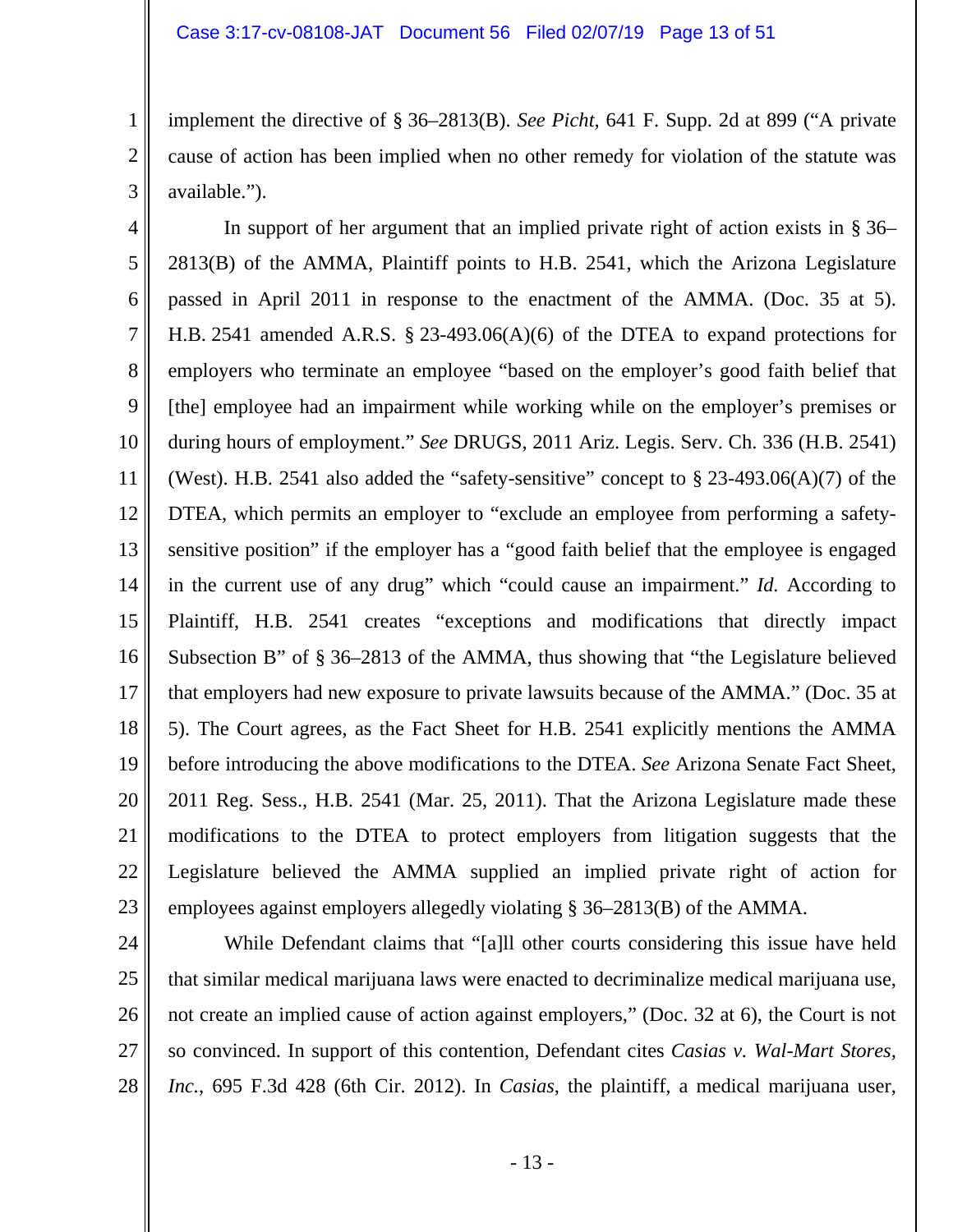6 7 contended that Wal-Mart wrongfully discharged him in violation of Michigan's Medical Marihuana Act ("MMMA") after he tested positive for marijuana in violation of Wal-Mart's drug use policy. *Id.* at 431–32. Appealing the district court's dismissal of his case, the plaintiff argued that the MMMA, Mich. Comp. Laws § 333.26424(a), "protects patients against disciplinary action in a private employment setting for using marijuana in accordance with Michigan law." *Id.* at 434. Section 333.26424(a) of the MMMA provides, in relevant part:

> A qualifying patient who has been issued and possesses a registry identification card shall not be subject to arrest, prosecution, or penalty in any manner, or denied any right or privilege, including but not limited to civil penalty or disciplinary action by a business or occupational or professional licensing board or bureau, for the medical use of marihuana in accordance with this act[.]

14 Mich. Comp. Laws § 333.26424(a).

1

2

3

4

5

8

9

10

11

12

13

15 16 17 18 19 20 21 22 Agreeing with the district court that the "statute never expressly refers to employment, nor . . . require<sup>[s]</sup> or imple inclusion of private employment in its discussion of occupational or professional licensing boards[,]" the Sixth Circuit affirmed. *Casias*, 695 F.3d at 436. After determining that the MMMA's language did not support the plaintiff's interpretation that § 333.26424(a) provides protection against disciplinary actions by a business because "*the statute fails to regulate private employment actions*[,]" the Sixth Circuit concluded that § 333.26424(a), "does not impose restriction on private employers, such as Wal-Mart." *Id.* at 435–36 (emphasis added).

23 24 25 26 27 28 Whereas the MMMA statute in *Casias* "fails to regulate private employment actions," *Casias*, 695 F.3d at 436, section 36–2813(B) of the AMMA provides an affirmative obligation on employers to abide by the anti-discrimination mandate of the statute. *See* A.R.S. § 36–2813(B) (" . . . an employer *may not discriminate* against a person in hiring, termination or imposing any term or condition of employment or otherwise penalize a person . . . .") (emphasis added). Based on the drastic dissimilarity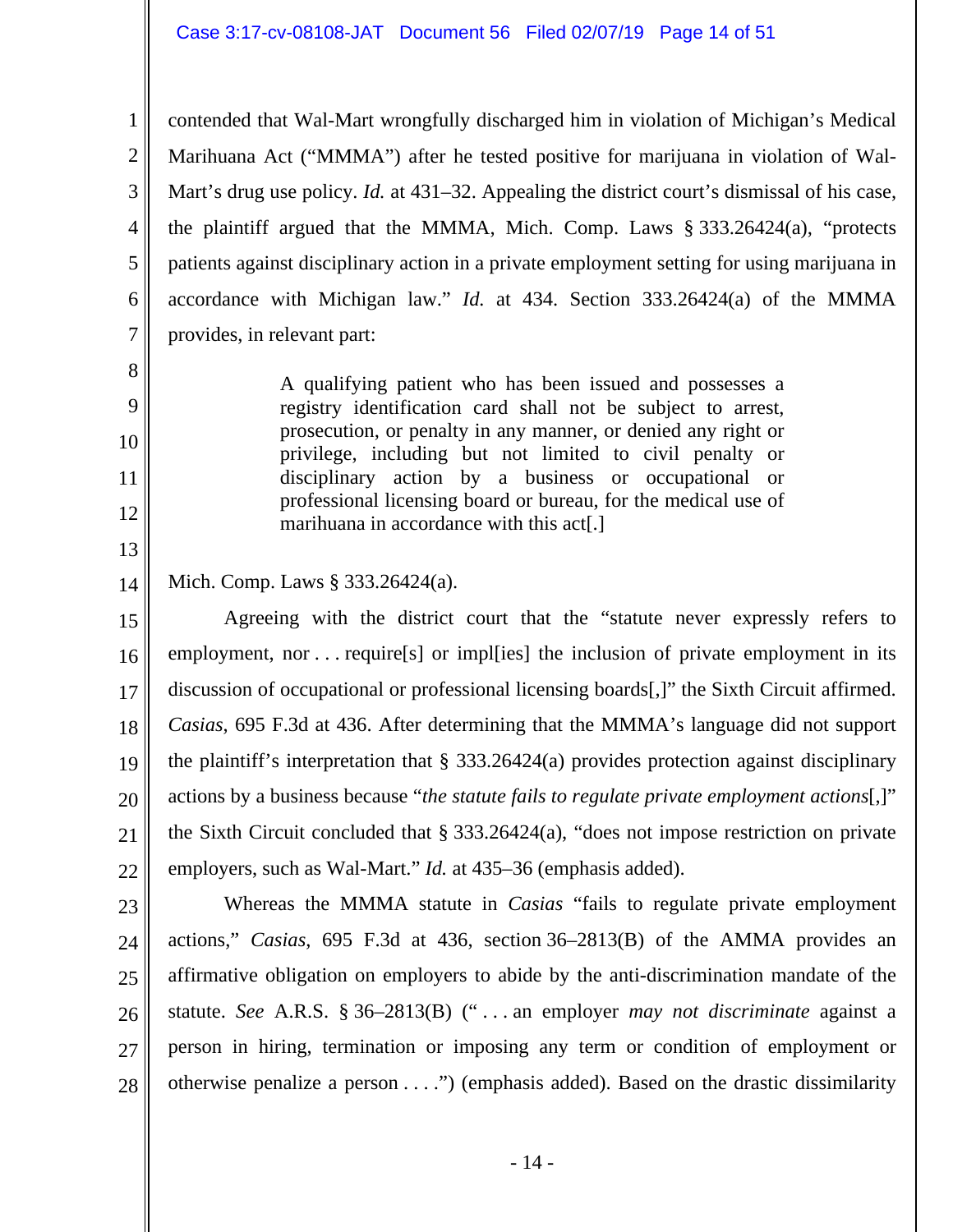1

2

of the medical marijuana statute at issue in *Casias* to § 36–2813(B) of the AMMA, the Court finds Defendant's extensive reliance on *Casias* futile.

3 4 5 6 7 8 9 10 11 12 13 14 15 16 17 18 19 20 21 22 23 24 25 26 27 28 The other cases cited by Defendant fare no better, as none of these cases involve medical marijuana statutes with anti-discrimination provisions even remotely similar to § 36–2813(B). Rather, "[e]ach of these cases involves a statute or initiative that is either silent on employment, or expressly authorizes discrimination against medical marijuana users." (Doc. 35 at 6); *see Coles v. Harris Teeter, LLC*, 217 F. Supp. 3d 185, 188 (D.D.C. 2016); *Steele v. Stallion Rockies Ltd*, 106 F. Supp. 3d 1205, 1219 (D. Colo. 2015); *Swaw v. Safeway, Inc.*, No. C15-939 MJP, 2015 WL 7431106, at \*1 (W.D. Wash. Nov. 20, 2015); *see also Roe v. TeleTech Customer Care Mgmt., LLC*, 216 P.3d 1055, 1059–60 (Wash. Ct. App. 2009) (holding that Washington State Medical Use of Marijuana Act, RCW 69.51A.040(1), did not create an implied cause of action against employers who terminate, or fail to hire, an individual solely based on his or her use of medical marijuana where statute only created an affirmative defense to state criminal prosecution for possession of marijuana and did not "prohibit private employers from maintaining a drug-free workplace and terminating employees who use medical marijuana"); *Ross v. RagingWire Telecomms., Inc.*, 174 P.3d 200, 205–07 (Cal. 2008) (holding that disability discrimination provisions of California Fair Employment and Housing Act did not require employer to accommodate employee's use of medical marijuana where the operative provisions of California's medical marijuana statute, the Compassionate Use Act, Health & Saf. Code § 11362.5, "do not speak to employment law" but, rather, "speak exclusively to the criminal law"); *Johnson v. Columbia Falls Aluminum Co.*, 213 P.3d 789 (Table), 2009 WL 865308, at \*2 (Mont. 2009) (holding that Montana's Medical Marijuana Act, MCA 50–46–205(2)(b), did not provide employee with an express or implied private right of action for negligence or negligence per se against employer following employee's termination for failing a drug test due to his medical marijuana use where state's medical marijuana act was essentially a "decriminalization" statute which specifically provided that it could not be construed to require employers "to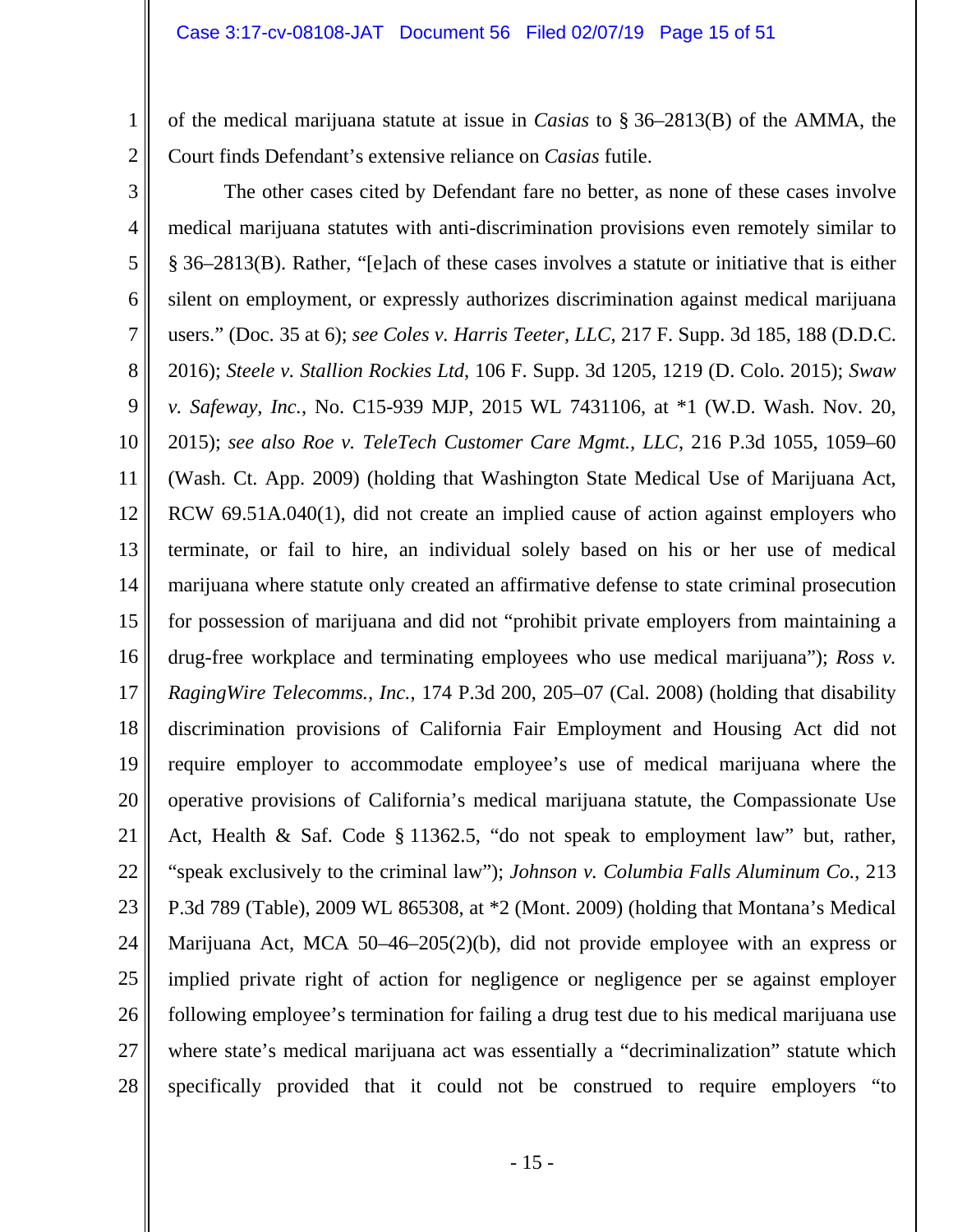accommodate medical use of marijuana in any workplace").

1

2 3 4 5 6 7 8 9 10 11 12 13 14 15 16 17 Defendant also cites *Coles v. Harris Teeter, LLC*, where a district court held that an employer's termination of an employee who failed a drug test due to his use of medical marijuana did not violate D.C.'s public policy of allowing qualifying patients to use medical marijuana prescribed by their physicians. 217 F. Supp. 3d at 188. In arriving at this conclusion, the court clarified that D.C.'s Medical Marijuana Treatment Act, D.C. Code § 7-1671.01, *et seq.*, "did not explicitly mandate" that employers had to accommodate such legal marijuana use, and, at most, "maintained a public policy that decriminalizes and allows the consumption of marijuana for private medical reasons"—a "far cry from prohibiting employers from terminating such users." *Id.* In contrast to D.C.'s Medical Marijuana Treatment Act, the AMMA goes one step beyond simply decriminalizing medical marijuana for qualifying patients by prohibiting employers from terminating such users unless the qualifying patient used, ingested, possessed, was impaired by or was under the influence of marijuana at work, or unless the employer's failure to discriminate against that qualifying patient would cause them to "lose a monetary or licensing related benefit under federal law or regulations." A.R.S. §§ 36– 2813(B), 36-2814(A).

18 19 20 21 22 23 24 25 26 27 28 Similarly, *Steele v. Stallion Rockies Ltd* fails to provide support for Defendant's contention that there is no implied cause of action in the AMMA, as that case also involves a medical marijuana statute with little similarity to § 36–2813(B). 106 F. Supp. 3d at 1219. In *Steele*, the district court dismissed the plaintiff's claims alleging breach of contract and discrimination in violation of the ADEA, ADA, and the Colorado Anti-Discrimination Act where the plaintiff was terminated for off-the-job use of medical marijuana because the court found that Colorado's medical marijuana act did not extend so far as to shield the plaintiff "from the implementation of his employer's standard policies against employee misconduct." *Id.* at 1214, 1219 n. 6. Rather, as noted by Plaintiff, Colorado's medical marijuana statute, Colo. Rev. Stat. Ann. § 18-18-406.3, fails to "mention employment at all." (Doc. 35 at 6). This is in stark contrast to the anti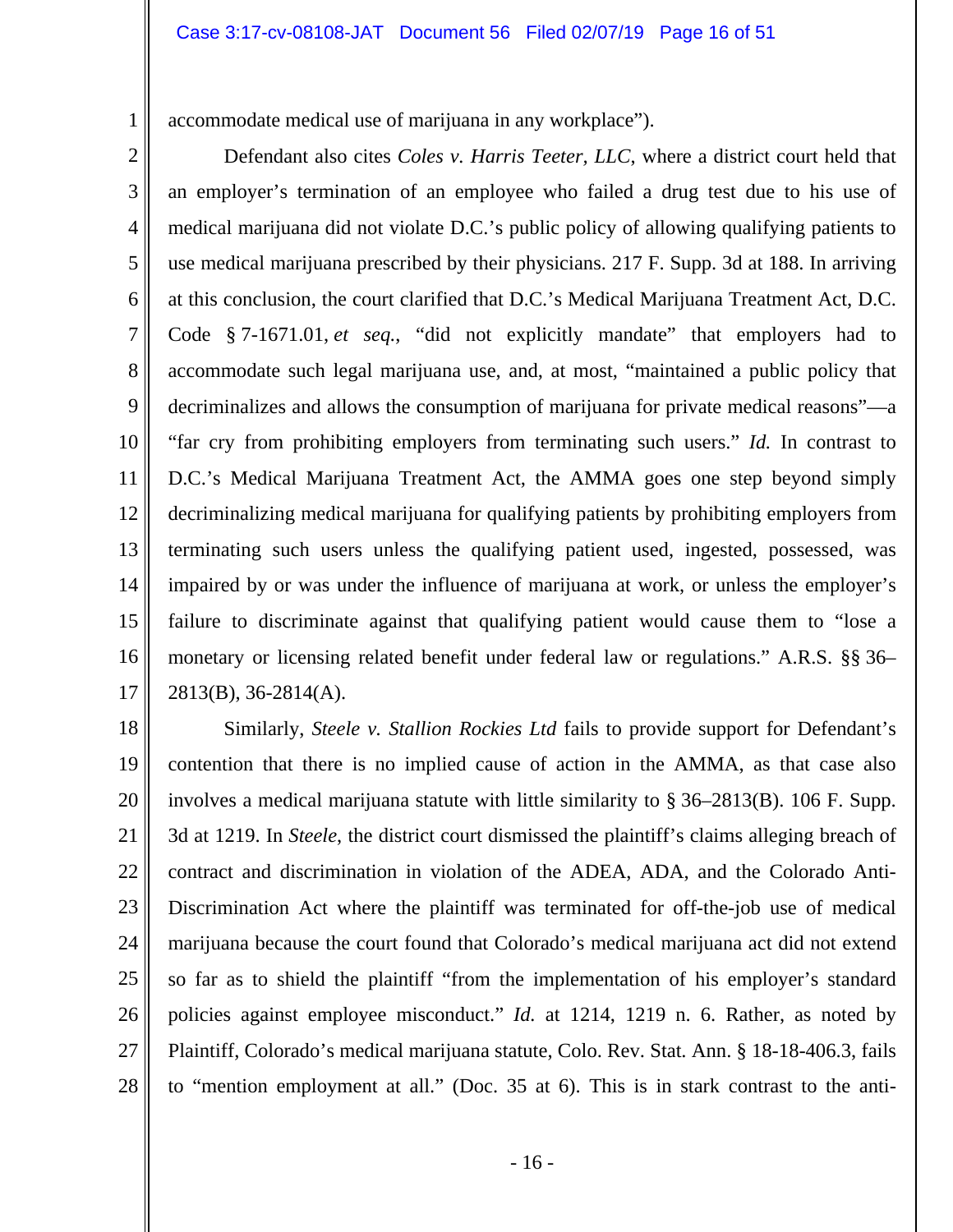1

2

3

4

5

28

discrimination provision of the AMMA. *See* A.R.S. § 36–2813(B). Moreover, Art. XVIII, sec. 14 of the Colorado Constitution—passed by voters in response to Colorado's medical marijuana statute—explicitly states: "Nothing in this section shall require any employer to accommodate the medical use of marijuana in any work place." Colo. Const. art. XVIII, § 14(10)(b).

6 7 8 9 10 11 12 13 14 15 16 17 18 19 20 Further, the Washington medical marijuana statute at issue in *Swaw v. Safeway, Inc.*, RCW 69.51A.060, differs drastically from § 36–2813(B) of the AMMA as well. *Swaw*, 2015 WL 7431106, at \*1. In *Swaw*, the plaintiff brought suit against his former employer, asserting that he was discriminated against on the basis of his disabilities when the employer fired him for testing positive for marijuana, which the plaintiff used after hours pursuant to a valid Washington state medical marijuana prescription. *Id.* In granting the employer's motion for judgment on the pleadings, the district court concluded that RCW 69.51A.060 of Washington's Medical Use of Marijuana Act "does not require employers to accommodate the use of medical marijuana where they have a drug-free workplace, even if medical marijuana is being used off site to treat an employee's disabilities." *Id.* (citing RCW 69.51A.060(6)<sup>10</sup> ("Employers may establish drug-free work policies. Nothing in [the Medical Use of Marijuana Act] requires an accommodation for the medical use of cannabis if an employer has a drug-free workplace.")). In contrast, the AMMA makes no such exception for employers who maintain drug-free workplace policies. *See* A.R.S. § 36-2801 *et seq.*

21 22 23 24 25 Contrary to the case law cited by Defendant, Plaintiff points to two cases, *Noffsinger v. SSC Niantic Operating Co. LLC*, 273 F. Supp. 3d 326, 339–40 (D. Conn. 2017) and *Callaghan v Darlington Fabrics Corp.*, No. PC-2014-5680, 2017 WL 2321181, at \*1 (R.I. Super. May 23, 2017), referring to medical marijuana statutes with anti-discrimination provisions analogous to § 36-2813(B) of the AMMA.11 In *Noffsinger*,

26 27 10 Due to amendments of RCW 69.51A.060 effective July 1, 2016, former subsection 6 is now subsection 7. *See* Cannabis Patient Protection Act—Establishment, 2015 Wash. Legis. Serv. Ch. 70 (S.S.S.B. 5052) (West).

<sup>11</sup> In *Noffsinger*, the court noted that Arizona is one of nine states which have passed medical marijuana laws with explicit anti-discrimination protections from adverse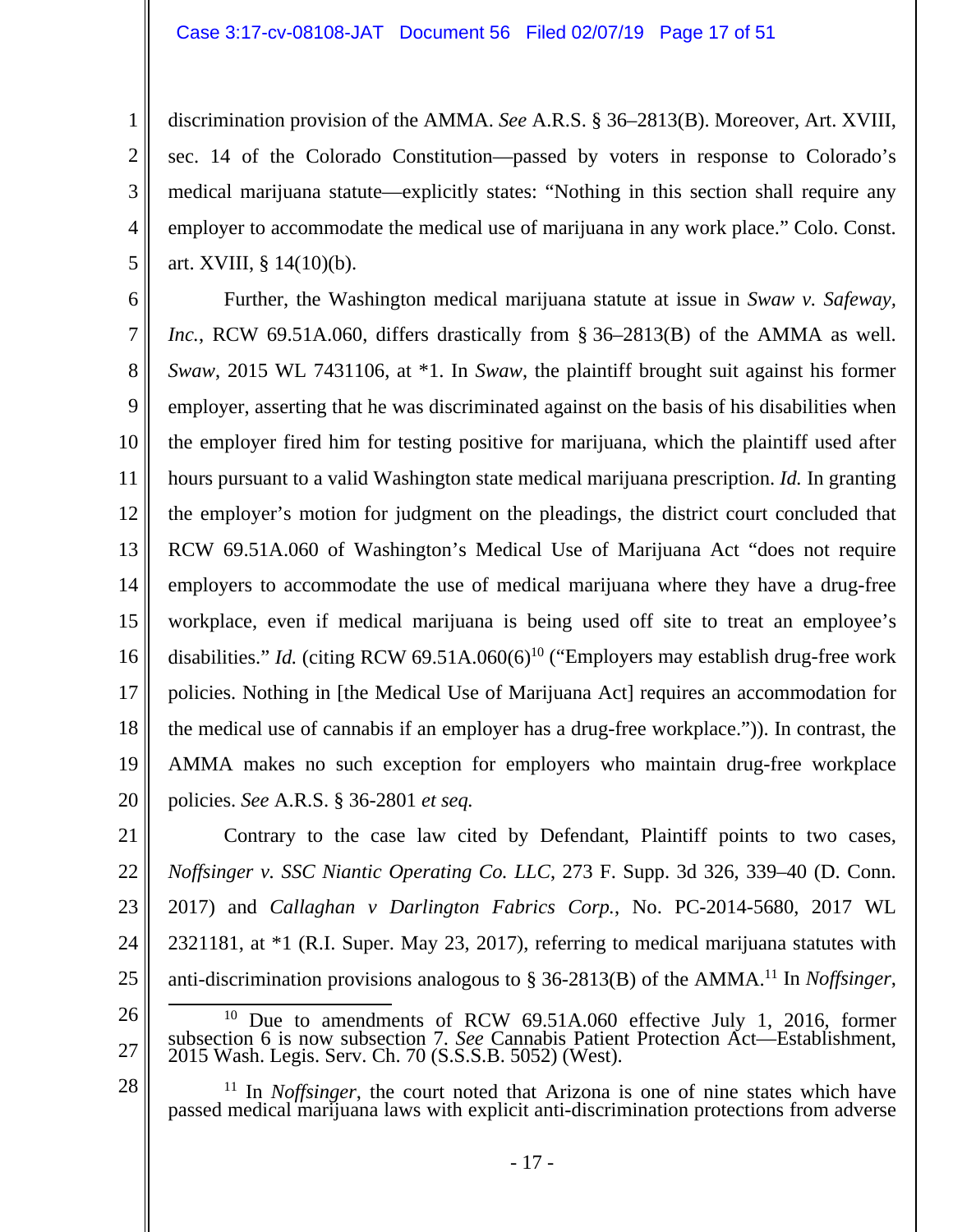1 2 3 4 5 6 7 8 9 the district court considered whether a provision of Connecticut's Palliative Use of Marijuana Act ("PUMA"), which explicitly prohibits discrimination by employers against qualifying patients who use marijuana outside the workplace, provided an implied private right of action. *Noffsinger*, 273 F. Supp. 3d at 331, 339–40 (citing Conn. Gen. Stat. § 21a-408p(b)(3)). There, a qualifying patient under PUMA brought suit against an employer who denied her a job position after she tested positive for marijuana during a pre-employment screening, contending that the employer's actions constituted a violation of PUMA's anti-discrimination provision, Conn. Gen. Stat. § 21a-408p(b)(3). *Id.* at 331– 32. This anti-discrimination provision states:

Unless required by federal law or required to obtain federal funding: . . . (3) No employer may refuse to hire a person or may discharge, penalize or threaten an employee solely on the basis of such person's or employee's status as a qualifying patient or primary caregiver under sections 21a-408 to 21a-408n, inclusive. Nothing in this subdivision shall restrict an employer's ability to prohibit the use of intoxicating substances during work hours or restrict an employer's ability to discipline an employee for being under the influence of intoxicating substances during work hours.

18 Conn. Gen. Stat. § 21a-408p(b)(3).

19 20 21 22 23 24 Denying the employer's motion to dismiss the qualifying patient's claim under Conn. Gen. Stat. § 21a-408p(b)(3), the court concluded that PUMA's anti-discrimination provision provides a private cause of action. *Noffsinger*, 273 F. Supp. 3d at 341, 343. In arriving at this conclusion, the court considered how the qualifying patient "certainly falls within the class for whose benefit the statute was enacted," and found "no indication of legislative intent to deny a private cause of action" nor indication that a private cause of

25

10

11

12

13

14

15

16

17

26 27 28  $\overline{a}$ employment actions. *Noffsinger*, 273 F. Supp. 3d at 331 n. 1; *see* A.R.S. § 36-2813; Conn. Gen. Stat. § 21a-408p(b); Del. Code Ann. tit. 16, § 4905A; 410 Ill. Comp. Stat. 130/40; Me. Rev. Stat. tit. 22, § 2423-E; Minn. Stat. § 152.32; Nev. Rev. Stat. § 453A.800; 35 Pa. Stat. Ann. § 10231.2103; R.I. Gen. Laws § 21-28.6-4. The *Noffsinger* decision also emphasized that in *Gersten v. Sun Pain Mgmt., P.L.L.C.*, 395 P.3d at 312– 13, the Arizona Court of Appeals "insinuated (but did not find) that a private cause of action might exist against . . . employers" in the AMMA. *Id.* at 339 n. 5.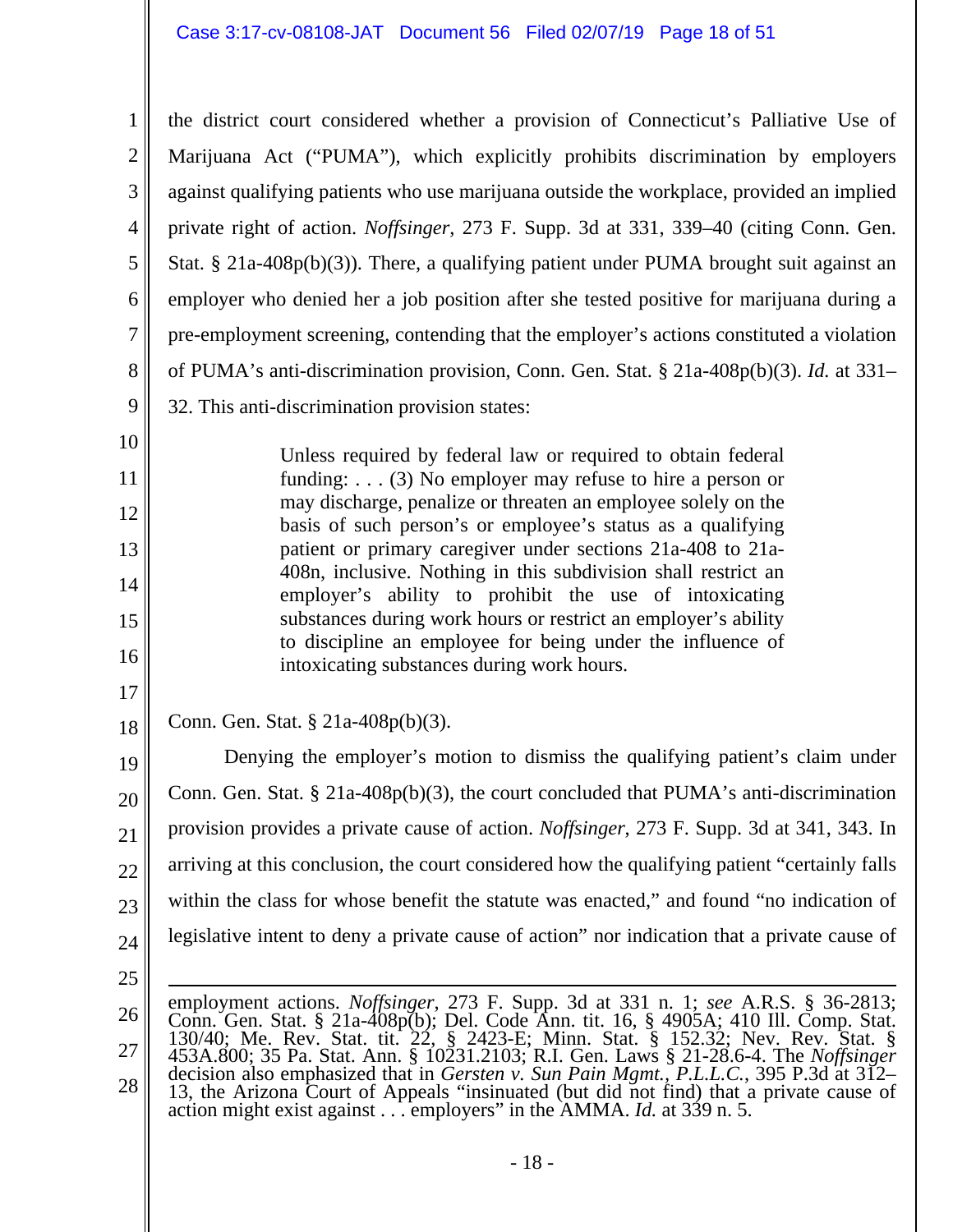### Case 3:17-cv-08108-JAT Document 56 Filed 02/07/19 Page 19 of 51

1

2

3

4

5

6

7

8

9

10

11

12

13

14

action is inconsistent "with the underlying purposes of the legislative scheme." *Id.* at 339–40. The court further noted that, "without a private cause of action, § 21a-408p(b)(3) would have no practical effect, because the law does not provide for any other enforcement mechanism." *Id.* at 340.

Similar to Connecticut, Delaware also has an anti-discrimination provision in its Medical Marijuana Act which is almost identical to § 36–2813(B) of the AMMA:

> Unless a failure to do so would cause the employer to lose a monetary or licensing-related benefit under federal law or federal regulations, an employer may not discriminate against a person in hiring, termination, or any term or condition of employment, or otherwise penalize a person, if the discrimination is based upon . . . [a] registered qualifying patient's positive drug test for marijuana components or metabolites, unless the patient used, possessed, or was impaired by marijuana on the premises of the place of employment or during the hours of employment.

15 16 17 18 19 20 21 22 23 24 25 26 27 28 Del. Code Ann. tit. 16, § 4905A(a)(3). Notably, a Delaware Superior Court in and for Kent County recently determined that the language of  $\S$  4905A(a)(3) creates an implied private right of action. *See Chance v. Kraft Heinz Foods Co.*, No. CV-K18C-01-056 NEP, 2018 WL 6655670, at \*6 (Del. Super. Ct. Dec. 17, 2018). In coming to this decision, the superior court noted that the plaintiff, a medical marijuana cardholder who was terminated for failing a drug test, clearly "falls within the class of persons for whose especial benefit the statute was enacted[.]" *Id.* at \*5. Further, the court determined that recognizing an implied private right of action would advance the purpose of § 4905A(a)(3) by protecting medical marijuana patients from "discrimination based upon their status, and from being penalized based upon that discrimination, as with termination from employment." *Id.* Finally, the court found that the fact that the state's medical marijuana act included an anti-discrimination provision—but did not task any agency or commission with its enforcement—demonstrated legislative intent to remedy discrimination against registered cardholders through private rights of action. *Id.* at \*6.

- 19 -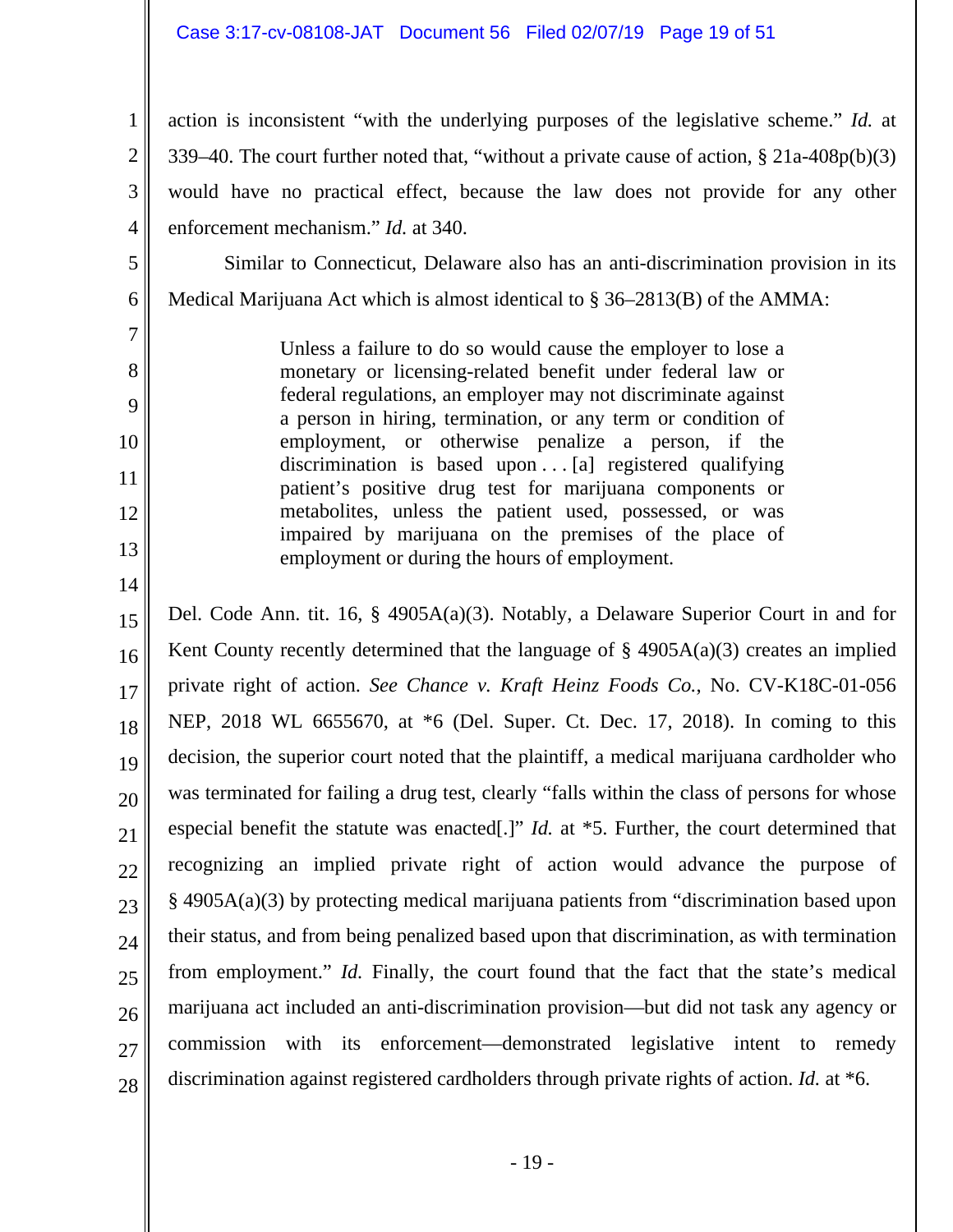In light of the similarity between the anti-discrimination provisions at issue in

*Noffsinger* and *Chance* to A.R.S. § 36-2813(B), the Court finds these cases highly

persuasive. As in *Noffsinger* and *Chance*, Plaintiff is a qualifying patient who "falls

within the class for whose benefit" the AMMA was enacted. *Noffsinger*, 273 F. Supp. 3d

at 339; *Chance*, 2018 WL 6655670, at \*5; *see also Picht*, 641 F. Supp. 2d at 899

("Whether the statute especially benefits the person seeking redress is a factor in the

determination" of whether a statute implicitly creates a private right of action) (citing

*Transamerica Financial Corp.*, 761 P.2d at 1021). In consideration of H.B. 2541's

modifications to the DTEA intended to protect employers from litigation, it is clear that

the Arizona Legislature believed employers had exposure to private lawsuits for

violations of § 36–2813(B) of the AMMA. *See* Arizona Senate Fact Sheet, 2011 Reg.

Sess., H.B. 2541 (Mar. 25, 2011). This suggests that "there is no indication of legislative

intent to deny a private cause of action," as legislators expected the employment

provision of the AMMA to "provide protections for employees that would be enforceable

in courts." *Noffsinger*, 273 F. Supp. 3d at 339.

10 11

12

- 13 14
- 

15

16 17 18 19 20 21 22 23 24 25 26 27 Finally, like in *Noffsinger* and *Chance*, a private cause of action is not inconsistent with the underlying purposes of the AMMA, but rather "effectuates the evident legislative purpose" of preventing discrimination in employment against qualifying patients using medical marijuana outside of the workplace since the law lacks any explicit enforcement mechanism. *Id.* at 340; *Chance*, 2018 WL 6655670, at \*5–6; *see also Callaghan*, 2017 WL 2321181, at \*2, \*5–8 (holding that the anti-discrimination provision of Rhode Island's medical marijuana act, R.I. Gen. Laws § 21-28.6-4(d), which provides that "No school, employer, or landlord may refuse to enroll, employ, or lease to, or otherwise penalize, a person solely for his or her status as a cardholder," includes an implied private right of action because "[w]ithout one, § 21-28.6-4(d) would be meaningless"). Following *Noffsinger* and *Chase*, the Court concludes that there is an implied private cause of action for violations of  $\S 36-2813(B)$  of the AMMA.<sup>12</sup>

28

<sup>12</sup> The Court is not convinced by Defendant's argument that *Noffsinger* is distinguishable because it is a "failure-to-hire" case. (Doc. 37 at 3). The anti-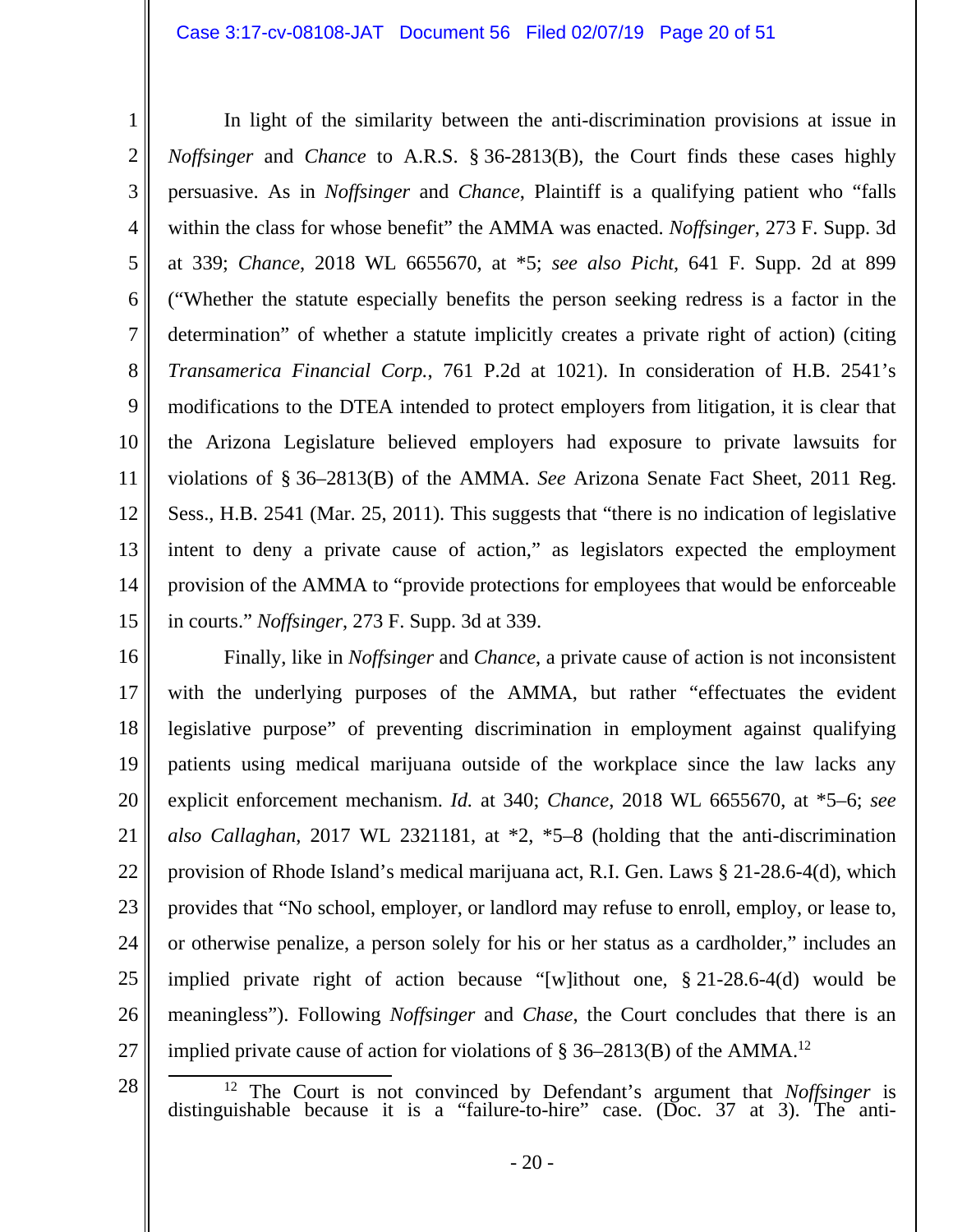| $\mathbf 1$    | As the Court finds that there is an implied private cause of action in A.R.S. § 36-                                                                                                        |
|----------------|--------------------------------------------------------------------------------------------------------------------------------------------------------------------------------------------|
| $\overline{2}$ | $2813(B)$ of the AMMA, the Court will not consider the parties' arguments as to whether                                                                                                    |
| 3              | or not the AMMA supplies the public policy for Plaintiff's AEPA claim. (See Docs. 32 at                                                                                                    |
| $\overline{4}$ | 10; 35 at 7–8; 37 at 4). Further, the first count in Plaintiff's Complaint (alleging that                                                                                                  |
| 5              | Defendant wrongfully terminated her in violation of the AEPA by firing her because of                                                                                                      |
| 6              | her positive drug screen in violation of the public policy set forth in the AMMA) relies on                                                                                                |
| $\overline{7}$ | the same set of facts as Plaintiff's second count alleging discrimination under the                                                                                                        |
| 8              | AMMA. (See Doc. 1 at 4–5). Accordingly, since Plaintiff may proceed under her second                                                                                                       |
| 9              | count alleging discrimination under the AMMA, the Court dismisses Plaintiff's first                                                                                                        |
| 10             | count alleging wrongful termination under the AMMA and AEPA as duplicative of her                                                                                                          |
| 11             | second count.                                                                                                                                                                              |
| 12             | Plaintiff's Request to Defer Ruling on Summary Judgment under<br>3.                                                                                                                        |
| 13             | Fed. R. Civ. P. 56(d)                                                                                                                                                                      |
| 14             | Defendant argues in its Motion for Summary Judgment that the results of                                                                                                                    |
| 15             | Plaintiff's May 24, 2016 drug test, which "was positive for marijuana metabolites at a                                                                                                     |
| 16             | level of greater than 1000 ng/ml, the highest level the test could record," gave Walmart                                                                                                   |
| 17             | "a good faith basis to believe Plaintiff was impaired by marijuana on May 24, 2016, on                                                                                                     |
| 18             | Defendant's premises during work hours." (Doc. 32 at 9). However, Plaintiff contends                                                                                                       |
| 19             | that Defendant previously agreed that impairment was not at issue and that Plaintiff was                                                                                                   |
| 20             | fired merely because her drug screen indicated the presence of marijuana metabolites—                                                                                                      |
| 21             | not because she was "impaired" from marijuana. (Doc. 35 at 11). According to Plaintiff,                                                                                                    |
| 22             | Defendant confirmed via email that it "would not discuss 'levels' of THC, and thus no                                                                                                      |
| 23             | additional expert testimony was needed" to determine whether or not the level of                                                                                                           |
| 24             | marijuana metabolites present in Plaintiff's drug screen indicated that she was impaired at                                                                                                |
| 25             | work on May 24, 2016. ( <i>Id.</i> ). Because Defendant now presents evidence on impairment                                                                                                |
| 26             | despite the alleged email agreement of the parties, Plaintiff requests that the Court defer                                                                                                |
| 27             |                                                                                                                                                                                            |
| 28             | discrimination provision analyzed in <i>Noffsinger</i> , like A.R.S. § 36-2813(B), does not<br>differentiate between refusing to hire or discharging an individual. See Conn. Gen. Stat. § |

 $21a-408p(b)(3)$ .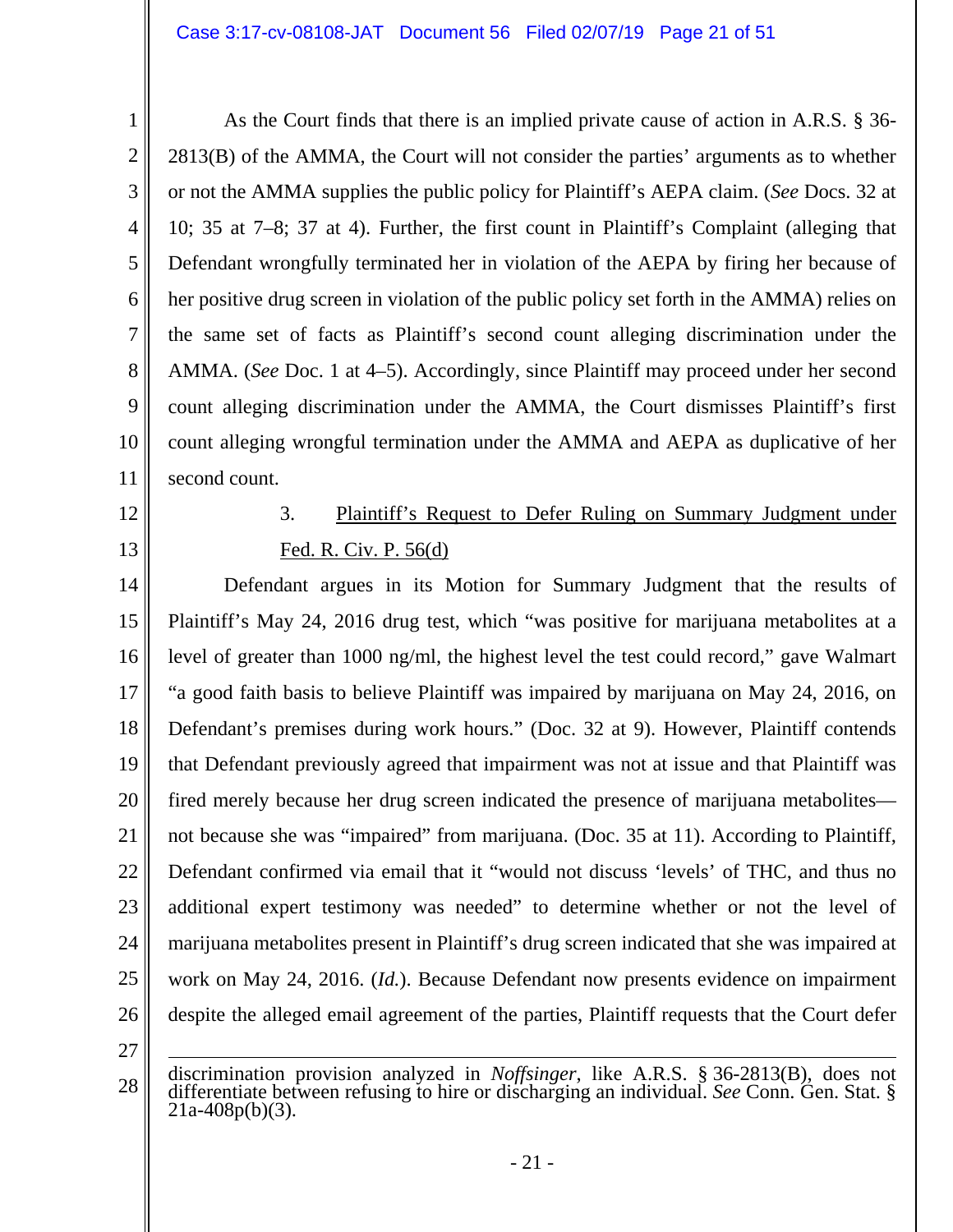ruling on summary judgment under Fed. R. Civ. P. 56(d) so that she may have the "opportunity to provide actual expert testimony . . . that the presence or level of inactive marijuana metabolites in an individual's urine has no scientific correlation to that individual's impairment." (Doc. 36 at 2).

5 6 7 8 9 10 11 12 13 14 15 16 17 18 Fed. R. Civ. P. 56(d) permits the Court to "defer considering the motion or deny it," "allow time to obtain affidavits or declarations or to take discovery," or "issue any other appropriate order" where the "nonmovant shows by affidavit or declaration that, for specified reasons, it cannot present facts essential to justify its opposition[.]" Fed. R. Civ. P. 56(d). The rule applies "where the nonmoving party has not had the opportunity to discover information that is essential to its opposition." *Metabolife Int'l, Inc. v. Wornick*, 264 F.3d 832, 846 (9th Cir. 2001) (emphasis added) (quoting *Anderson v. Liberty Lobby, Inc.*, 477 U.S. 242, 250 n. 5 (1986)). Notably, however, Rule 56(d) "is not meant to re-open discovery in general[.]" *Slama v. City of Madera*, No. 1:08-CV-810 AWI GSA, 2012 WL 1067198, at \*2 (E.D. Cal. Mar. 28, 2012); *see also Dumas v. Bangi*, No. 1:12-CV-01355-LJO, 2014 WL 3844775, at \*2 (E.D. Cal. Jan. 23, 2014) ("Rule 56(d) does not reopen discovery; rather it forestalls ruling on a motion for summary judgment in cases where discovery is still open and provides the prospect of defeating summary judgment.").

19 20 21 22 23 24 25 26 27 "The party seeking a Rule 56(d) continuance bears the burden of proffering facts sufficient to satisfy the requirements of 56(d)." *Martinez v. Columbia Sportswear USA Corp.*, 553 F. App'x 760, 761 (9th Cir. 2014) (citing *Nidds v. Schindler Elevator Corp.*, 113 F.3d 912, 921 (9th Cir. 1996)). In ruling on a 56(d) motion, the Court considers whether "the movant diligently pursued its *previous* discovery opportunities," and whether the movant has shown "how allowing *additional* discovery would [] preclude[] summary judgment." *Qualls By & Through Qualls v. Blue Cross of California, Inc.*, 22 F.3d 839, 844 (9th Cir. 1994) (emphasis in original) (citation omitted); *see also Pfingston v. Ronan Eng'g Co.*, 284 F.3d 999, 1005 (9th Cir. 2002) ("The failure to conduct

28

1

2

3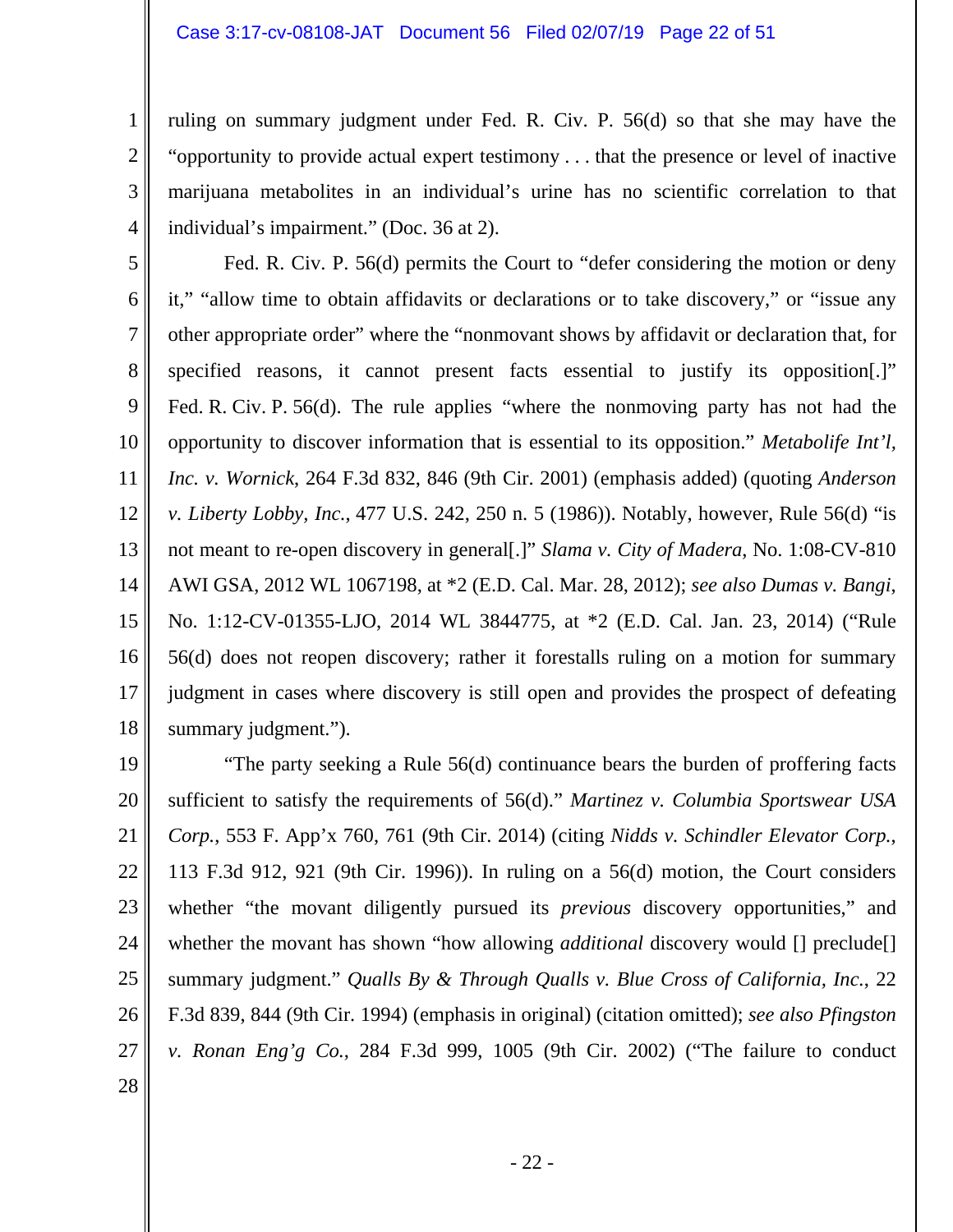| $\mathbf{1}$   | discovery diligently is grounds for the denial of a Rule $56[(d)]$ motion."). <sup>13</sup>                                                                                                |  |  |
|----------------|--------------------------------------------------------------------------------------------------------------------------------------------------------------------------------------------|--|--|
| $\overline{2}$ | Here, Plaintiff produces a Declaration signed by her counsel, Joshua Carden,                                                                                                               |  |  |
| 3              | (Doc. 36-1 at 79–80), and a copy of an email chain with Defendant's counsel, (Doc. 36-1)                                                                                                   |  |  |
| $\overline{4}$ | at 69–71), in support of her position that Defendant previously agreed that the level of                                                                                                   |  |  |
| 5              | THC metabolites in Plaintiff's urine screen and its correlation (or lack thereof) with                                                                                                     |  |  |
| 6              | impairment was not going to be an issue in this suit. (See id. at 79).                                                                                                                     |  |  |
| $\overline{7}$ | On December 21, 2017, Plaintiff's counsel emailed counsel for Defendant, stating:                                                                                                          |  |  |
| 8              | In light of the recent communications from you that Wal-Mart                                                                                                                               |  |  |
| 9              | now claims to have terminated Ms. Whitmire because of the                                                                                                                                  |  |  |
| 10             | level of THC in her bloodstream versus that she had any level<br>of THC in her urine, I think we will need an expert to render                                                             |  |  |
| 11             | an opinion on the correlation (or lack thereof) between THC                                                                                                                                |  |  |
| 12             | and impairment. To that end, are you willing to extend the<br>expert disclosure deadlines solely for that issue? I have                                                                    |  |  |
| 13             | located an expert and can probably get a report in 30-45 days                                                                                                                              |  |  |
| 14             | or so. Let me know your position as soon as you can please.                                                                                                                                |  |  |
| 15             | ( <i>Id.</i> at 70).                                                                                                                                                                       |  |  |
| 16             | Defense counsel responded that same day, as follows:                                                                                                                                       |  |  |
| 17             | To make clear, Walmart terminated Ms. Whitmire for testing                                                                                                                                 |  |  |
| 18             | positive for THC on the drug test she performed. The level of                                                                                                                              |  |  |
| 19             | THC the test recorded was not the reason for her termination.<br>With that I do not believe the additional expert witness is                                                               |  |  |
| 20             | necessary.                                                                                                                                                                                 |  |  |
| 21             |                                                                                                                                                                                            |  |  |
| 22             | <i>(Id. at 69).</i> Following this response from defense counsel, Plaintiff's counsel asked if                                                                                             |  |  |
| 23             | Defendant would be "willing to stipulate to limine out any commentary (by either side)                                                                                                     |  |  |
| 24             | on the level of THC itself" and "any testimony related to the THC level having an impact<br>on [Defendant's] decision." ( <i>Id.</i> ). The email chain ends with defense counsel replying |  |  |
| 25             |                                                                                                                                                                                            |  |  |
| 26             | <sup>13</sup> In <i>Pfingston v. Ronan Eng'g Co.</i> , a case from 2002, the Court refers to the                                                                                           |  |  |
| 27             | plaintiff's motion for a continuance of the summary judgment motions pending additional<br>discovery as a Rule 56(f) motion. In 2010, Fed. R. Civ. P. 56 was amended, so now               |  |  |
| 28             | "subdivision (d) carries forward without substantial change the provisions of former<br>subdivision $(f)$ ." Fed. R. Civ. P. 56 advisory committee's notes to 2000 amendments.             |  |  |
|                |                                                                                                                                                                                            |  |  |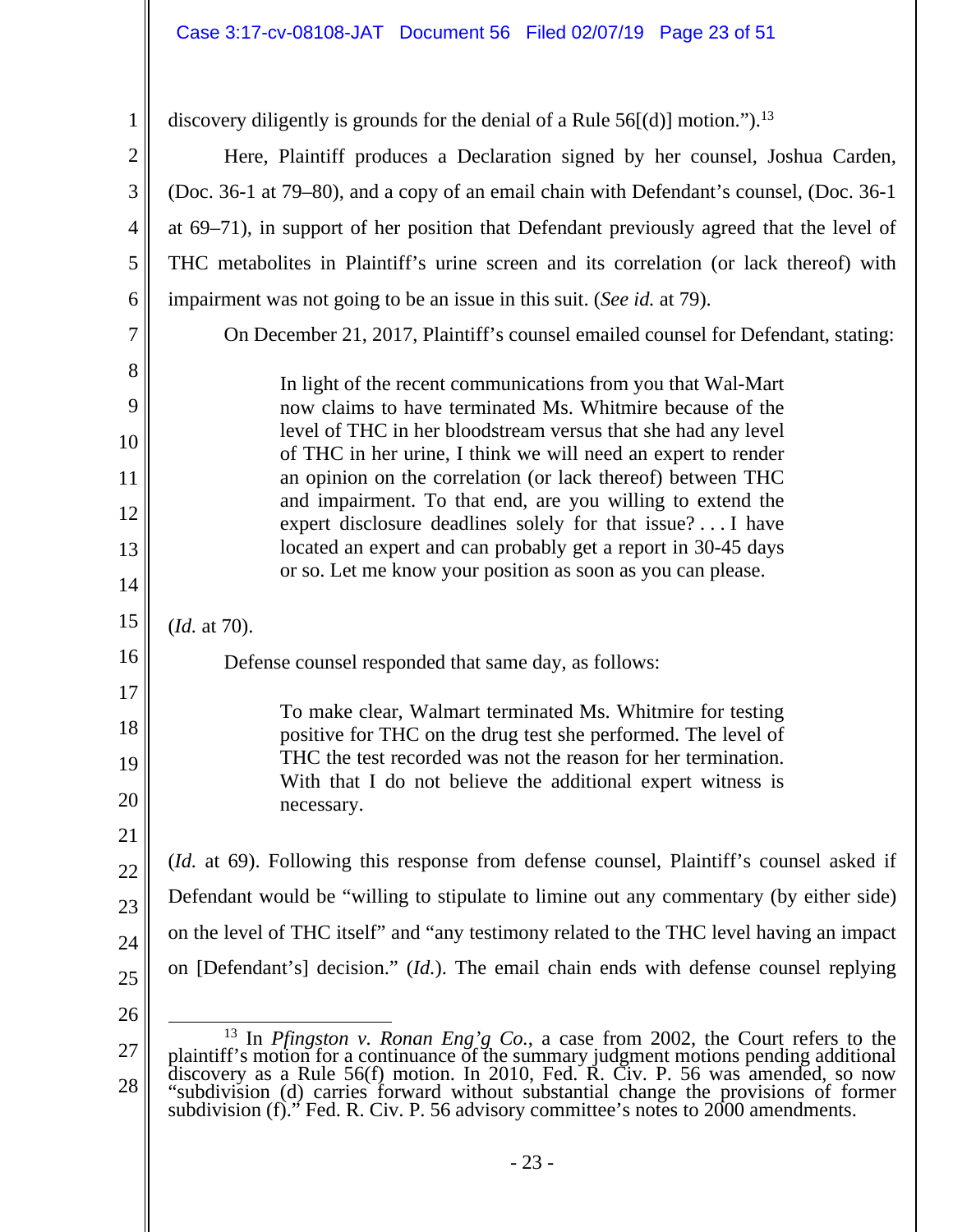#### Case 3:17-cv-08108-JAT Document 56 Filed 02/07/19 Page 24 of 51

that they would talk with their client and then get back to Plaintiff's counsel. (*Id.*).

 Despite the attestation of Plaintiff's counsel that he did not retain an expert on impairment "based on Wal-Mart's assurance that the 'level' of THC metabolites was not going to be an issue," (*id.* at 80), the Court will not preclude Defendant from arguing that Plaintiff was fired because the level of marijuana metabolites present in her drug screen led Defendant to believe she was impaired at work. While it does appear from the December 21, 2017 email chain that Defendant's counsel misled counsel for Plaintiff, Plaintiff's counsel did not reduce this agreement to a formal stipulation, nor use a recognized discovery vehicle to elicit this admission, such as an interrogatory. Therefore, the Court will not bind Defendant to its counsel's responses in the email chain.

11 12 13 14 15 16 17 18 19 20 21 22 23 24 25 26 Further, as noted in the Rule 16 Scheduling Order, "'last minute' or 'eleventh hour' discovery which results in insufficient time to undertake additional discovery and which requires an extension of the discovery deadline will be met with disfavor, and may result in denial of an extension, exclusion of evidence, or the imposition of other sanctions." (Doc. 13 at 2 n. 2). Both parties here had ample opportunity to retain expert witnesses, depose them, and obtain expert reports within the deadlines set by the Rule 16 Scheduling Order. The parties' failure to disclose experts on the issue of whether Plaintiff's urine screen showed marijuana metabolites present in scientifically sufficient concentration to cause impairment is at their own peril. In light of each party's "failure to conduct discovery diligently," *Pfingston*, 284 F.3d at 1005, the Court denies Plaintiff's request under Fed. R. Civ. P. 56(d). *See Nidds v. Schindler Elevator Corp.*, 113 F.3d 912, 921 (9th Cir. 1996) ("[T]he district court does not abuse its discretion by denying further discovery if the movant has failed diligently to pursue discovery in the past."). Accordingly, the Court will not re-open discovery nor permit Plaintiff (or Defendant) any additional opportunity to obtain further discovery in the form of an expert witness's opinion.

27

28

1

2

3

4

5

6

7

8

9

10

#### 4. Evidentiary Objections

In support of its argument that Defendant fired Plaintiff because it had a good faith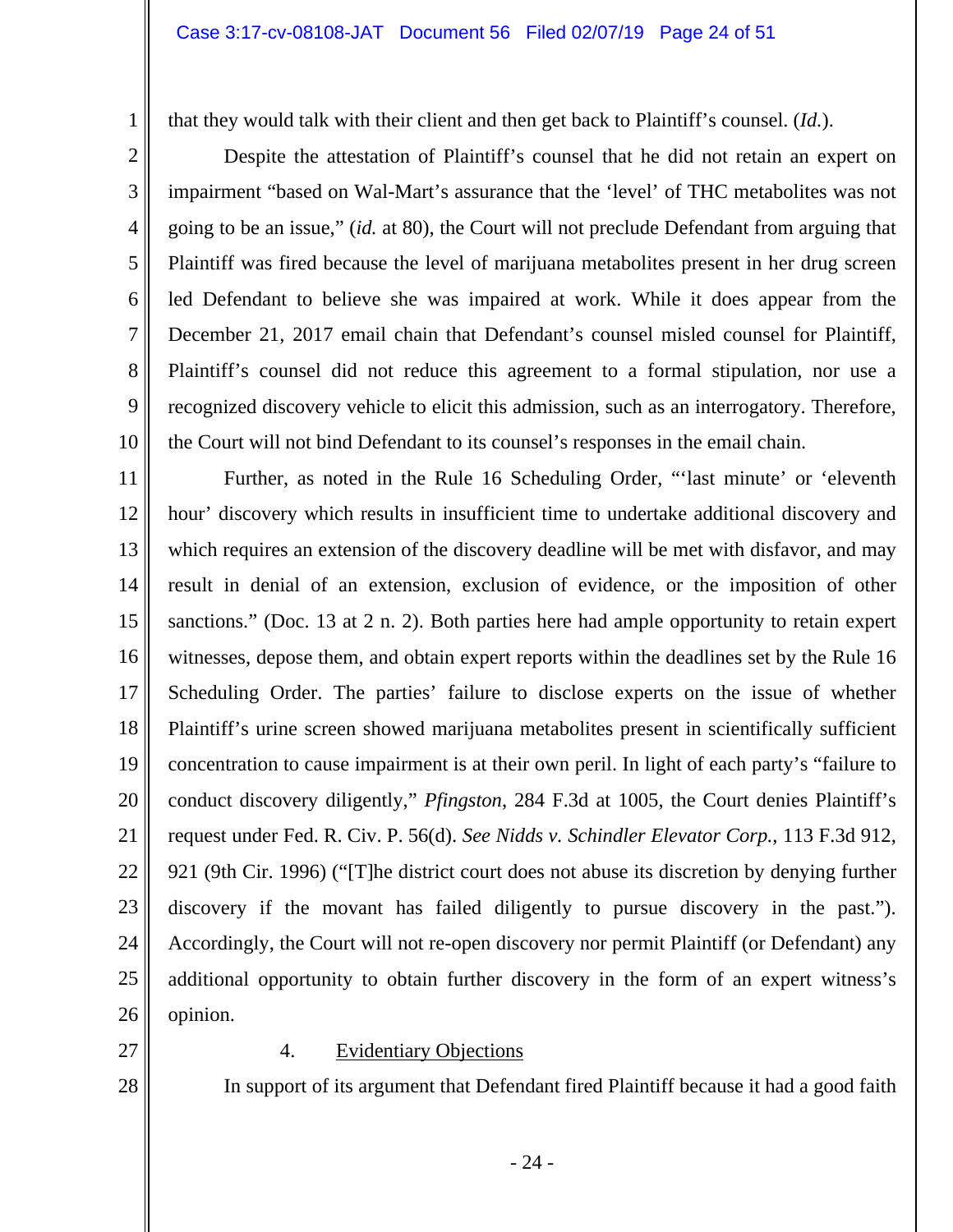#### Case 3:17-cv-08108-JAT Document 56 Filed 02/07/19 Page 25 of 51

basis to believe Plaintiff was impaired by marijuana on May 24, 2016 based on the results of her positive drug test, (Docs. 32 at 9; 33 ¶ 23), Defendant produced a Declaration signed by Personnel Coordinator Debra Vaughn, (Doc. 33-3 at 21–23). This Declaration states, in relevant part:

> 13. On June 15, 2016, Plaintiff's urinalysis came back positive for marijuana at a level of "> 1000 ng/ml," which I understand to be the maximum reading the test can measure for marijuana. 14. I also understand, upon reasonable belief, that

Plaintiff's May 24, 2016, positive test result for marijuana indicated that she was impaired by marijuana during her shift that same day.

(Doc. 33-3 ¶¶ 13–14).

 Plaintiff objects to the admissibility of these portions of Ms. Vaughn's Declaration on the ground that paragraphs 13 and 14 of Ms. Vaughn's Declaration constitute improper and undisclosed expert testimony in violation of Federal Rules of Evidence 702 and 703. (Docs. 35 at 11; 36 at 1–2; *see also* Doc. 36 ¶ 23). Plaintiff contends that these portions of Ms. Vaughn's Declaration "were not disclosed to Plaintiff prior to use by Defendant, nor was Ms. Vaughn disclosed as an expert." (Doc. 36 at 1). Plaintiff also objects to Ms. Vaughn's Declaration testimony on the ground that there is "no supporting evidence or foundation" for her statement that the results of Plaintiff's drug test "showed the 'maximum reading the test can measure for marijuana,'" nor any disclosed basis for Ms. Vaughn's belief that Plaintiff's positive drug screen "indicated that she was impaired by marijuana during her shift that same day." (*Id.* at 1). Accordingly, Plaintiff moves for exclusion of these portions of Ms. Vaughn's Declaration testimony. (*Id.* at 2).

28

1

2

3

4

5

6

7

8

9

10

11

12

13

14

15

16

17

18

19

20

21

22

23

 Federal Rule of Evidence ("FRE") 702 permits a witness "who is qualified as an expert by knowledge, skill, experience, training, or education" to "testify in the form of an opinion or otherwise if . . . the expert's scientific, technical, or other specialized knowledge will help the trier of fact to understand the evidence or to determine a fact in issue." Fed. R. Evid. 702. District courts are charged with the duty to act as gatekeepers,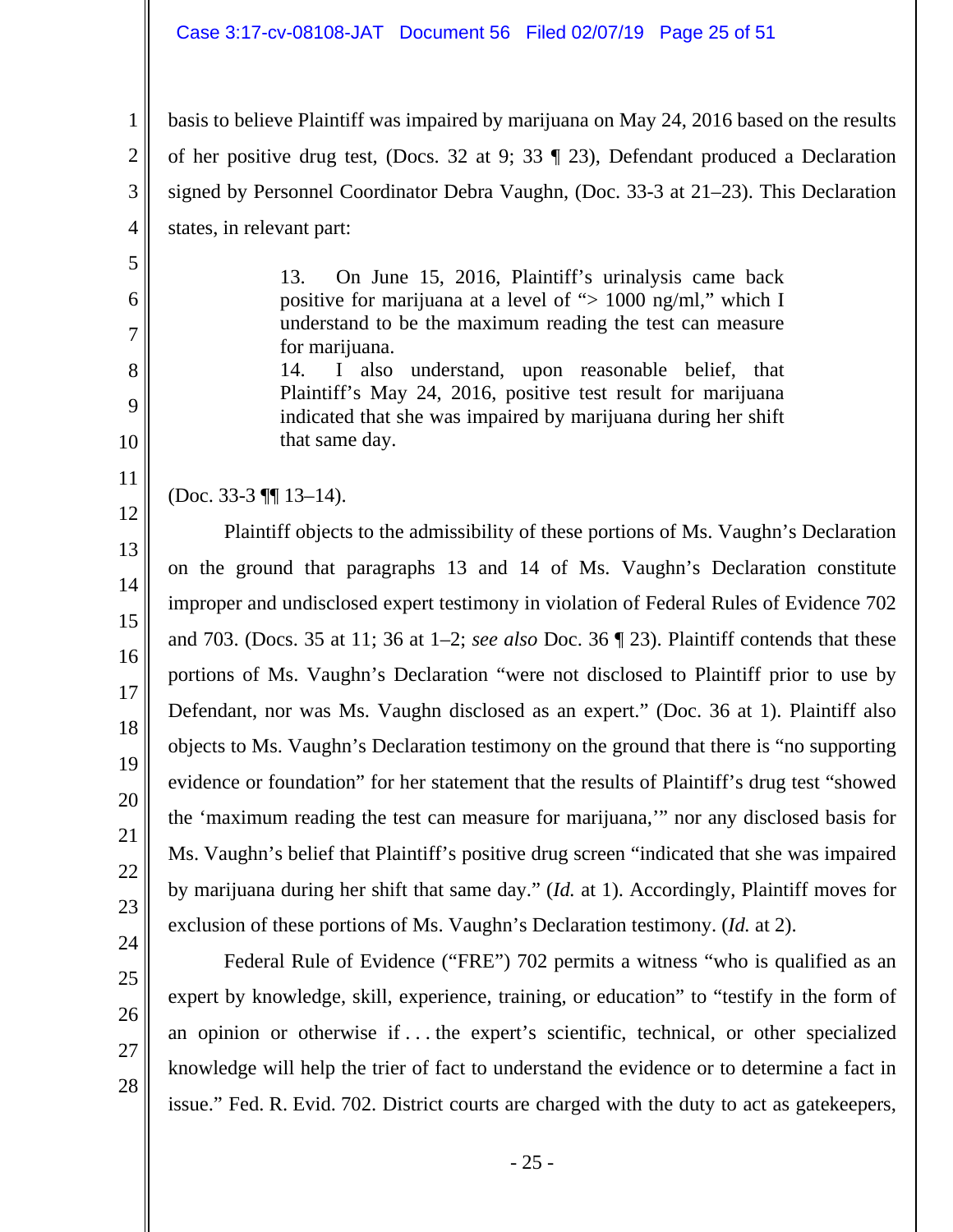#### Case 3:17-cv-08108-JAT Document 56 Filed 02/07/19 Page 26 of 51

1

2

3

4

5

6

7

8

as "the trial judge must ensure that any and all scientific testimony or evidence admitted is not only relevant, but reliable." *Daubert v. Merrell Dow Pharm., Inc.*, 509 U.S. 579, 589 (1993); *see also Hall v. Baxter Healthcare Corp.*, 947 F. Supp. 1387, 1396 (D. Or. 1996). A witness not testifying under FRE 702 may offer opinion testimony only if such testimony is "rationally based on the witness's perception," "helpful to clearly understanding the witness's testimony or to determining a fact in issue," and "not based on scientific, technical, or other specialized knowledge within the scope of Rule 702." Fed. R. Evid. 701.

9 10 11 12 13 14 15 16 17 18 19 20 21 22 In this case, Defendant has not provided Ms. Vaughn's curriculum vitae nor any indication that Ms. Vaughn has the requisite "knowledge, skill, experience, training, or education" to render opinions regarding the results of Plaintiff's drug test. Fed. R. Evid. 702. Rather, Ms. Vaughn's Declaration indicates she is employed by Defendant as a Personnel Coordinator, which involves "promot[ing], support[ing], and ensur[ing] compliance with Company policies, procedures, mission, values, and standard of ethics and integrity for the Walmart store in Taylor, Arizona." (Doc. 33-3 ¶¶ 2–3). The Court is not satisfied that such a human resource professional is qualified as an expert capable of interpreting Plaintiff's drug test results or at all qualified to render an opinion as to whether the level of metabolites present in Plaintiff's urine screen indicate she was impaired at work on May 24, 2016. Moreover, Ms. Vaughn's opinions are entirely without foundation. She cites to no sources upon which she relied, nor sets forth any basis for her statements from which the Court can determine whether or not her testimony is reliable.

23 24 25 26 27 28 Further, Ms. Vaughn's Declaration testimony that the results of Plaintiff's drug test "showed the 'maximum reading the test can measure for marijuana,'" and that Plaintiff's positive drug screen "indicated that she was impaired by marijuana during her shift that same day," (Doc. 33-3  $\P$  13–14), clearly falls within the purview of specialized, scientific knowledge. Defendant "may not attempt to evade FRE 702's requirements 'through the simple expedient of proffering an expert in lay witness

- 26 -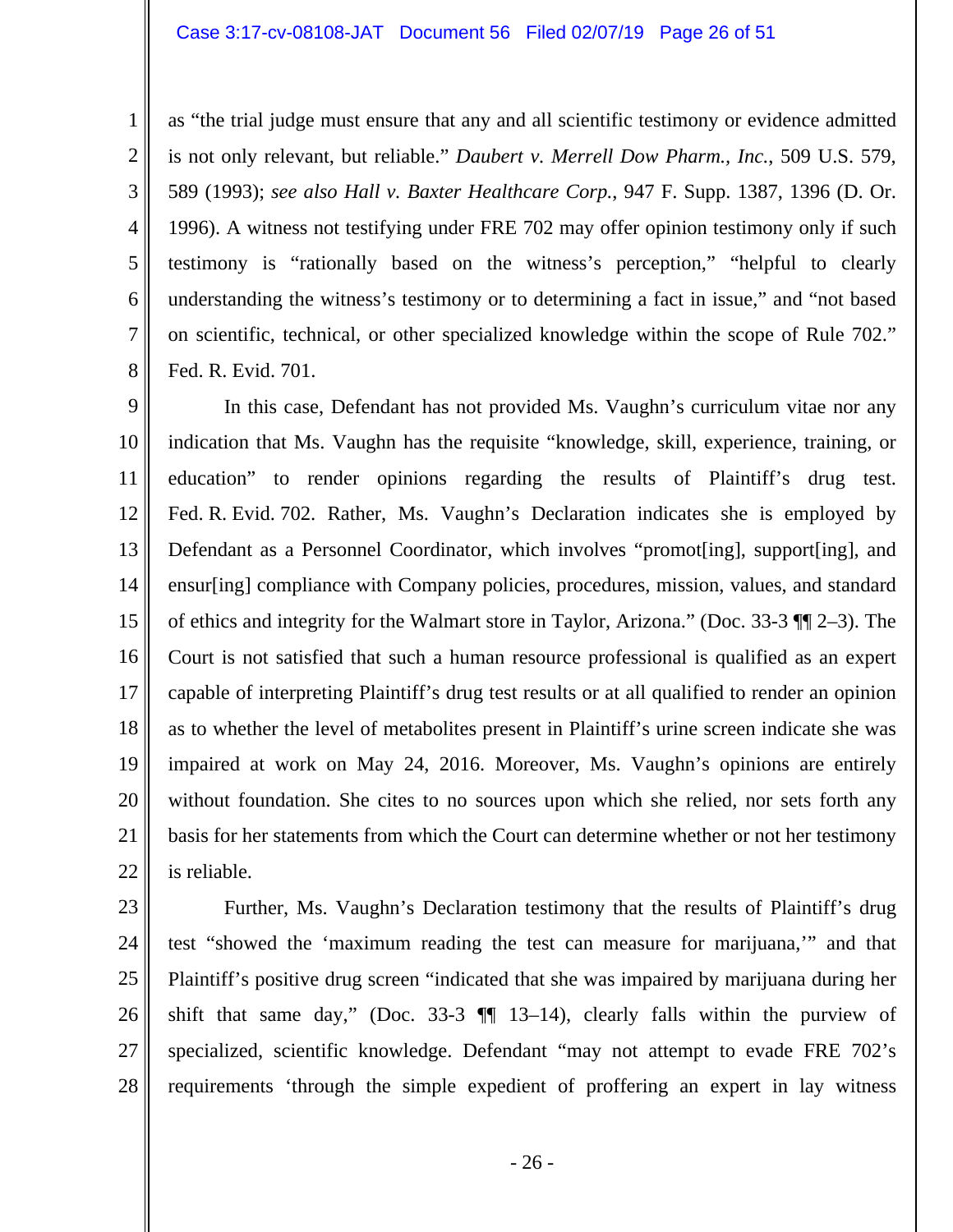clothing.'" *Montalvo v. Am. Family Mut. Ins. Co.*, No. CV-12-02297-PHX-JAT, 2014 WL 2986678, at \*6 (D. Ariz. July 2, 2014) (citing Fed. R. Evid. 701 advisory committee's notes to 2000 amendments). As Ms. Vaughn's Declaration testimony (Doc. 33-3 ¶¶ 13–14) falls within the scope of Fed. R. Evid. 702, Defendant was required to identify Ms. Vaughn as an expert witness pursuant to Fed. R. Civ. P. 26(a)(2)(A), and disclose a written report pursuant to Fed. R. Civ. P.  $26(a)(2)(B)$ .<sup>14</sup> Defendant's failure to do so by the deadlines set forth in the Rule 16 Scheduling Order (Doc. 13) is a violation of that Order and of the discovery rules.<sup>15</sup>

9 10 11 12 13 14 15 16 17 18 19 When a party fails to make a timely disclosure required by Federal Rule of Civil Procedure 26(a), "the party is not allowed to use that information or witness to supply evidence on a motion, at a hearing, or at a trial, unless the failure was substantially justified or is harmless." Fed. R. Civ. P.  $37(c)(1)$ . "In determining whether this sanction should be imposed, the burden is on the party facing the sanction—i.e., Defendant[]—to demonstrate that the failure to comply with Rule 26(a) is substantially justified or harmless." *Torres v. City of Los Angeles*, 548 F.3d 1197, 1213 (9th Cir. 2008) (citation omitted). Not only has Defendant failed to show that either of these exceptions apply here, but Defendant's failure to disclose Ms. Vaughn as an expert substantially prejudiced Plaintiff by depriving her of the "reasonable opportunity to prepare for effective cross examination and perhaps arrange for expert testimony from other witnesses" on the issue

20

1

2

3

4

5

6

7

8

24

25 26 27 28 <sup>15</sup> Regardless of which party has the burden of proof on the issue of impairment,<br>Defendant failed to timely disclose Ms. Vaughn as an expert. The Court's Rule 16<br>Scheduling Order required that the party with the burden burden of proof was required to "make its rebuttal expert disclosure, if any, no later than<br>January 12, 2018." (*Id.*). Further, the Court ordered that all discovery be completed by<br>March 30, 2018, (*id.*) and stressed th

<sup>21</sup>  22 23 <sup>14</sup> Under Fed. R. Civ. P. 26(a)(2)(A), "a party must disclose to the other parties the identity of any witness it may use at trial to present evidence under Federal Rule of Evidence 702, 703, or 705." This expert disclos Evidence 702, 703, or 705." This expert disclosure "must be accompanied by a written report—prepared and signed by the witness—if the witness is one retained or specially employed to provide expert testimony in the case . party must make these disclosures at the times and in the sequence that the court orders." Fed. R. Civ. P. 26(a)(2)(D).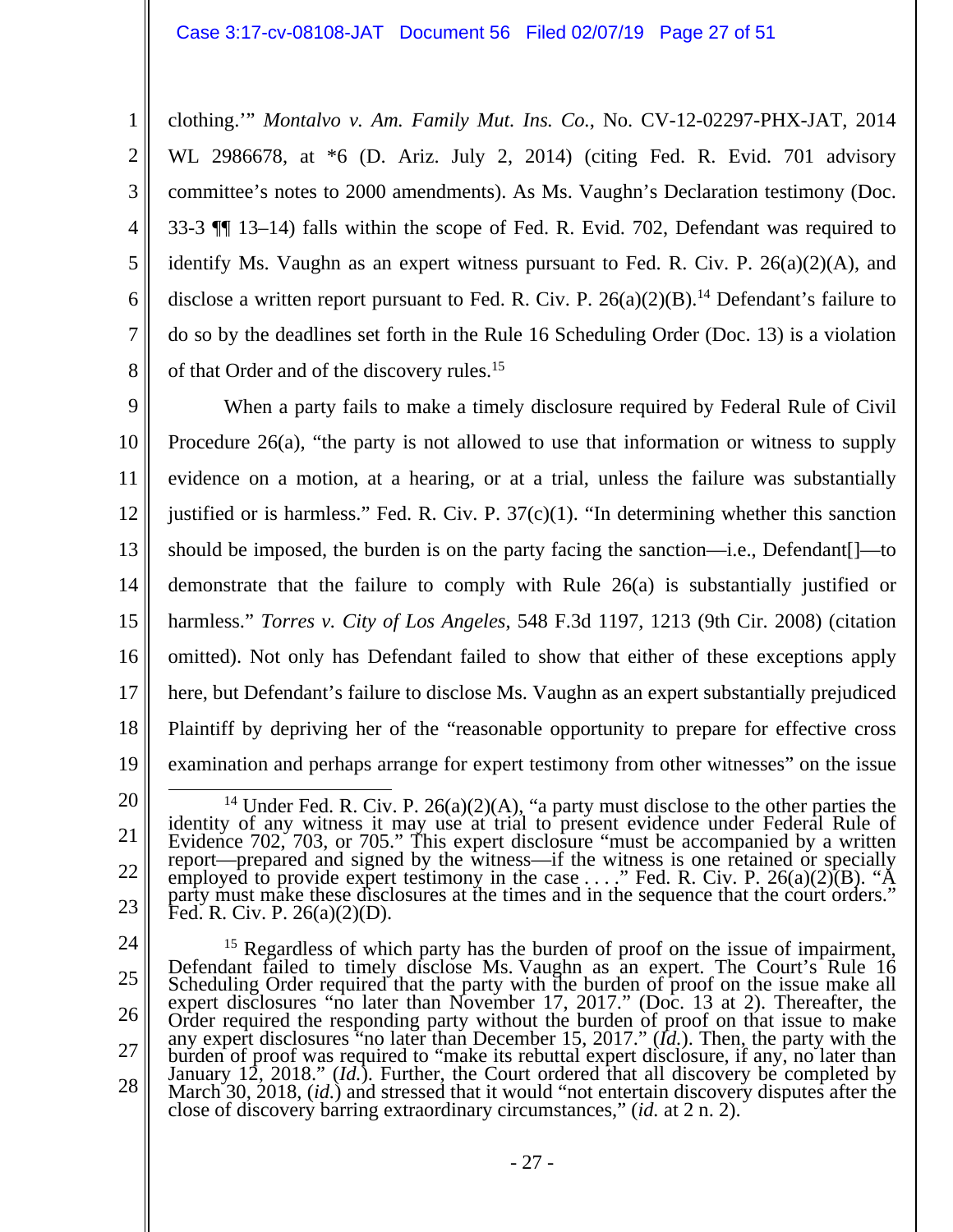1

2

3

4

5

6

7

8

9

10

of whether the level of metabolites present in Plaintiff's drug screen indicate that she was impaired at work on May 24, 2016. *Karl Storz Endoscopy-Am., Inc. v. Stryker Corp.*, No. 14-CV-00876-RS-JSC, 2018 WL 1569762, at \*2 (N.D. Cal. Mar. 30, 2018) (citing *Rembrandt Vision Techs., L.P. v. Johnson & Johnson Vision Care, Inc.*, 725 F.3d 1377, 1381 (Fed. Cir. 2013)). Accordingly, the Court has "wide latitude" to "issue sanctions under Rule 37(c)(1)." *Yeti by Molly, Ltd. v. Deckers Outdoor Corp.*, 259 F.3d 1101, 1106 (9th Cir. 2001); *see also* Fed. R. Civ. P. 37 advisory committee's notes to 1993 amendments (noting that Fed. R. Civ. P. 37(c) "provides a self-executing," "automatic sanction" for failure to make a disclosure required by Rule 26(a) which "provides a strong inducement for disclosure of material").

11 12 13 14 15 The Court concludes that exclusion of Ms. Vaughn's expert testimony in paragraphs 13 and 14 of her Declaration (Doc. 33-3 ¶¶ 13–14) "is an appropriate remedy for failing to fulfill the required disclosure requirements of Rule 26(a)." *Yeti by Molly, Ltd.*, 259 F.3d at 1106. Accordingly, the Court will not consider this testimony in ruling on Defendant's Motion for Summary Judgment (Doc. 32).

16 17 18 19 20 21 22 23 24 25 26 In response to Ms. Vaughn's contention that Plaintiff's positive screen for marijuana "indicated that she was impaired by marijuana during her shift that same day," (Doc. 33-3 ¶ 14), Plaintiff introduces rebuttal materials to demonstrate that she was not tested for "marijuana," but rather for "marijuana metabolites," which are "primarily the non-impairing components of THC . . . that metabolize in urine," (Doc. 36 at 1). (*See* Docs. 36 at 1–2; 36-1 at 45–53, 55–58, 60–67). In its Reply, Defendant asks the Court to strike Plaintiff's evidence pertaining to the correlation between THC and impairment. (Doc. 37 at 4). Although Defendant does not state with specificity which particular evidence it wishes the Court to strike, the Court surmises that Defendant is referring to Exhibits H (Doc. 36-1 at 45–53, I (*id.* at 55–58), and J (*id.* at 60–67) to Plaintiff's Controverting Statements of Fact and Additional Statements of Fact (Doc. 36).16 Because

<sup>27</sup>  28 <sup>16</sup> Exhibit H (Doc. 36-1 at 45–53) includes pages from an article entitled "An Evaluation of Data from Drivers Arrested for Driving Under the Influence in Relation to Per se Limits for Cannabis." Exhibit I (*id.* at 55–58) is the Drug Screen Test Cup (Urine) Package Insert from Alere. Exhibit J (*id.* at 60–67) includes pages from an article entitled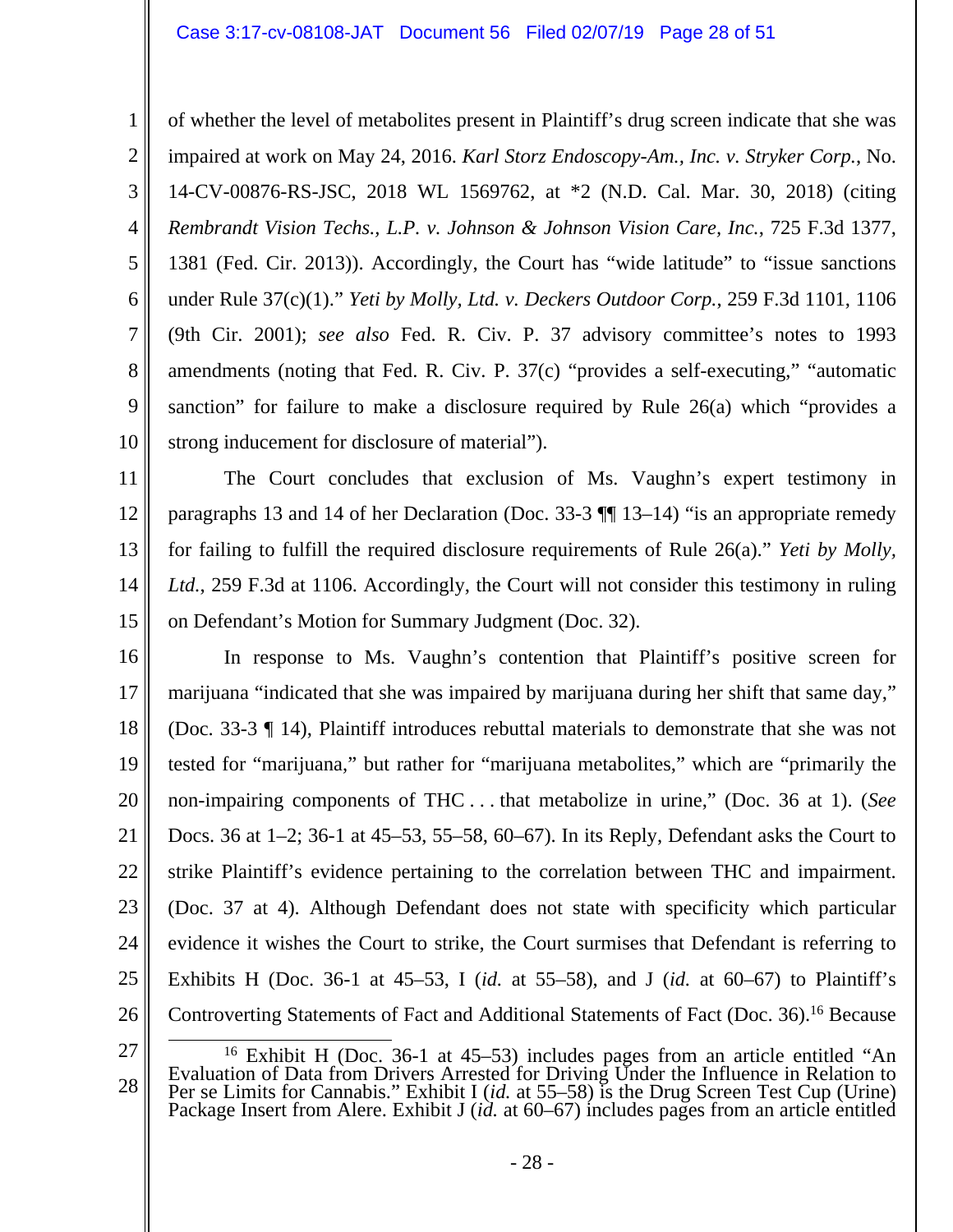the Court is not considering paragraphs 13 and 14 of Ms. Vaughn's Declaration, the Court will also not consider Plaintiff's rebuttal materials—Exhibits H, I and J (Doc. 36-1 at 45–53, 55–58, 60–67)—pertaining to the correlation between THC and impairment in ruling on Defendant's Motion for Summary Judgment (Doc. 32).

5

1

2

3

4

### 5. The "Safety-Sensitive" Position Exception

6 7 8 9 10 11 12 13 14 On pages 9–11 of her Response, Plaintiff argues that the "safety-sensitive" exception of A.R.S. § 23-493.06(7) of the DTEA is not supported by the law or the evidence on the grounds that Defendant already conceded that Plaintiff's position was not "safety-sensitive," and because the "safety-sensitive" exception unconstitutionally amended the AMMA. (Doc. 35 at 9–11). However, in its Order dated August 22, 2018, the Court explicitly precluded any argument by Defendant that Plaintiff was in a safety sensitive position. (Doc. 31). Accordingly, whether or not Plaintiff was in a "safetysensitive" position is not at issue in this case. Therefore, the Court will not consider Plaintiff's arguments on pages 9 through 11 of her Response as they are irrelevant.

15

16

# 6. Whether Sections 23-493(6) and 23-493.06(A)(6) of the DTEA Unconstitutionally Amended the AMMA

17 18 19 20 21 22 23 24 25 26 27 A.R.S. § 36-2813(B)(2) provides that "an employer may not discriminate against a person in hiring, termination or imposing any term or condition of employment or otherwise penalize a person based upon . . . [a] registered qualifying patient's positive drug test for marijuana components or metabolites, unless the patient used, possessed or was impaired by marijuana on the premises of the place of employment or during the hours of employment." While the AMMA does not "prohibit<sup>[]</sup> an employer from disciplining an employee for . . . working while under the influence of marijuana," *id.* § 36-2814(B), "a registered qualifying patient shall not be considered to be under the influence of marijuana *solely because of the presence of metabolites or components of marijuana that appear in insufficient concentration to cause impairment*," *id.* § 36-  $2814(A)(3)$  (emphasis added). Another Arizona statute, the Drug Testing of Employees

28

 $\overline{a}$ 

"Marijuana and the Cannabinoids."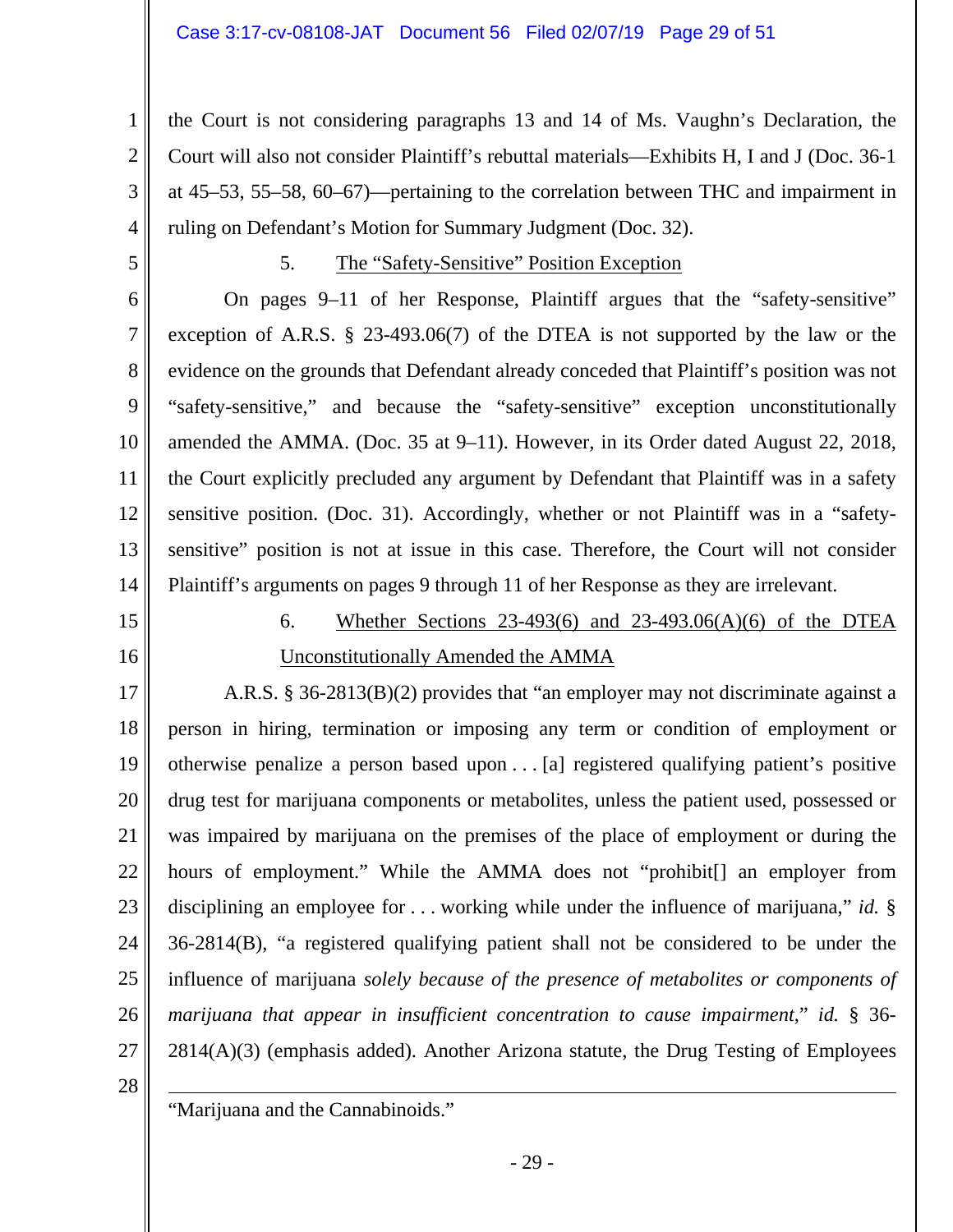Act ("DTEA") provides, in relevant part, that:

1

2

3

4

5

6

7

8

9

10

11

12

13

14

15

16

No cause of action is or may be established for any person against an employer who has established a policy and initiated a testing program in accordance with this article for . . . [a]ctions based on the employer's *good faith belief* that an employee had an *impairment* while working while on the employer's premises or during hours of employment.

*Id.* § 23-493.06(A)(6) (emphasis added). The DTEA further states that such a "good faith belief may be based on" any number of things, including the "[r]esults of a test for the use of alcohol or drugs." *Id.* § 23-493(6).

 In its November 21, 2018 Order (Doc. 44), the Court asked the parties to provide supplemental briefing discussing whether sections 23-493(6) and 23-493.06(A)(6) of the DTEA implicitly amended or repealed sections 36-2813(B)(2) and 36-2814(A)(3) of the AMMA in violation of the Voter Protection Act, Ariz. Const. art. IV, Pt. 1 § 1. After reviewing the parties' briefs, (Doc. 48; Doc. 49), and the State of Arizona's *Amicus Curiae* Brief In Support of No Party (Doc. 54-1 at 1–5), the Court finds there is no conflict between the AMMA and DTEA provisions at issue.

17 18 19 20 21 22 23 24 25 26 27 28 Arizona voters enacted the AMMA by ballot initiative in the November 2010 general election, *Gear*, 372 P.3d at 288, while sections 23-493(6) and 23-493.06(A)(6) of the DTEA were enacted by the Arizona Legislature in April 2011 via H.B. 2541. *See* Arizona Senate Fact Sheet, 2011 Reg. Sess., H.B. 2541 (Mar. 25, 2011). Under the Voter Protection Act, the legislature cannot repeal an initiative-enacted law, and may only modify it by a three-fourths vote when the change furthers the law's purpose. Ariz. Const. art. IV, Pt. 1  $\S 1(6)(B)$ –(C). "[A] statute can be implicitly repealed or amended by another through 'repugnancy' or 'inconsistency.'" *Cave Creek Unified Sch. Dist. v. Ducey*, 308 P.3d 1152, 1158 (Ariz. 2013) (citations omitted). However, "[w]henever possible[,]" Arizona courts "adopt a construction of a statute that reconciles it with other statutes, giving force to all statutes involved." *Lewis v. Arizona Dep't of Econ. Sec.*, 925 P.2d 751, 755 (Ariz. Ct. App. 1996) (citation omitted). "Although the finding of an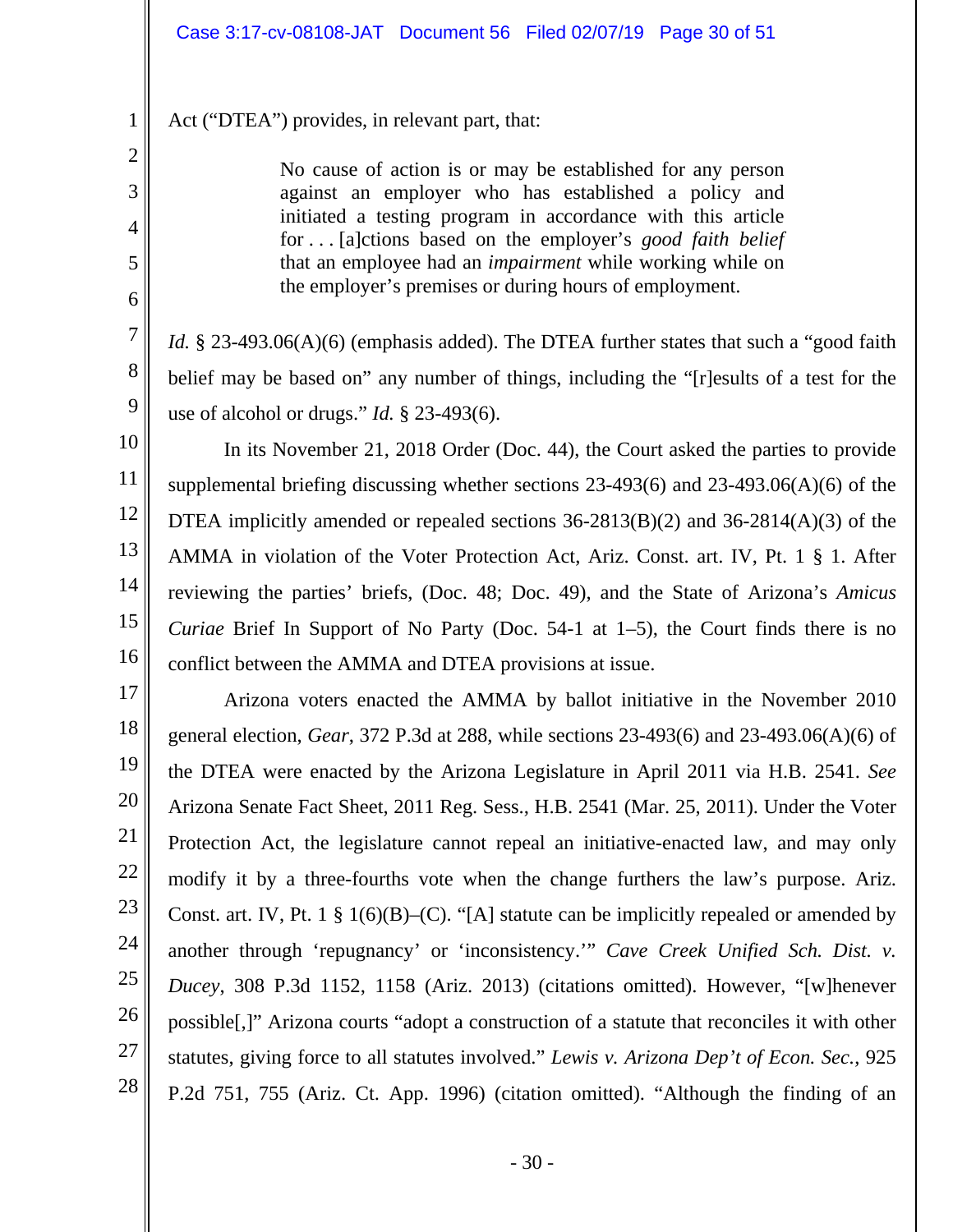1

2

3

4

5

6

7

8

9

10

11

12

13

14

15

16

17

18

19

20

21

22

23

24

25

26

27

28

implied repeal or amendment is generally disfavored, it is required when conflicting statutes cannot be harmonized to give each effect and meaning." *Cave Creek Unified Sch. Dist.*, 308 P.3d at 1158 (citations omitted).

Here, however, sections 23-493(6) and 23-493.06(A)(6) of the DTEA and sections 36-2813(B)(2) and 36-2814(A)(3) of the AMMA can be harmonized. The Court finds the reasoning set forth by the State of Arizona in its *amicus* brief particularly compelling, and adopts it as its own:

Here, the AMMA and DTEA provisions at issue work hand-in-hand. The AMMA provisions are framed in negative terms: an employer *may not* fire an employee based on a positive drug test for marijuana components or metabolites, unless she used, possessed, or was impaired by marijuana at work, A.R.S. § 36-2813(B)(1)–(2), and "a registered qualifying patient *shall not* be considered to be under the influence of marijuana solely because of the presence of metabolites or components of marijuana that appear in insufficient concentration to cause impairment," *id.* § 36-  $2814(A)(3)$  (emphasis added). But the positive implications of these AMMA provisions are clear: an employee *may* be fired based on her positive drug test for "metabolites or components of marijuana" if she possessed, used, or was impaired by marijuana at work, *see id.* § 36-2813(B)(1)–(2), and a registered qualifying patient *may* be considered to be under the influence of marijuana based solely on the presence of "metabolites or components of marijuana" that appear in *sufficient* concentration to cause impairment, *see id.* § 36-  $2814(A)(3)$ . The DTEA's implications are also clear: an employer is shielded from liability for firing an employee based on the employer's good-faith belief that the employee was impaired while working, *id.* § 23-493.06(6), and that good-faith belief may be based on the results of a drug test, *id.* § 23-493(6)(f).

As relevant here, the AMMA and DTEA provisions can and should be read together as follows: an employer cannot be sued for firing a registered qualifying patient based on the employer's good-faith belief that the employee was impaired by marijuana at work, where that belief is based on a drug test sufficiently establishing the presence of "metabolites or components of marijuana" sufficient to cause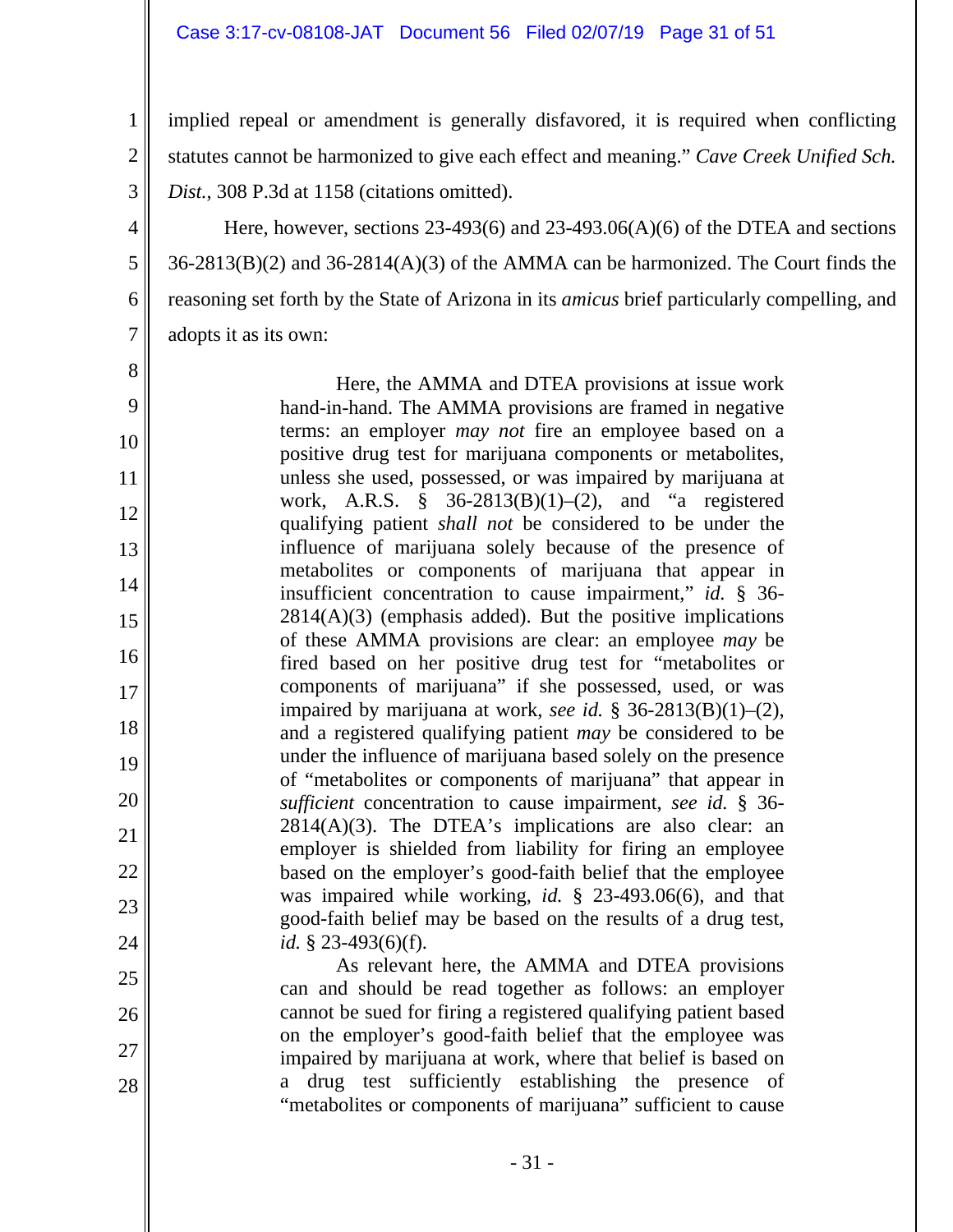### impairment.

(Doc. 54-1 at 4–5).

Accordingly, the Court finds that sections 23-493(6) and 23-493.06(A)(6) of the DTEA did not unconstitutionally amend the AMMA.

7. Whether a Genuine Dispute of Material Fact Exists

23 24 Plaintiff claims that Defendant discriminated against her in violation of the AMMA, A.R.S. § 36-2813(B), by suspending her without pay and then terminating her because of her positive drug test without a showing of impairment. (Doc. 1 at 4–5, 7). It is undisputed that Plaintiff, a qualified registered patient under the AMMA, smoked marijuana just before 2:00 a.m. on May 24, 2016 prior to going to sleep, and then clocked in to her scheduled shift at 2:00 p.m. later that same day. (Docs. 33 ¶¶ 12–13, 19–21; 36  $\P$ [ 12–13, 19–21; 36-1 [ 18). It is also undisputed that the only reason given to Plaintiff for her suspension and termination was her positive drug test. (Docs. 33 ¶¶ 25–26; 36 ¶¶ 25–26; *see also* Doc. 33-3 at 35). Defendant claims that the results of this drug screen, which "was positive for marijuana metabolites at a level of greater than 1000 ng/ml, the highest level the test could record," gave Walmart "a good faith basis to believe Plaintiff was impaired by marijuana on May 24, 2016, on Defendant's premises during work hours, and Walmart terminated Plaintiff's employment *solely on that basis*." (Doc. 32 at 9) (emphasis added). Defendant argues as an affirmative defense that it is protected from litigation because "it has established a policy and implemented a drug testing program" in compliance with A.R.S. § 23-493.06 of the DTEA. (Docs. 6 at 9; 32 at 9, 15). Section 23- 493.06 exempts an employer from liability for "actions based on the employer's good faith<sup>17</sup> belief that an employee had an impairment<sup>18</sup> while working while on the

- 25
- 
- 26
- 27

28

- reckless or malicious disregard for the truth." A.R.S. § 23-493(6). <sup>18</sup> The DTEA defines "impairment" as:
	- - . . . symptoms that a prospective employee or employee while working may be under the influence of drugs or alcohol

<sup>17</sup> Under the DTEA, "good faith" is defined as "reasonable reliance on fact, or that which is held out to be factual, without the intent to deceive or be deceived and without

1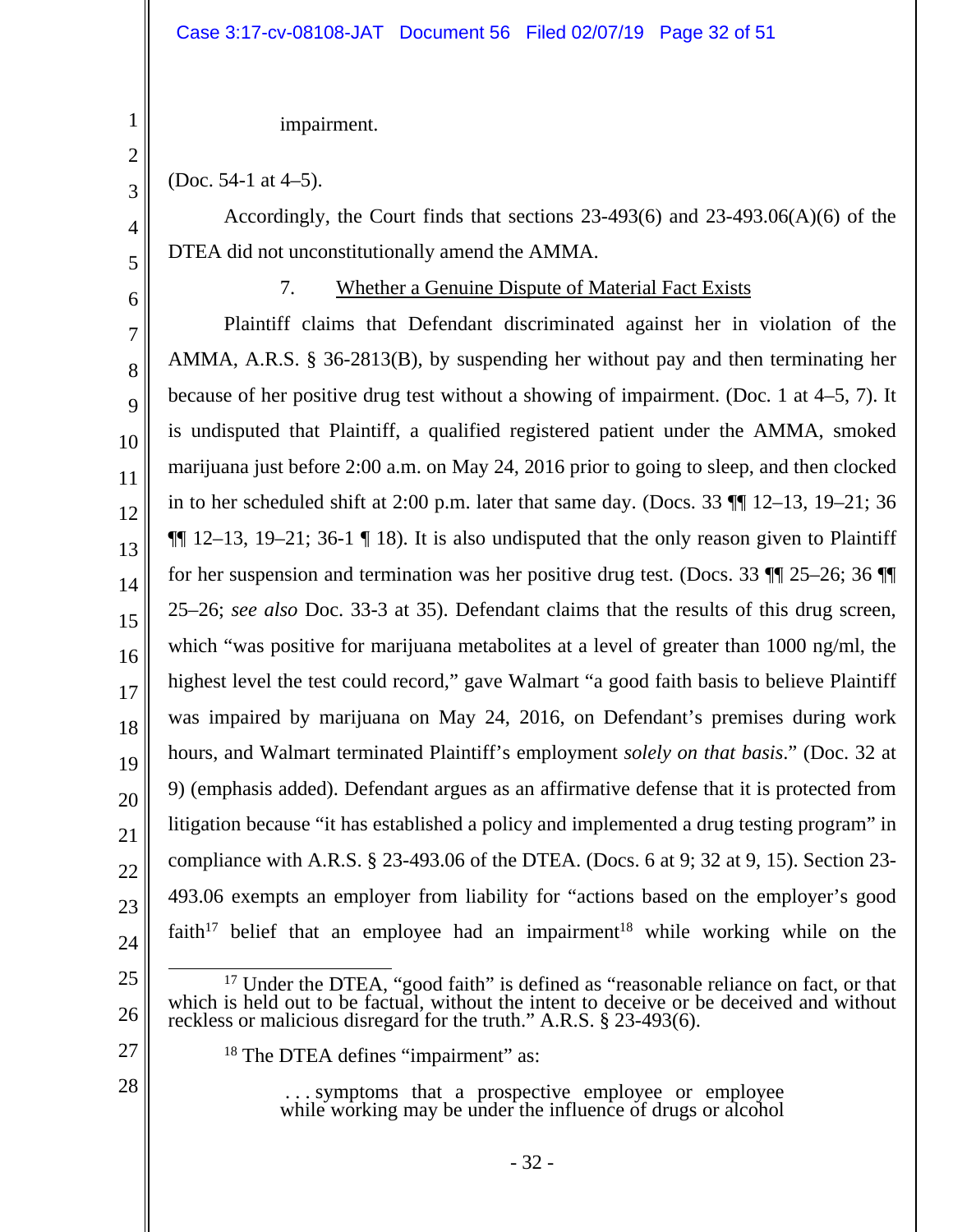employer's premises or during hours of employment." A.R.S. § 23-493.06(A)(6). Under the DTEA, such a "good faith belief may be based on" the "[r]esults of a test for the use of alcohol or drugs." *Id.* § 23-493(6).

3

20

21

22

23

24

25

26

27

1

2

4 5 6 7 8 9 10 11 12 13 14 15 16 17 18 19 The AMMA makes clear that while an employer may discipline an employee for working while under the influence of marijuana, *id.* § 36-2814(B), "a registered qualifying patient shall not be considered to be under the influence of marijuana *solely because of the presence of metabolites or components of marijuana that appear in insufficient concentration to cause impairment,*" *id.* § 36-2814(A)(3) (emphasis added). Reading the DTEA and AMMA in harmony, an employer cannot be sued for suspending or firing a registered qualifying patient based on the employer's good faith belief that the employee was impaired by marijuana at work, where that belief is based on a drug test which establishes the presence of metabolites or components of marijuana *in sufficient concentration to cause impairment*. *Id.* §§ 23-493(6), 23-493.06(A)(6), 36-2813(B)(2),  $36-2814(A)(3)$ . At issue in this case is whether Plaintiff's positive drug screen is alone sufficient to support Defendant's "good faith belief" that Plaintiff was impaired by marijuana at work on May 24, 2016 in the absence of any other evidence of impairment or any expert testimony establishing that the level of metabolites present in Plaintiff's drug screen demonstrates that marijuana was present in her system in a sufficient concentration to cause impairment.<sup>19</sup>

> that may decrease or lessen the employee's performance of the duties or tasks of the employee's job position, including symptoms of the employee's speech, walking, standing, physical dexterity, agility, coordination, actions, movement, demeanor, appearance, clothing, odor, irrational or unusual behavior, negligence or carelessness in operating equipment, machinery or production or manufacturing processes, disregard for the safety of the employee or others, involvement in an accident that results in serious damage to involvement in an accident that results in serious damage to equipment, machinery or property, disruption of a production or manufacturing process, any injury to the employee or others or other symptoms causing a reasonable suspicion of the use of drugs or alcohol.

28 *Id.* at § 23-493(7).

<sup>19</sup> The Court has not overlooked the fact that impairment can be proven in any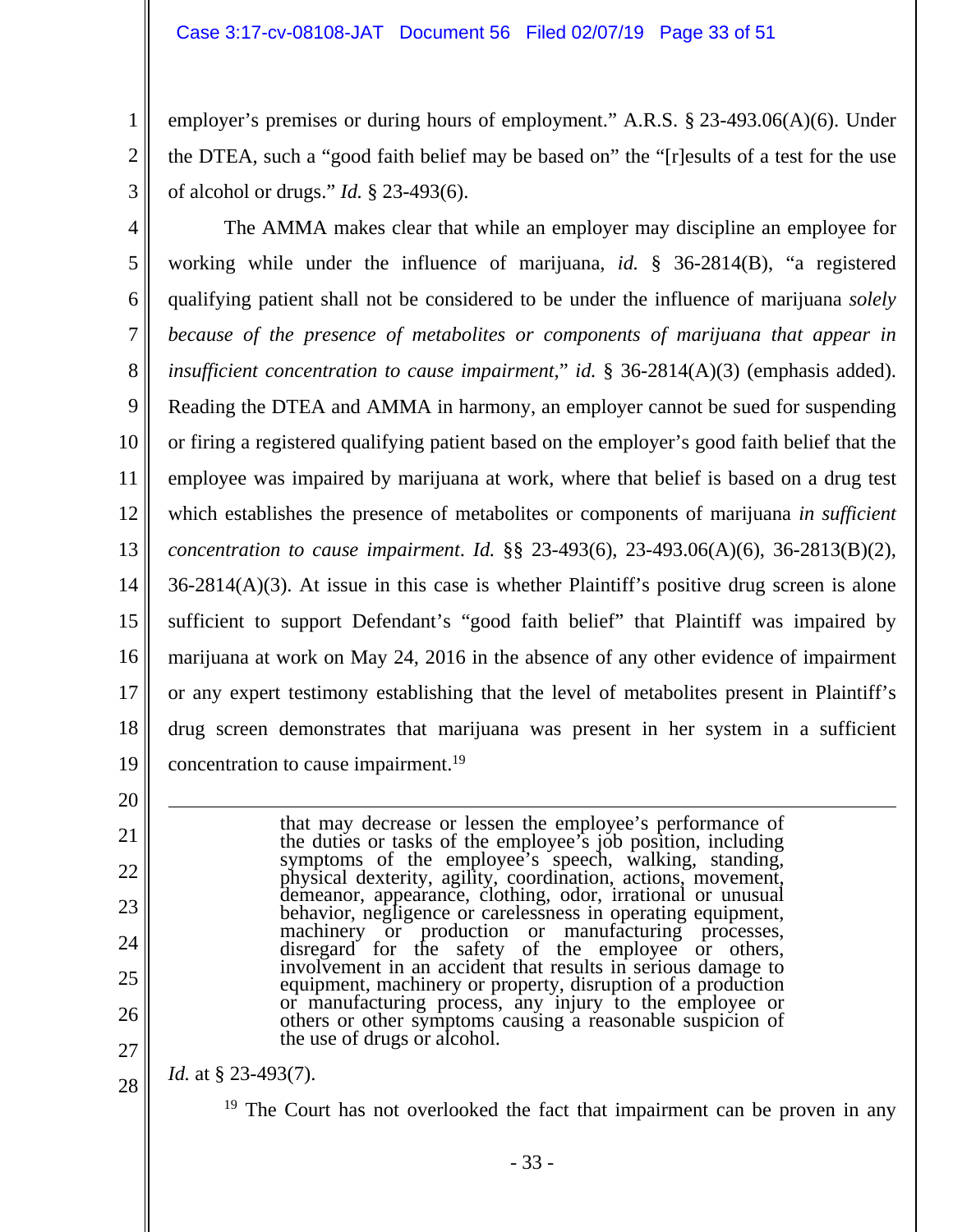In presenting its affirmative defense under the DTEA, Defendant bears the burden of proving that it had a good faith belief that Plaintiff was impaired by marijuana at work. *See id.* §§ 23-493(6), 23-493.06(A)(6). Thus, Defendant initially bears the burden of showing that Plaintiff's drug screen sufficiently establishes the presence of metabolites or components of marijuana in a scientifically sufficient concentration to cause impairment.20 Defendant is unable to meet that burden.

7 8 9 10 11 12 13 14 15 16 17 18 19 20 21 Defendant claims that its "good faith belief cannot be supported or controverted by any expert witness testimony as it is a fact question solely based on the test result." (Doc. 37 at 5). According to Defendant, it "does not need to argue[] that any particular numerical reading indicates 'impairment,'" and "does not need expert witness testimony to correlate a specific numerical reading to 'impairment.'" (Doc. 48 at 8). Rather, Defendant believes Plaintiff's positive drug screen sufficiently supports its good faith belief that Plaintiff was impaired at work because "the positive reading was 'so positive' that it was above what the test could measure (that is, above 1000 ng/ml)." (*Id.*). In opposition, Plaintiff disputes Defendant's "good faith belief" on the ground that it is an unreasonable belief to hold in light of Arizona case law discussing the relationship between marijuana metabolites and impairment. (Doc. 35 at 12–13 ("the 'level' shown in a urine test cannot serve as a good faith basis for 'deeming' someone impaired") (citing *State v. Hammonds*, 968 P.2d 601, 603 (Ariz. Ct. App. 1998) ("At the metabolite stage, the metabolic component detected in the urine is 'inactive,' in the sense that it is incapable of causing impairment. Many drugs will continue to appear in the urine in

22

1

2

3

4

5

6

- 23 24
- 25
- 26
- 

at 9 ("The results of this test gave Defendant a good faith basis to believe Plaintiff was<br>impaired by marijuana on May 24, 2016, on Defendant's premises during work hours,<br>and Walmart terminated Plaintiff's employment *so* <sup>20</sup> In its Supplemental Brief, Defendant agrees that the burden of showing a "good faith belief" is placed on the employer, and then shifts to the employee. (*See* Doc. 48 at 4

number of ways. *See* A.R.S. § 23-493(7). However, as Defendant itself admitted, Walmart terminated Plaintiff solely based on the results of her drug screen. (*See* Doc. 32

27 28 ("... Walmart must show it had a good faith belief that Plaintiff was 'impaired by' or 'under the influence of' marijuana while at work and, if it d[oes], it is Plaintiff's burden to show the lack of such a good faith belief.")).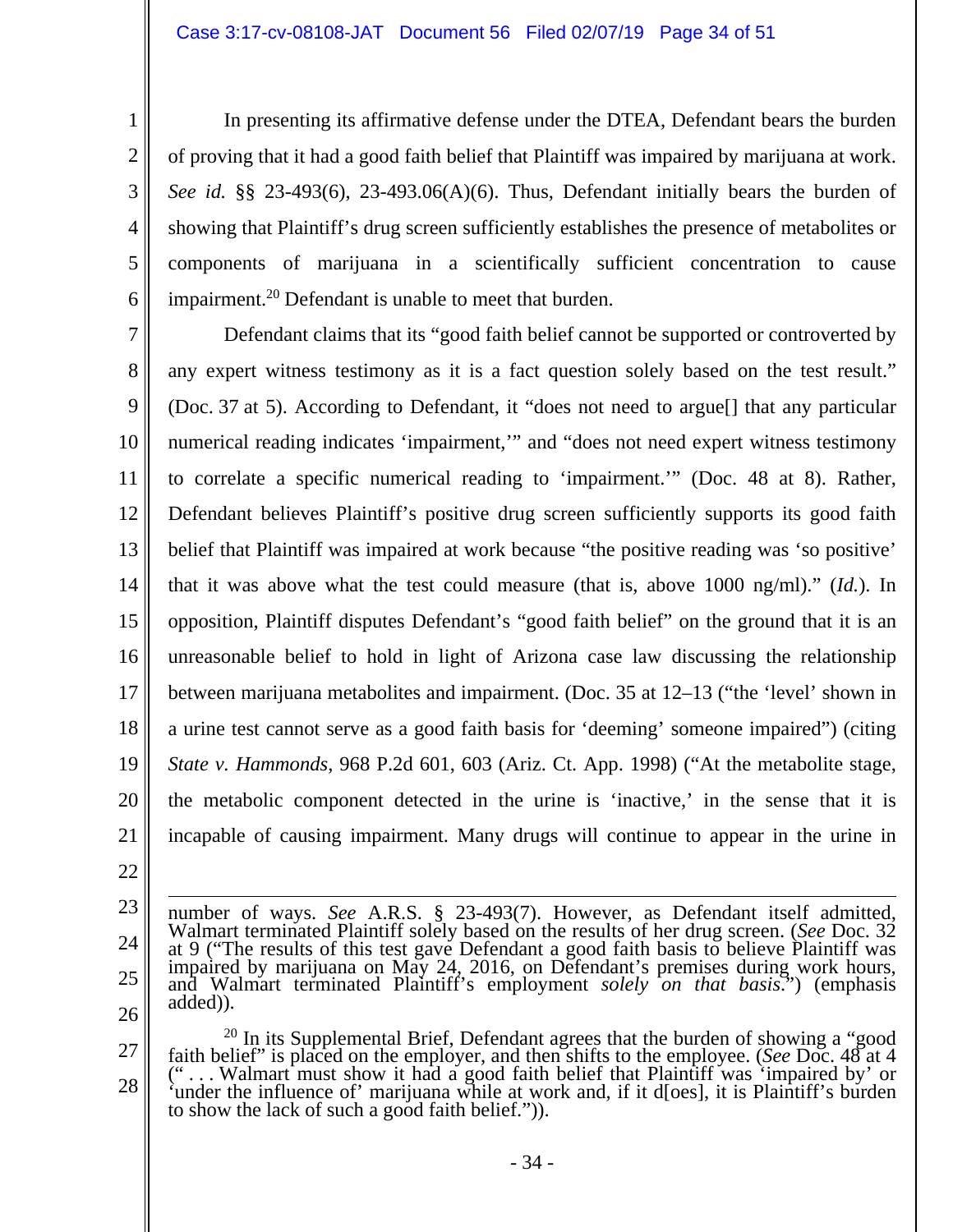### Case 3:17-cv-08108-JAT Document 56 Filed 02/07/19 Page 35 of 51

metabolite form for days or even weeks after use. A urine test, while indicative of what has been in the bloodstream in the past, says nothing conclusive about what is presently in the bloodstream." $)$ ).<sup>21</sup>

5 6 7 8 9 10 11 12 13 While the Court draws no conclusion as to whether a drug screen is itself capable of demonstrating whether someone was impaired based on this case law cited by Plaintiff, it is clear to the Court that proving impairment based on the results of a drug screen is a scientific matter which requires expert testimony. Without expert testimony establishing that Plaintiff's drug screen shows marijuana metabolites or components in a sufficient concentration to cause impairment, Defendant is unable to prove that Plaintiff's drug screen gave it a "good faith basis" to believe Plaintiff was impaired at work on May 24, 2016. Accordingly, Defendant's affirmative defense under § 23-493.06(A)(6) of the DTEA fails. Therefore, the Court denies Defendant's Motion for Summary Judgment as to the second count in Plaintiff's Complaint alleging discrimination under the AMMA.

14 15 16 17 18 19 20 21 22 23 24 25 It is undisputed that Plaintiff, a registered qualifying patient, was suspended and ultimately terminated because of her positive urine screen showing the presence of marijuana metabolites. Defendant claims: "[u]nder Walmart policy, Plaintiff was terminated for testing positive for marijuana, which is a legitimate reason for termination, even under the AMMA." (Doc. 32 at 14). According to Defendant, "Walmart has a policy of terminating Associates if they test positive for marijuana while on Walmart's premises or during working hours *regardless of whether the employee possesses a medical marijuana card and regardless of the level of marijuana detected*." (Doc. 33-3 at 22, Decl. of Debra Vaughn ¶ 6) (emphasis added). However, as Plaintiff points out, terminating a registered qualifying patient who tests positive for marijuana "regardless of whether the employee possesses a medical marijuana card and regardless of the level of marijuana detected" constitutes a "complete and 'bright line' disregard for the Arizona

26

27

28

1

2

3

<sup>&</sup>lt;sup>21</sup> The Arizona Supreme Court has also recognized the distinction between active and inactive marijuana metabolites. *See State ex rel. Montgomery v. Harris*, 322 P.3d 160, 164 (Ariz. 2014) ("Because the legislature intended to prevent impaired driving, we hold that the 'metabolite' reference in § 28–1381(A)(3) is limited to any of a proscribed substance's metabolites that are capable of causing impairment.").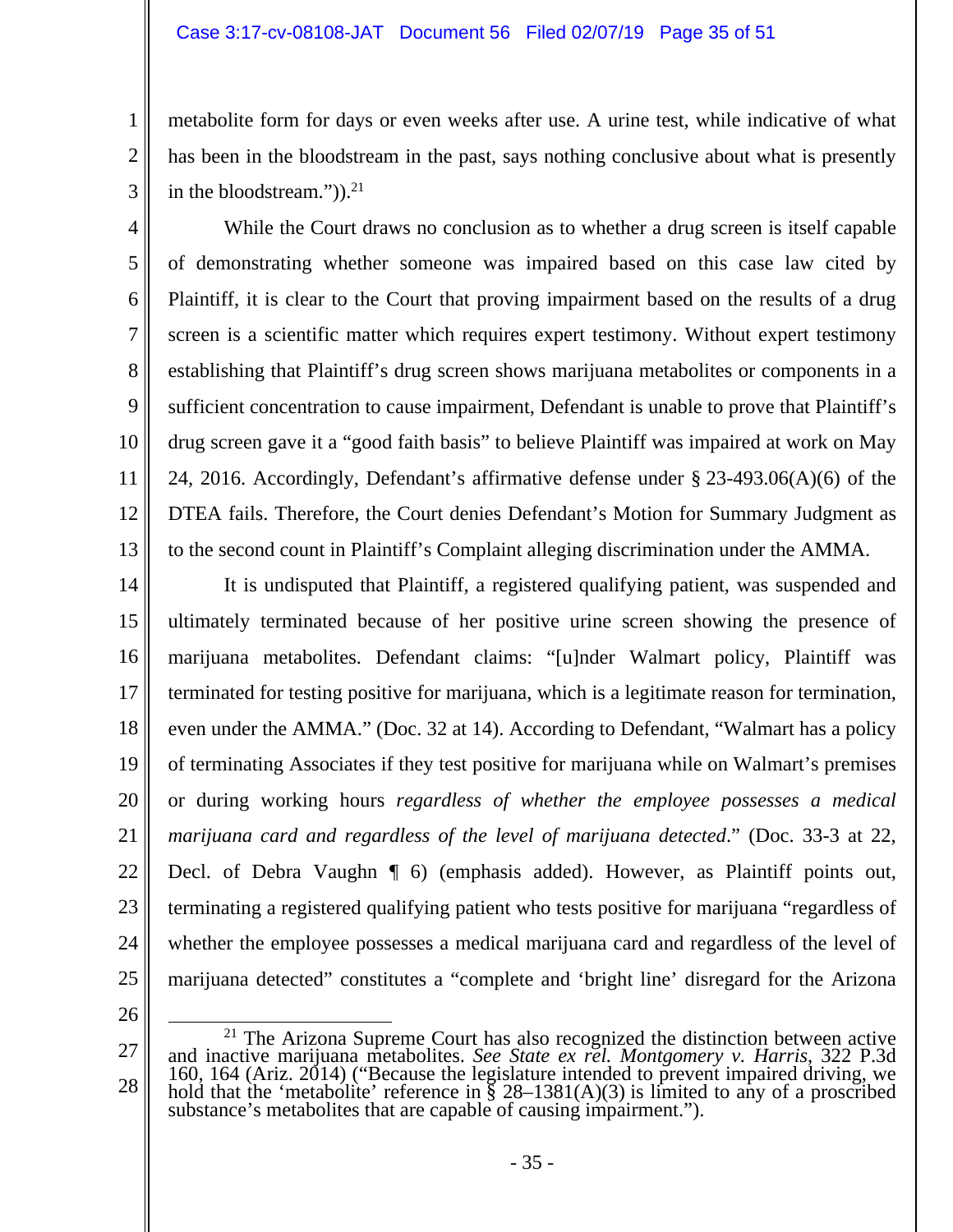1 2 3 4 5 6 7 8 9 10 11 12 13 Medical Marijuana Act's antidiscrimination provisions[.]" (Doc. 35 at 1). Indeed, section 36-2813(B)(2) of the AMMA protects qualifying registered patients, like Plaintiff, who merely test positive for marijuana metabolites. Without any evidence that Plaintiff "used, possessed or was impaired by marijuana" at work on May 24, 2016, it is clear that Defendant discriminated against Plaintiff in violation of A.R.S. § 36-2813(B)(2) of the AMMA by suspending and then terminating Plaintiff solely based on her positive drug screen.22 *See* A.R.S. § 36-2813(B)(2) ("[A]n employer may not discriminate against a person in hiring, termination or imposing any term or condition of employment or otherwise penalize a person based upon . . . [a] registered qualifying patient's positive drug test for marijuana components or metabolites, *unless the patient used, possessed or was impaired by marijuana* on the premises of the place of employment or during the hours of employment.") (emphasis added). Accordingly, no genuine dispute of material fact remains for trial.

14 15 16 17 18 19 20 21 22 23 24 25 26 Fed. R. Civ. P. 56(f) provides that the court may "grant summary judgment for a nonmovant[,]" grant a summary judgment motion "on grounds not raised by a party[,]" or "consider summary judgment on its own after identifying for the parties material facts that may not be genuinely in dispute[]" so long as the court gives "notice and a reasonable time to respond" prior to doing so. "[D]istrict courts are widely acknowledged to possess the power to enter summary judgments *sua sponte*, so long as the losing party was on notice that she had to come forward with all of her evidence." *Celotex Corp.*, 477 U.S. at 326; *see also Norse v. City of Santa Cruz*, 629 F.3d 966, 971 (9th Cir. 2010) ("District courts unquestionably possess the power to enter summary judgment *sua sponte*, even on the eve of trial."). "Reasonable notice implies adequate time to develop the facts on which the litigant will depend to oppose summary judgment." *Norse*, 629 F.3d at 972 (quoting *Portsmouth Square, Inc. v. S'holders Protective Comm.*, 770 F.2d 866, 869 (9th Cir. 1985)). However, it is well settled that "[a] district court may grant

<sup>28</sup>  <sup>22</sup> Defendant nowhere contends that Plaintiff "used" or "possessed" marijuana<br>while at work. Rather, Defendant's defense rests on its claim that Plaintiff was "impaired" by marijuana at work, of which there is no evidence.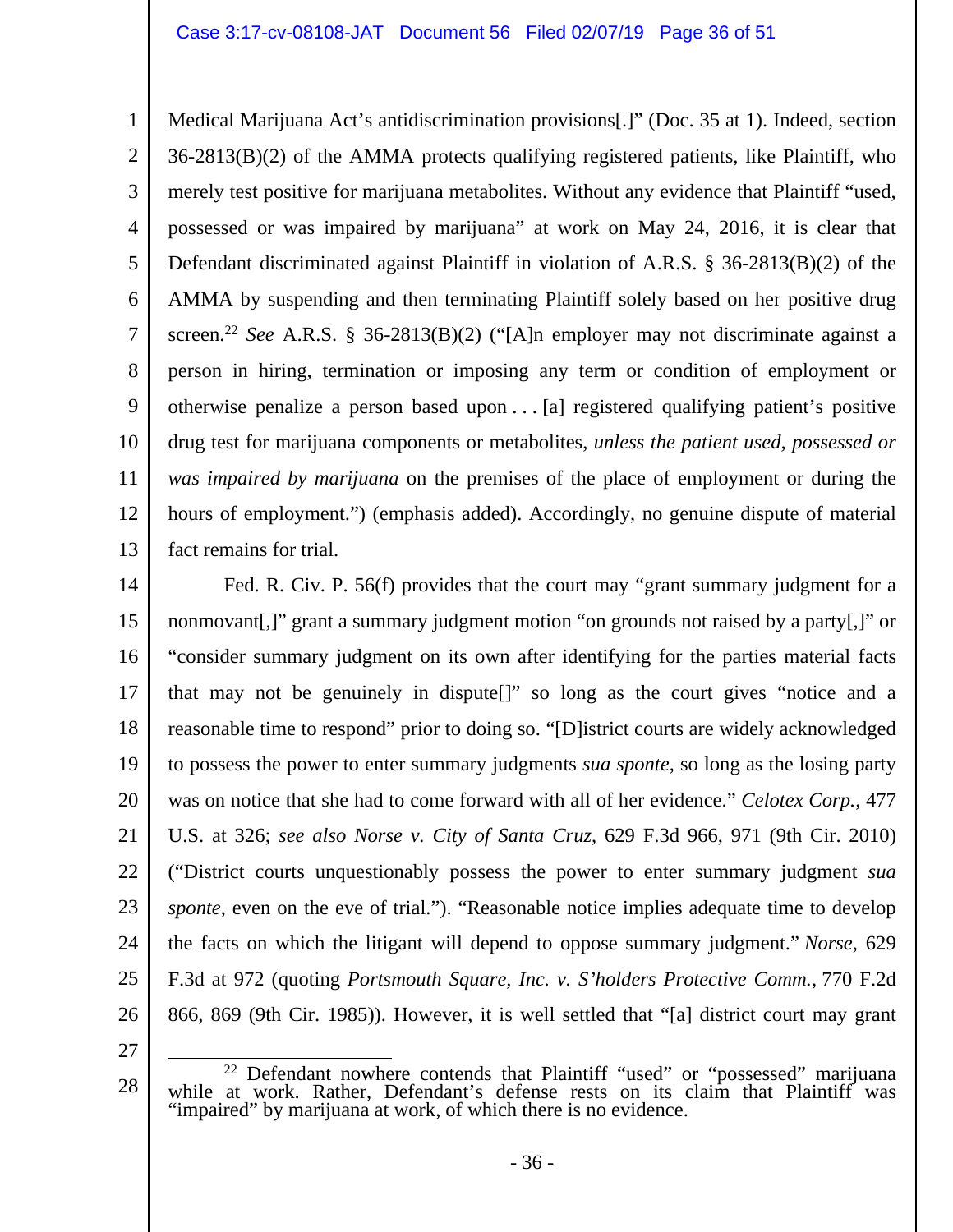#### Case 3:17-cv-08108-JAT Document 56 Filed 02/07/19 Page 37 of 51

summary judgment without notice if the losing party has had a full and fair opportunity to ventilate the issues involved in the motion." *In re Harris Pine Mills*, 44 F.3d 1431, 1439 (9th Cir. 1995) (quoting *United States v. Grayson*, 879 F.2d 620, 625 (9th Cir. 1989)).

4 5 6 7 8 9 10 11 12 13 14 15 16 17 18 19 Here, the parties had notice and a reasonable opportunity to present their respective evidence on the question of liability under the AMMA's anti-discrimination provision. In November, the Court issued an Order which asked the parties to provide supplemental briefing discussing, in part, why Plaintiff should or should not be entitled to summary judgment on her claim under the AMMA pursuant to Rule 56(f). (Doc. 44 at 4). In this Order, the Court stated that "there is no evidence indicating that Plaintiff was impaired at work or expert testimony establishing that the level of metabolites present in Plaintiff's positive drug screen demonstrates that marijuana was present in her system in a sufficient concentration to cause impairment." (*Id.* at 3). Despite this admonition, Defendant still did not come forward with any evidence establishing that Plaintiff was impaired in its Supplemental Brief. (*See* Doc. 48). Sections 36-2813(B)(2) and 36- 2814(A)(3) of the AMMA grant Plaintiff protection against suspension and termination for merely testing positive for marijuana metabolites. In the absence of any expert testimony or evidence demonstrating impairment, the Court will, pursuant to Rule 56(f), *sua sponte* grant summary judgment in part to Plaintiff solely on the question of liability on the Second Count of her Complaint alleging discrimination under the AMMA.

20

1

2

3

### **B. Wrongful Termination under the ACRA**

21 22 23 24 25 26 27 The third count in Plaintiff's Complaint alleges that she was wrongfully terminated on the basis of disability in violation of the ACRA, A.R.S. § 41-1463(B). (Doc. 1 at 5). This portion of the ACRA provides that it "is an unlawful employment practice for an employer" to "discharge any individual<sup>23</sup> or otherwise to discriminate against any individual with respect to the individual's compensation, terms, conditions or privileges of employment ... on the basis of disability." A.R.S.  $\S$  41-1463(B)(1). Notably, the "ADA standards for disability discrimination claims apply to similar claims

<sup>23</sup> The ACRA clarifies that "with respect to employers or employment practices involving a disability, 'individual,' means a qualified individual." A.R.S. § 41-1463(O).

<sup>28</sup>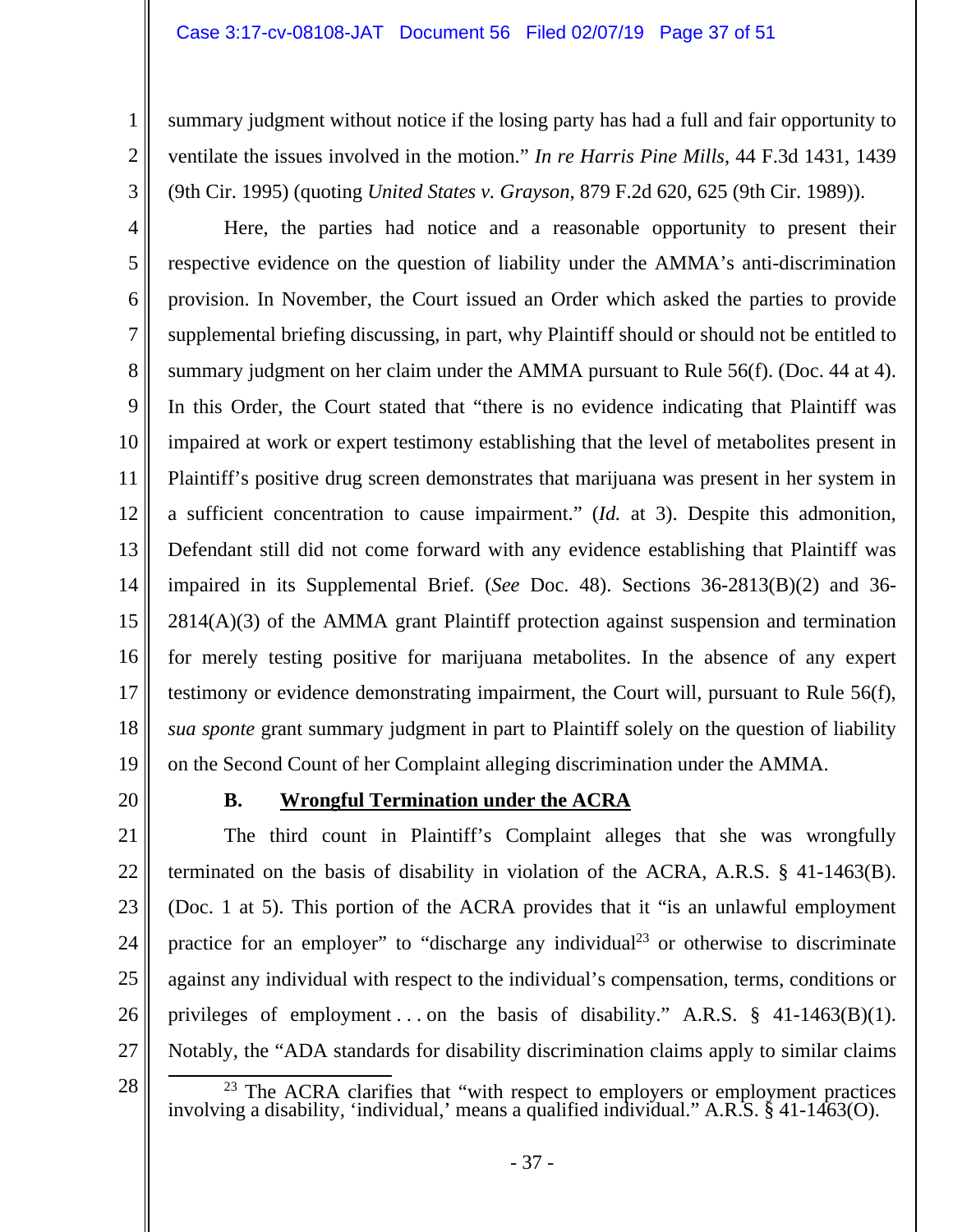1 2 3 4 5 6 7 8 9 10 11 brought under the Arizona Civil Rights Act ("ACRA"), A.R.S. § 41–1463, as the ACRA is modeled after federal employment discrimination laws." *Larson v. United Nat. Foods W., Inc.*, No. CV-10-185-PHX-DGC, 2011 WL 3267316, at \*3 (D. Ariz. July 29, 2011) (citing *Nelson v. Cyprus Bagdad Copper Corp.*, 119 F.3d 756, 762 (9th Cir. 1997); *April v. U.S. Airways, Inc.*, No. CV–09–1707–PHX–LOA, 2011 WL 488893, at \*10 (D.Ariz. Feb.7, 2011)); *see also Ransom v. State of Arizona Bd. of Regents*, 983 F. Supp. 895, 904 (D. Ariz. 1997) ("This Court finds federal case law to be persuasive in interpreting the ACRA because of the similarities between it and the federal antidiscrimination laws."); *Francini v. Phoenix Newspapers, Inc.*, 937 P.2d 1382, 1388 (Ariz. Ct. App. 1996) ("Because the ACRA is modeled after federal employment discrimination laws . . . federal case law is persuasive in applying the ACRA.").

12 13 14 15 16 17 18 19 20 21 22 23 In order to establish a *prima facie* case of disability discrimination under the ACRA, Plaintiff must demonstrate: (1) that she is disabled, (2) that she is qualified to perform the essential functions of her job with or without a reasonable accommodation, and (3) that she was discharged because of her disability. *Fallar v. Compuware Corp.*, 202 F. Supp. 2d 1067, 1082 (D. Ariz. 2002); *Ransom*, 983 F. Supp. at 904. Should Plaintiff establish a *prima facie* case, then the burden shifts to Defendant to articulate a legitimate, non-discriminatory reason for its employment action. *Fallar*, 202 F. Supp. 2d at 1082. If Defendant sets forth such a reason, then Plaintiff must show that Defendant's proffered reason is merely pretext for unlawful disability discrimination. *Id.*; *see also Burris v. City of Phoenix*, 875 P.2d 1340, 1346 (Ariz. Ct. App. 1993) (applying the *McDonnell Douglas* burden-shifting framework to a discriminatory termination claim under A.R.S. § 41-1463 of the ACRA).

24

### 1. Whether Plaintiff is "Disabled"

25 26 27 28 Defendant contends that Plaintiff cannot establish the first element of her *prima facie* case because she is not disabled. (Doc. 32 at 11). The ACRA requires that the term "disability" be defined and construed "in favor of broad coverage of individuals." A.R.S. § 41-1468(A). Under the ACRA: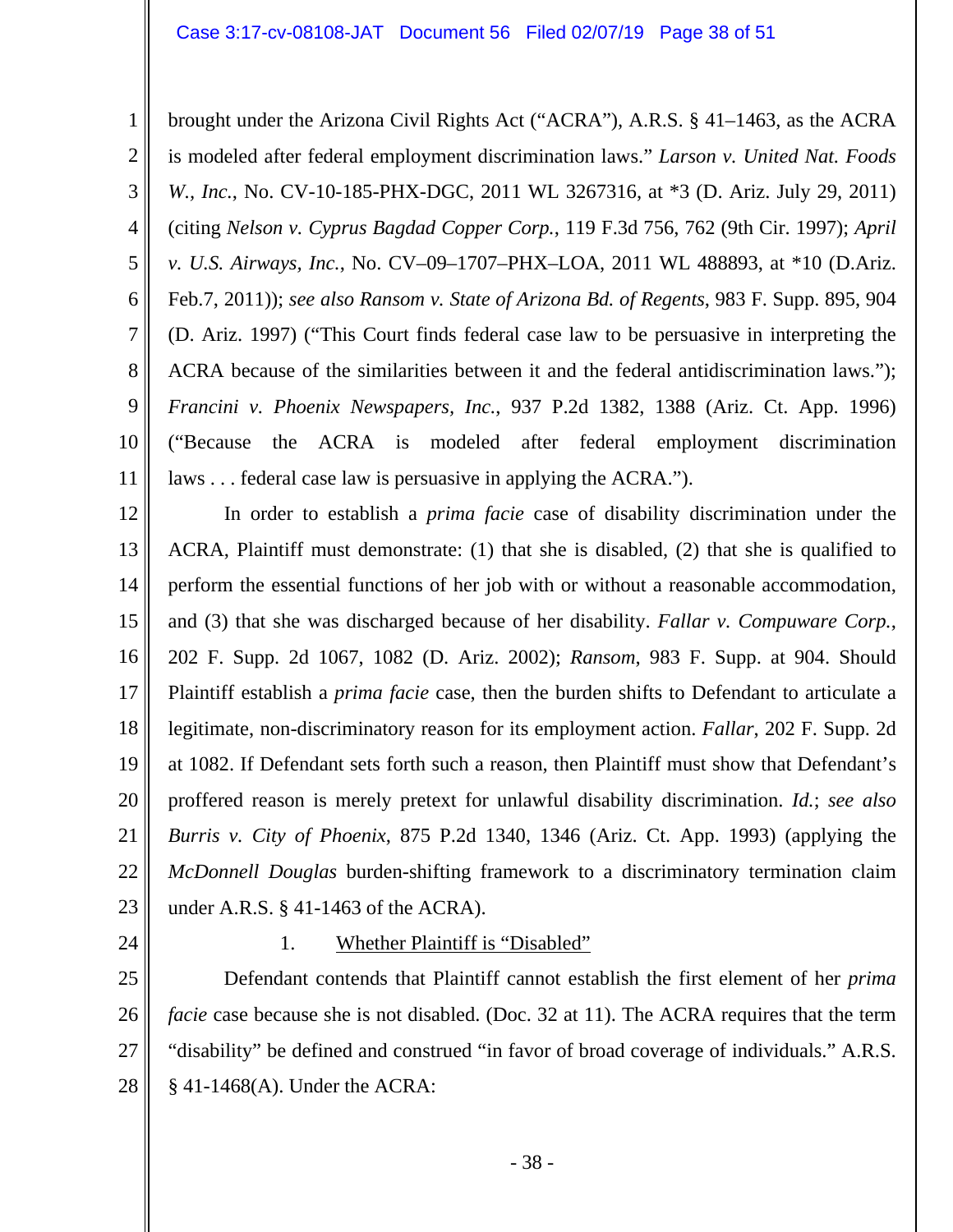Disability means, with respect to an individual, *except any impairment caused by current use of illegal drugs*, any of the following: (a) A physical or mental impairment that substantially limits one or more of the major life activities of the individual. (b) A record of such a physical or mental impairment. (c) Being regarded as having such a physical or mental

impairment.

*Id.* § 41-1461(4) (emphasis added).

9 10 11 12 13 14 15 The employee "bears the ultimate burden of proving" that she is disabled. *Bates v. United Parcel Serv., Inc.*, 511 F.3d 974, 988 (9th Cir. 2007) (citing *Nunes v. Wal–Mart Stores, Inc.*, 164 F.3d 1243, 1246 (9th Cir. 1999)). "Therefore, for summary judgment to be appropriate, there must be no genuine issue of material fact regarding whether [the plaintiff] has an impairment that substantially limits a major life activity, has a record of such an impairment, or is regarded as having such an impairment." *Coons v. Sec'y of U.S. Dep't of Treasury*, 383 F.3d 879, 884 (9th Cir. 2004).

16 17 18 19 20 21 22 23 According to Defendant, "Plaintiff does not identify or describe her purported disability anywhere in her Complaint," nor "provide[] any information about any purported disability." (Doc. 32 at 11). Rather, Defendant states that Plaintiff "seems to imply that she is 'disabled' because she qualifies for a medical marijuana card." (*Id.*). To the extent that Plaintiff may be attempting to imply that her "disability" is "her status as a medical marijuana cardholder," as Defendant suggests, (*id.*), Plaintiff's argument fails because Plaintiff admitted that "she has no evidence that Walmart terminated her because of her status as a medical marijuana cardholder." (Doc. 36 ¶ 33).

24

1

2

3

4

5

6

7

8

25 26

27

28

 In both her Complaint and Response, Plaintiff does not aver any facts suggesting that any of her major life activities have been limited or that she has a record of an impairment. (*See* Doc. 1, 35). Rather, Plaintiff alleges that she is disabled under the ACRA "because she was 'regarded as' being impaired by Wal-Mart." (Doc. 35 at 13). In her Response, Plaintiff nowhere specifies whether Defendant viewed her as impaired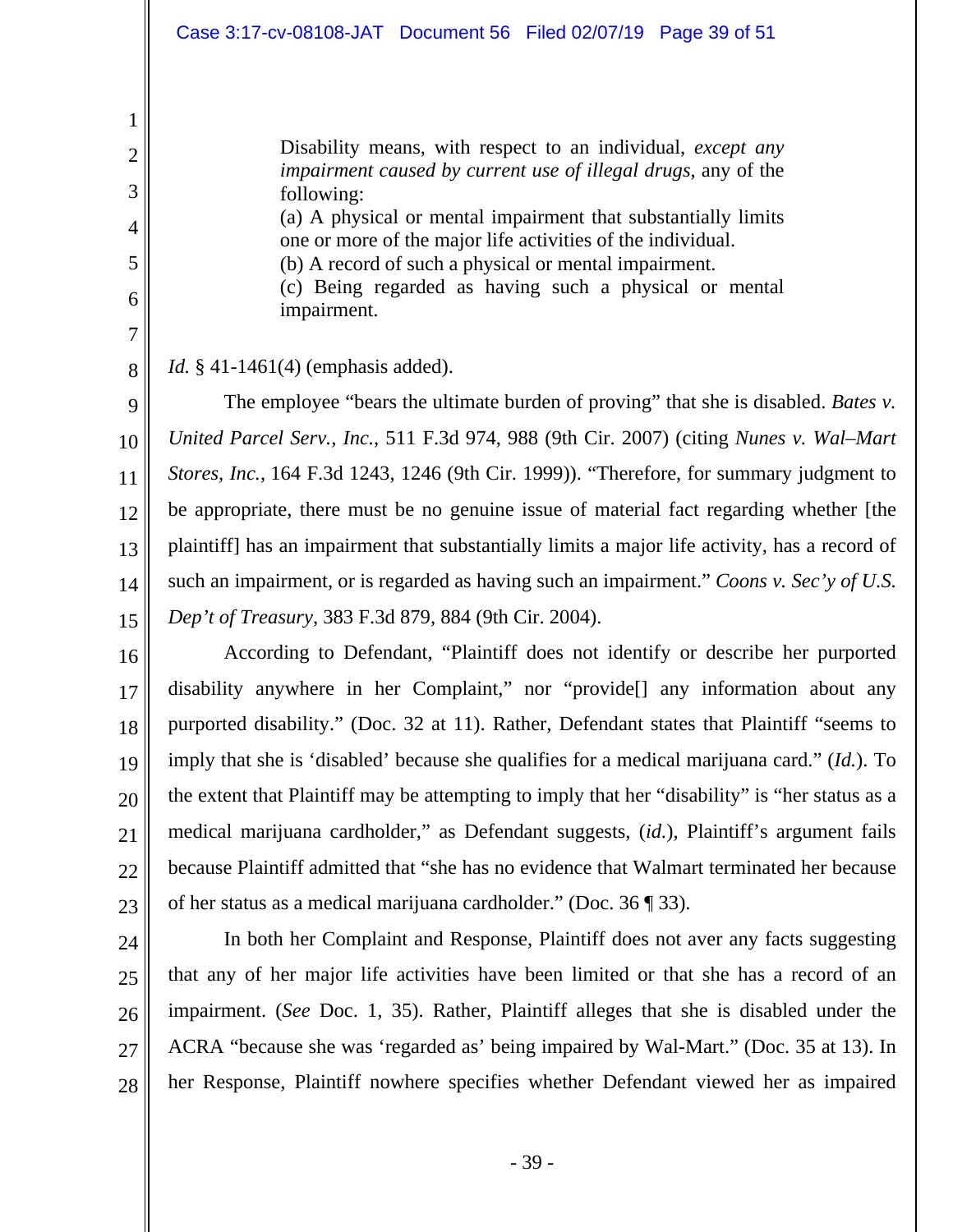because of her marijuana use, because of her on-the-job wrist injury, or because of the underlying medical conditions<sup>24</sup> that she treats with medical marijuana. (*See* Doc. 35). Although the Court agrees with Defendant that it is "far from clear" (Doc. 37 at 8) from Plaintiff's Response, Plaintiff clarified at oral argument that she is alleging that Defendant regarded her as having an impairment because of the effects of her medical marijuana use.

7 8 9 10 11 12 13 The ACRA defines "[b]eing regarded as having such a physical or mental impairment" as an individual who establishes that he or she "has been subjected to an action prohibited under this article because of an actual or perceived physical or mental impairment whether or not the impairment limits or is perceived to limit a major life activity." A.R.S. § 41-1461(2). Notably, however, the impairment must not be "transitory" or "minor." A.R.S.  $\S$  41-1461(2)(b).<sup>25</sup> A "transitory impairment" is "an impairment with an actual or expected duration of six months or less." *Id.*

14 15 16 17 18 19 20 21 22 23 24 25 26 Here, Plaintiff's alleged impairment—the effects of medical marijuana use appears to be objectively "transitory and minor," and thus bars Plaintiff from meeting the ACRA's definition of disabled. *Id.* In Plaintiff's Controverting Statements of Fact and Additional Statements of Fact, she states that she "smokes the medical marijuana in the evening just before bed in order to be able to sleep," and "strongly prefers the medical marijuana over the hydrocodone because she has zero side effects when she wakes up, while the hydrocodone makes her groggy and feel 'not there' in the mornings." (Doc. 36 ¶¶ 36–37). Further, she asserts that she "did not come to work until 12 hours past her last use of medical marijuana" on the day she was drug-tested, and states that she has "never . . . been impaired by [marijuana] during her hours of employment." (*Id.* ¶¶ 38, 68). Moreover, Plaintiff points out that there "is no allegation or evidence in this case that Ms. Whitmire was observed to be impaired at work." (*Id.* ¶ 69). In light of these facts

27

1

2

3

4

5

 <sup>24 (</sup>*See* Doc. 36 ¶¶ 34–36, 39–40).

<sup>28</sup>  <sup>25</sup> Under the ADA, the "relevant inquiry is whether the actual or perceived impairment is objectively 'transitory and minor,' not whether the employer subjectively believed the impairment to be transitory and minor." Sal Supp. 2d 837, 851 (M.D. Tenn. 2012) (citing 29 C.F.R. § 1630.2(1)).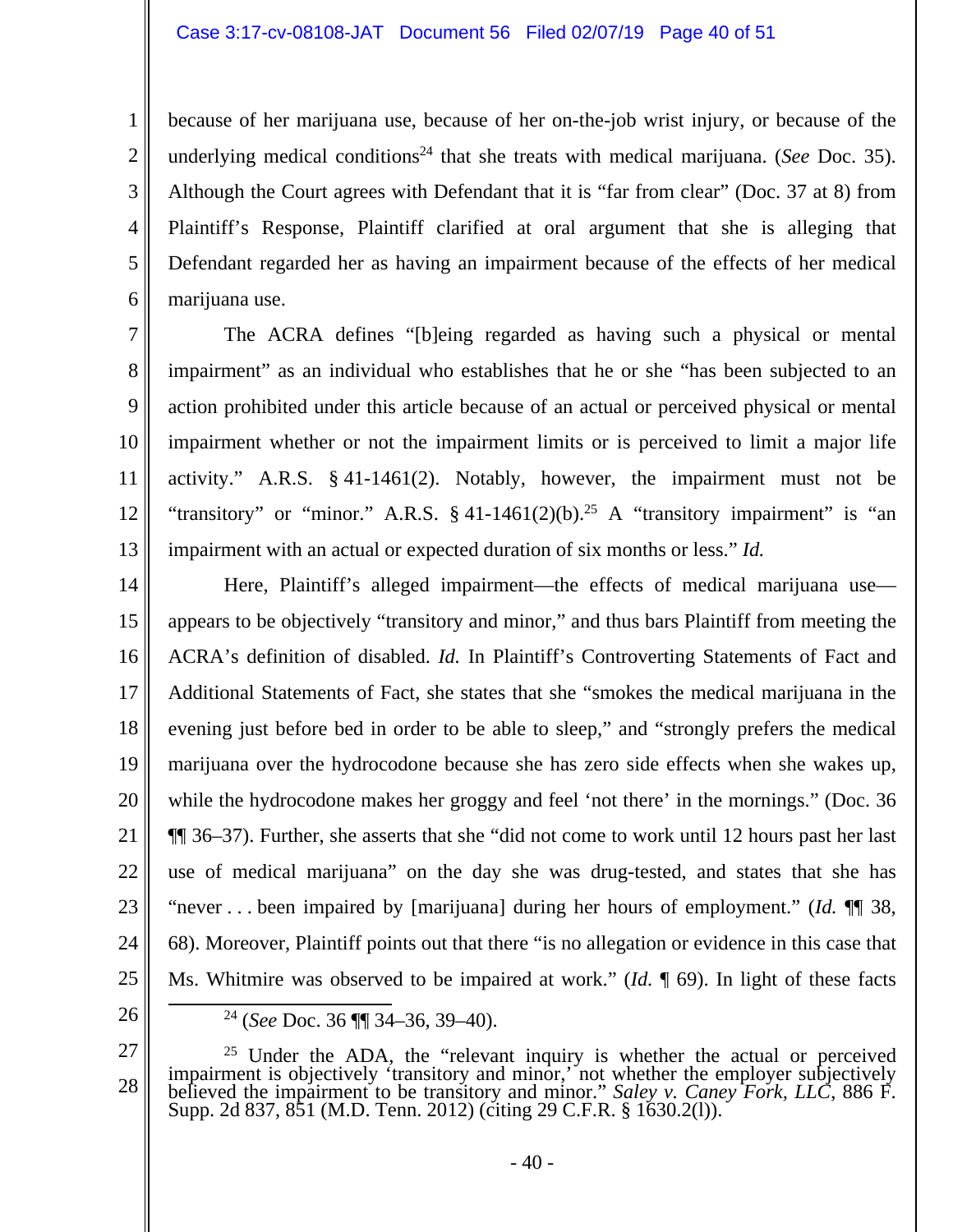1

2

3

4

5

27

averred by Plaintiff which demonstrate that she believes the impairing effects of marijuana subside in a period of hours, the Court suspects that a reasonable jury would not be convinced that smoking medical marijuana gave Plaintiff a physical or mental impairment with an actual or expected duration of more than six months, as required to meet the definition of "disabled" under A.R.S. § 41-1461(2)(b).

6 7 8 9 10 11 12 13 14 15 16 17 18 19 20 21 22 23 24 25 Putting aside the issue of whether the reference to "impairment caused by current use of illegal drugs" in A.R.S. § 41-1461(4) includes impairment caused by medical marijuana use, case law from the Third and Seventh Circuits suggests that "if one can alter or remove the 'impairment' through an equally efficacious course of treatment, it should not be considered 'disabling.'" *Sulima v. Tobyhanna Army Depot*, 602 F.3d 177, 187 (3d Cir. 2010). In *Sulima*, the Court stated that the "side effects from medical treatments may themselves constitute an impairment under the ADA," where the potentially disabling medication or course of treatment is "required in the 'prudent judgment of the medical profession," and where there are no "available alternative[s] that [are] equally efficacious [but] lack[] similarly disabling side effects." *Id.* at 187 (holding that employee's claimed impairment based on side effects from prescribed medication for his gastrointestinal problems did not constitute a "disability" within the meaning of the ADA, regardless of whether his underlying health problems were disabling, because employee did not demonstrate that the prescribed medication was required in the prudent judgment of the medical profession) (citing *Christian v. St. Anthony Med. Ctr., Inc.*, 117 F.3d 1051, 1052 (7th Cir. 1997) (stating that "the disabling treatment [must] be truly necessary, and not merely an attractive option"); *Hill v. Kansas City Area Transp. Auth.*, 181 F.3d 891, 894 (8th Cir. 1999) (finding no evidence in the record that the plaintiff's "physical condition *compelled* her to take a combination of medications [that caused the side effects]" (emphasis in original))).

26 28 Applying this standard here, Plaintiff clearly has not shown that smoking medical marijuana, the "potentially disabling medication" at issue, is "required in the prudent judgment of the medical profession." *Sulima*, 602 F.3d at 187. Rather, marijuana is still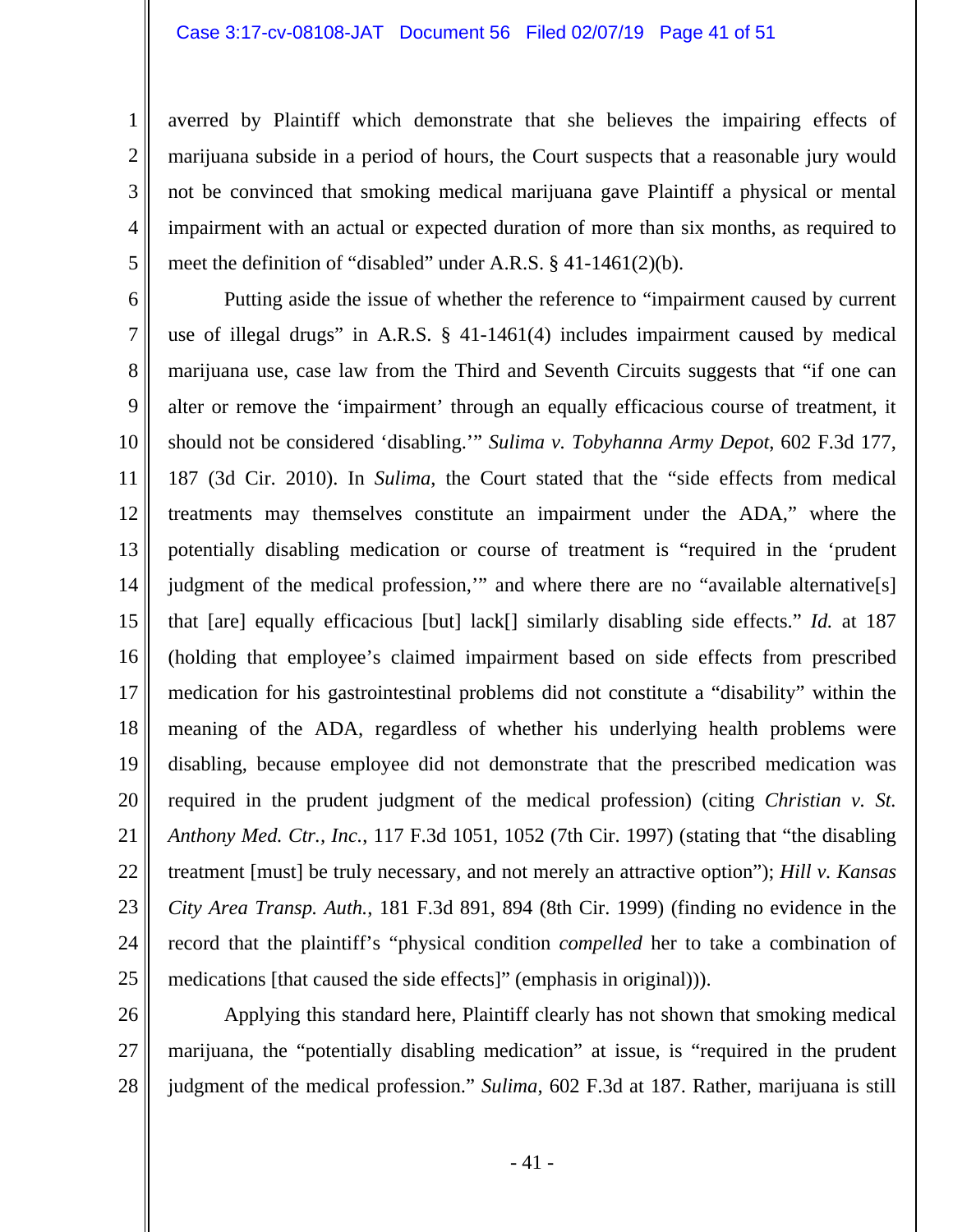1 2 3 4 5 6 7 8 9 10 11 12 13 14 classified as a Schedule 1 controlled substance under the Controlled Substances Act, meaning it "has a high potential for abuse," and "has no currently accepted medical use in treatment in the United States." 21 U.S.C. § 812(b)(1). Although Plaintiff avers that she prefers medical marijuana to hydrocodone because the "hydrocodone makes her groggy and feel 'not there' in the mornings," (Doc. 36 ¶ 37), Plaintiff has also not demonstrated that no other equally effective alternatives exist which lack the side-effects that medical marijuana has, *Sulima*, 602 F.3d at 187. Rather, Plaintiff could likely use another pain medication which might not have the same "impairing" effects as medical marijuana or hydrocodone.26 Following the precedents set by the Third Circuit in *Sulima* and by the Seventh Circuit in *Christian*, the Court cannot find that the side effects from smoking medical marijuana constitute a disability under the ACRA. As Plaintiff has failed to demonstrate that she has a disability, she is unable to meet the first element of her *prima facie* case. This, alone, is sufficient to grant summary judgment to Defendant on Plaintiff's wrongful termination claim under the ACRA.

15 16 17 18 19 20 Because Plaintiff failed to prove that she is disabled under the ACRA and is therefore unable to meet her *prima facie* case, the Court need not address the parties' arguments as to whether Plaintiff is a "qualified individual" or whether she was discharged "because of" her disability. *See Ransom*, 983 F. Supp. at 905 ("Plaintiff bears the burden of proof for establishing *each* of the[] elements" of her prima facie case.) (emphasis added). Further, Plaintiff's failure to meet her *prima facie* burden renders moot

<sup>22</sup>  23 24 25 26 27 28 26 *See McDonald v. Pennsylvania State Police*, No. 02:09-CV-00442, 2012 WL 5381403, at \*11 (W.D. Pa. Oct. 31, 2012) (holding that the side effects of the plaintiff's prescribed pain medication did not constitute an actual disability nor lead plaintiff to be "regarded as" disabled where the plaint efficacious medication" and medically necessary); *Tavarez v. United Blood Servs.*, No. 11-CV-673 WJ/ACT, 2012 WL 13080075, at  $*6$  (D.N.M. July 12, 2012) (holding that the side effects of the plaintiff's pain medication did not qualify as a disability under the ADA where the plaintiff did not claim that suc did not make any showing that she discussed the possibility of an alternative pain medication with her doctor, and where plaintiff discontinued use of the medication, showing "that it was not required").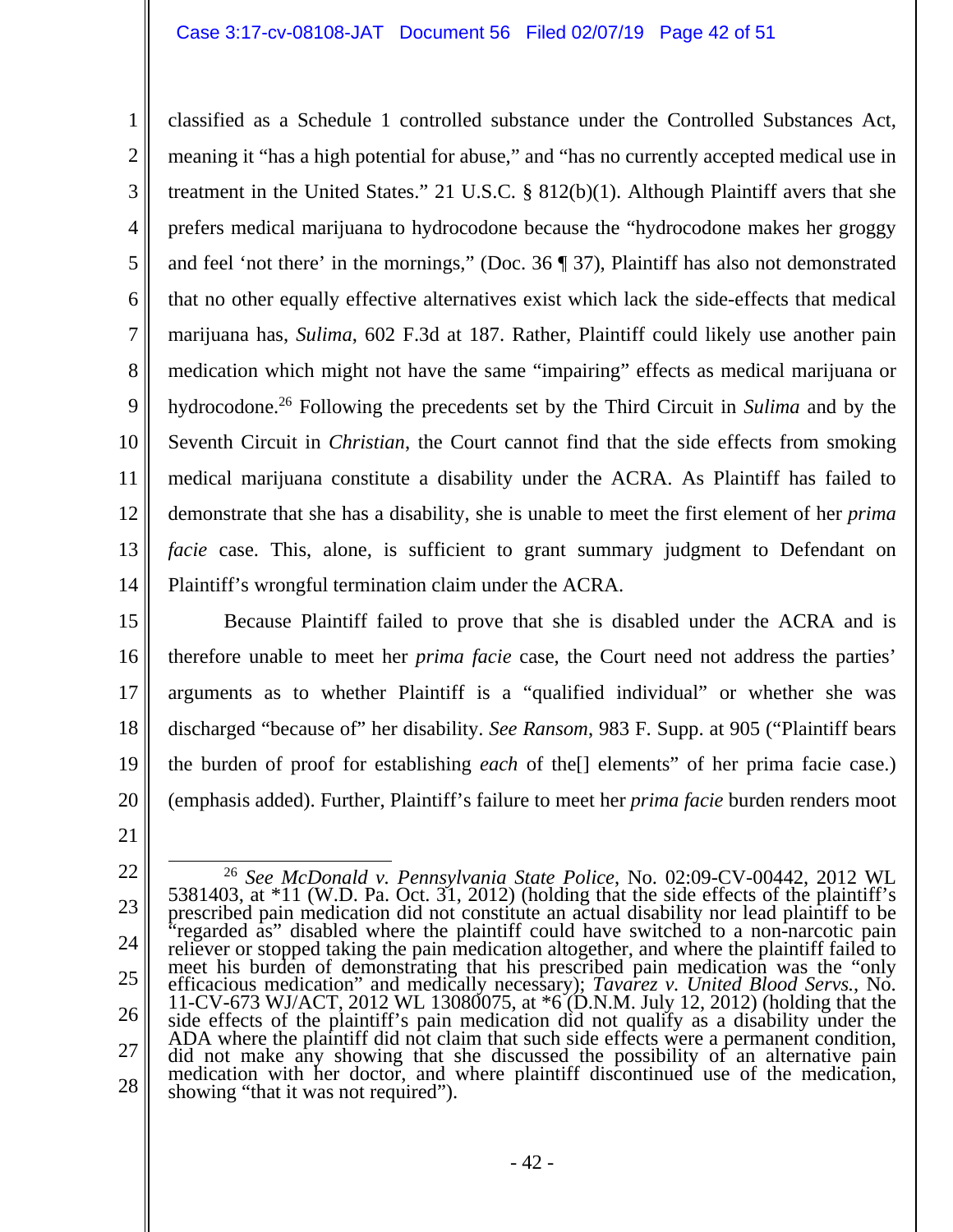the remainder of the burden-shifting analysis.<sup>27</sup> In sum, the Court finds that Plaintiff has not introduced evidence sufficient to raise a genuine dispute of material fact that Defendant discriminated against her because of a disability. Accordingly, the Court grants Defendant's Motion with respect to Plaintiff's third cause of action alleging disability discrimination under the ACRA.

6 7

1

2

3

4

5

# **C. Retaliatory Termination under the AEPA and Arizona Workers' Compensation Statutes**

8 9 10 11 12 13 14 15 16 17 The fourth and final count in Plaintiff's Complaint alleges that Defendant retaliated against her for pursuing her rights under Arizona's workers' compensation statutes in violation of the AEPA, A.R.S.  $\S$  23-1501(A)(3)(c)(iii). (Doc. 1 at 5–6). This section of the AEPA provides that it is the "public policy of this state" that an "employee has a claim against an employer for termination of employment" if the "employer has terminated the employment relationship of an employee in retaliation" for the "exercise of rights under the workers' compensation statutes[.]" A.R.S. § 23-1501(A)(3)(c)(iii); *see also Thompson v. Better-Bilt Aluminum Prod. Co.*, 927 P.2d 781, 787 (Ariz. Ct. App. 1996) ("Termination in retaliation for filing a workers' compensation claim can serve as the basis for a cause of action for wrongful discharge.").

18 19 20 21 22 23 24 25 In order to establish a *prima facie* case of retaliation under the AEPA, Plaintiff must show: "(1) that [s]he engaged in a protected activity, (2) that [s]he suffered an adverse employment action, and (3) that there is a causal link between the two." *Levine v. TERROS, Inc.*, No. CV08-1458-PHX-MHM, 2010 WL 864498, at \*8–10 (D. Ariz. Mar. 9, 2010) (citing *Hernandez v. Spacelabs Med., Inc.*, 343 F.3d 1107, 1113 (9th Cir. 2003)); *see also Burroughs v. City of Tucson*, No. CV-16-00724-TUC-BGM, 2018 WL 5044653, at \*13 (D. Ariz. Oct. 17, 2018); *Love v. Phelps Dodge Bagdad, Inc.*, No. CV-03-01399-PCT-MHM, 2005 WL 2416363, at \*10 (D. Ariz. Sept. 26, 2005). "Under the

<sup>27</sup>  28 <sup>27</sup> Despite recognizing that "the *McDonnell Douglas* burden-shifting framework applies to her ACRA claim," (Doc. 35 at 13), Plaintiff failed to make any argument contending that Defendant's proffered reasons for her termination were pretext for disability discrimination. (See Doc. 35). Accordingly, even if Plaintiff had met her *prima facie* burden, Plaintiff's wrongful termination survive summary judgment.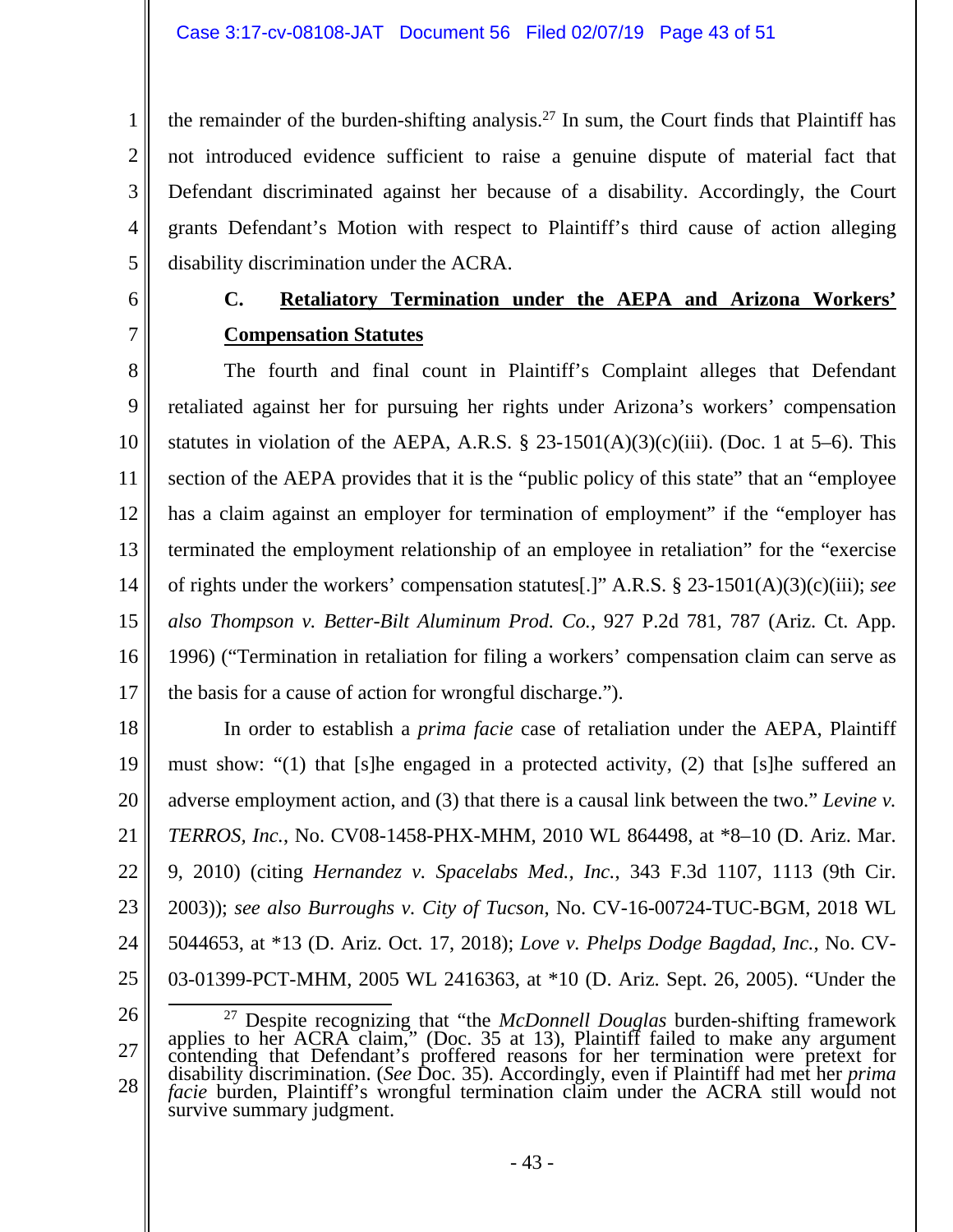AEPA the filing of a workers' compensation claim is a protected activity." *Levine*, 2010 WL 864498, at \*14 (citing A.R.S. § 23–1501(A)(3)(c)(iii)).

 The parties here do not dispute that Plaintiff suffered an adverse employment action, (*see* Docs. 32 at 11 n. 2, 13–14; 35 at 14–17), as she was terminated, (Doc. 1 at 6). Accordingly, the second element of Plaintiff's *prima facie* case is met. Rather, the contention lays in the first and third elements, as Defendant claims that Plaintiff cannot establish a *prima facie* case of retaliation because Plaintiff cannot show that she engaged in a protected activity nor demonstrate a causal connection between any purported protected activity and the adverse employment action she suffered. (Doc. 32 at 13).

10

1

2

3

4

5

6

7

8

9

#### 1. Whether Plaintiff Engaged in a Protected Activity

11 12 13 14 15 16 17 18 19 As to the first element, Defendant claims that "Plaintiff admits that she never exercised any rights under Arizona's workers' compensation statutes because she did not miss any work as a result of her wrist injury, . . . and never filled out any workers' compensation paperwork or otherwise sought benefits." (*Id.* at 13–14 (citing Doc. 33 ¶¶ 31–32)). Defendant also asserts that "Plaintiff admits she has no basis or evidence to support a claim of retaliation based on her alleged exercise of any right under the workers' compensation statutes." (*Id.* at 14). In support of these contentions, Defendant only cites its own Statement of Facts (Doc. 33 ¶¶ 31–32), which purports that the following portion of Plaintiff's deposition corroborates these statements:

20 21 22 23 24 25 26 27 28 Q: Did you fill out any workers' comp paperwork, like making a claim? A: I don't think so. Q: Yeah, I didn't see anything. That's why I was asking. Why do you think Walmart retaliated against you in some way for this workers' comp thing? Where does that claim come from? A: I don't know. Q: Okay. And you didn't miss any time as a result of your wrist injury, right? A: No. (Doc. 33-2 at 5, Plaintiff Depo. at 98: 8–99:10).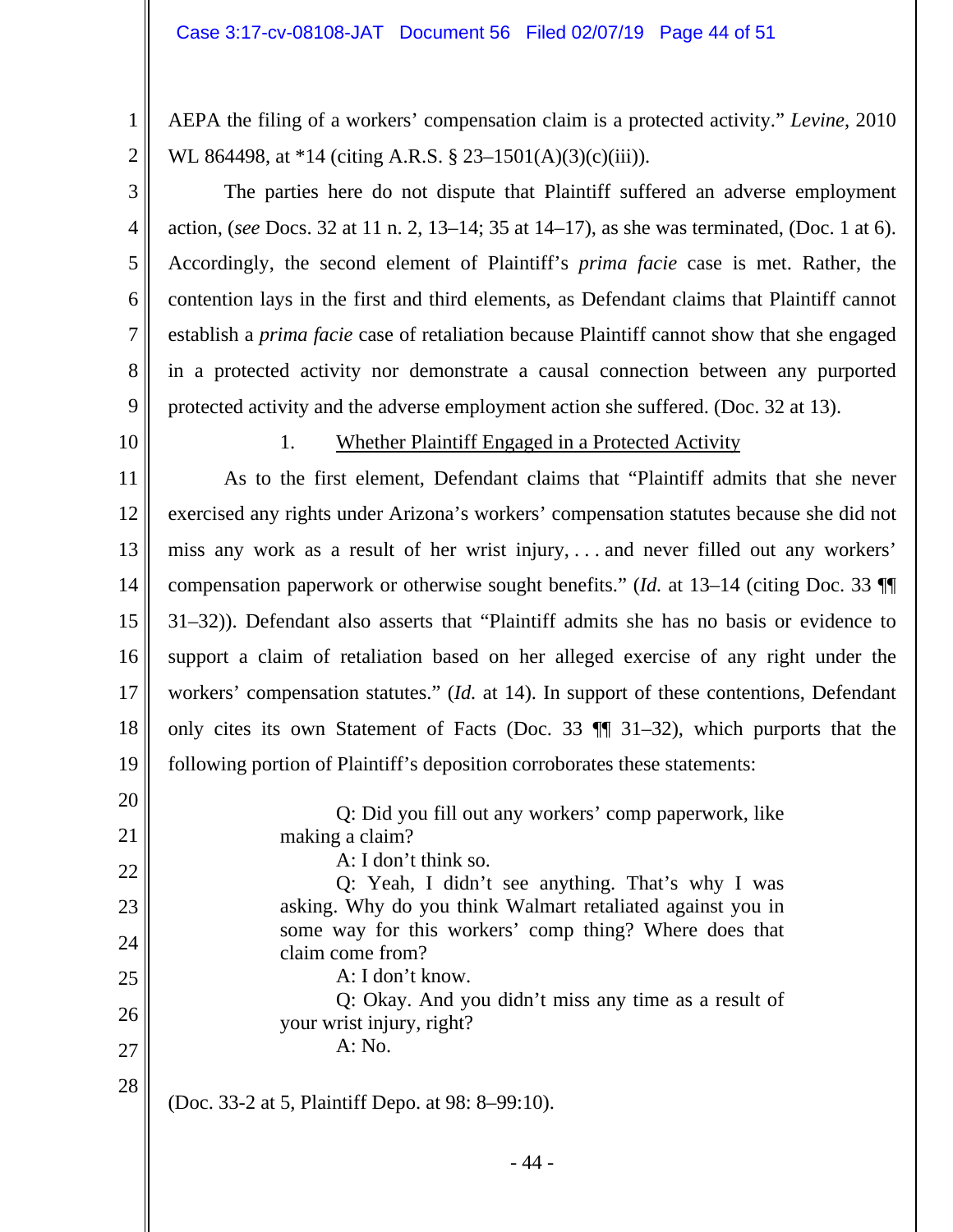As a preliminary matter, the Court notes that *nowhere* in Plaintiff's deposition testimony—or in any other portion of the record—does Plaintiff admit that "she has no basis or evidence to support a claim of retaliation," as Defendant claims, (Doc. 32 at 14). Rather, Plaintiff merely answered "I don't know" in response to questioning by counsel for Defendant. (Doc. 33-2 at 5, Plaintiff Depo. at 99:7). Moreover, while Plaintiff stated in her deposition that she did not miss any time as a result of her wrist injury, (Doc. 33-2 at 5, Plaintiff Depo. at 99:8–10), Plaintiff left her scheduled shift on May 24, 2016 to get x-rays and submit a post-accident drug screen in accordance with Defendant's company policy, (Docs. 33-3 ¶ 12; 36 ¶ 31).

10 11 12 13 14 15 16 17 18 19 20 21 22 Although Defendant asserts that "Plaintiff's reporting of her wrist injury[] is not tantamount to 'exercising a right under the workers' compensation statute,' for purposes of establishing that she engaged in a protected activity," (Doc. 32 at 13 (citing *Quinones v. Potter*, 661 F. Supp. 2d 1105, 1126–27 (D. Ariz. 2009)), the Court disagrees. However, Defendant's reliance on *Quinones v. Potter* is misplaced, as that case nowhere indicates that reporting of an on the job injury is not equivalent to engaging in protected activity under the workers' compensation statutes of Arizona.<sup>28</sup> Rather, the AEPA states that a wrongful termination claim can be brought against an employer "in retaliation for" the "exercise of rights under the workers' compensation statutes prescribed in chapter 6 of this title." A.R.S. § 23-1501(A)(3)(c)(iii); *see id.* at § 23-901 *et seq*. In particular, the workers' compensation statutes provide that injured employees shall be compensated "for loss sustained on account of the injury," including "medical, nurse and hospital services and medicines." A.R.S. § 23-1021.

23

1

2

3

4

5

6

7

8

9

24

Here, Plaintiff exercised her right to receive compensation under the workers'

- 45 -

<sup>25</sup>  26 27 28 <sup>28</sup> *Quinones v. Potter* involved an employee who alleged, in part, that her former<br>employer retaliated against her in violation of Title VII. *Quinones*, 661 F. Supp. 2d at<br>1117. There, the district court granted summar continued temporary light duty assignments, and requests for "time on the clock" to work<br>on her EEOC complaint did not constitute "protected activities," nor reasonably put her<br>former employer on notice that she was opposi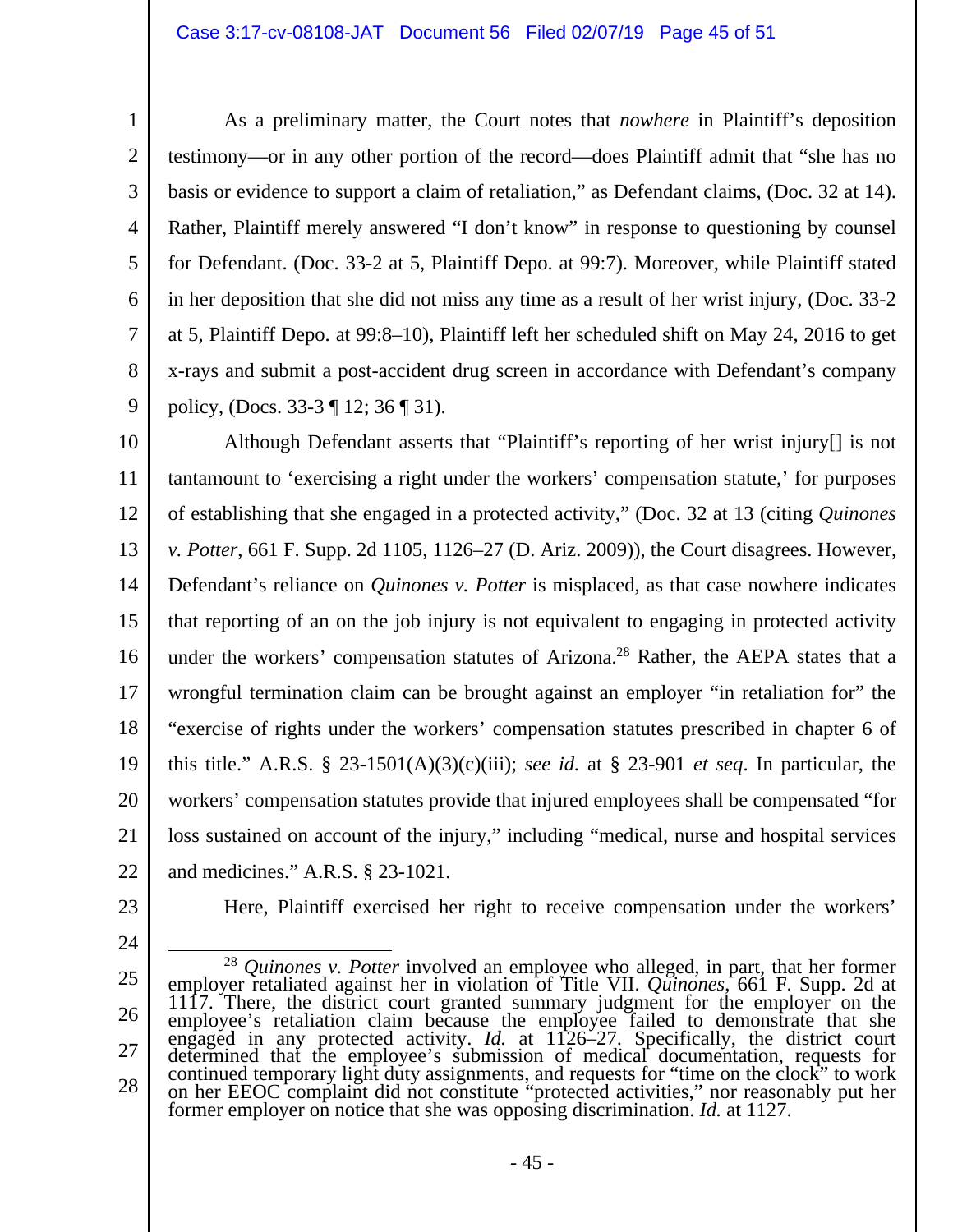1 2 3 4 5 6 7 8 9 10 11 12 13 compensation statutes by reporting her "accident and the injury resulting from the accident" to her employer on May 21, 2016 in accordance with A.R.S. § 23-908(E). (Docs. 33 ¶ 16; 36 ¶ 16). Although Plaintiff did not personally "file" a workers' compensation claim, she did fill out an Associate Incident Report on the date of her accident, (Doc. 36-1 at 12), which began Defendant's investigation into her accident, (*id.* at 32, 34–35, 42–43), and which ultimately resulted in the generation of a workers' compensation claim by Defendant on Plaintiff's behalf, (*id.* at 10, 14, 16). (*See* Doc. 36 ¶¶ 31–32). Plaintiff also requested additional medical treatment for her injuries from Ms. Vaughn beyond her initial visit to the clinic on May 24, 2016. (Docs. 36 ¶¶ 55–57; 36-1 at 30 (email from Ms. Vaughn on June 28, 2016 stating that Plaintiff requested medical care for her work injury on May 21, 2016)). As Plaintiff exercised her rights under § 23- 1021 of the workers' compensation statutes, the Court finds that Plaintiff engaged in protected activity. Therefore, Plaintiff has met the first element of her *prima facie* case.

- 14
- 15

# 2. Whether There is a Causal Link Between the Purported Protected Activity and Plaintiff's Termination

16 17 18 19 20 21 22 23 24 25 26 27 28 Although Defendant claims that Plaintiff cannot show a causal connection between any purported protected activity and the adverse employment action she suffered, (Doc. 32 at 13), the Court finds that Plaintiff has established this third element of her *prima faci*e case for retaliation. "To prove this 'causal link,' the employee must show that the employer's 'retaliatory motive played a part in the employment action.'" *Knox v. United Rentals Highway Techs., Inc.*, No. CIV07-0297-PHX-DKD, 2009 WL 806625, at \*5 (D. Ariz. Mar. 26, 2009) (quoting *Cohen v. Fred Meyer, Inc.*, 686 F.2d 793, 798 (9th Cir. 1982)). "[T]he plaintiff must make some showing sufficient for a reasonable trier of fact to infer that the defendant was aware that the plaintiff had engaged in protected activity." *Raad v. Fairbanks N. Star Borough Sch. Dist.*, 323 F.3d 1185, 1197 (9th Cir. 2003); *see also Stephens v. Nike, Inc.*, 611 F. App'x 896, 897 (9th Cir. 2015) (affirming summary judgment in favor of the employer on the plaintiff's Title VII retaliation claim where plaintiff "failed to raise a genuine dispute of material fact as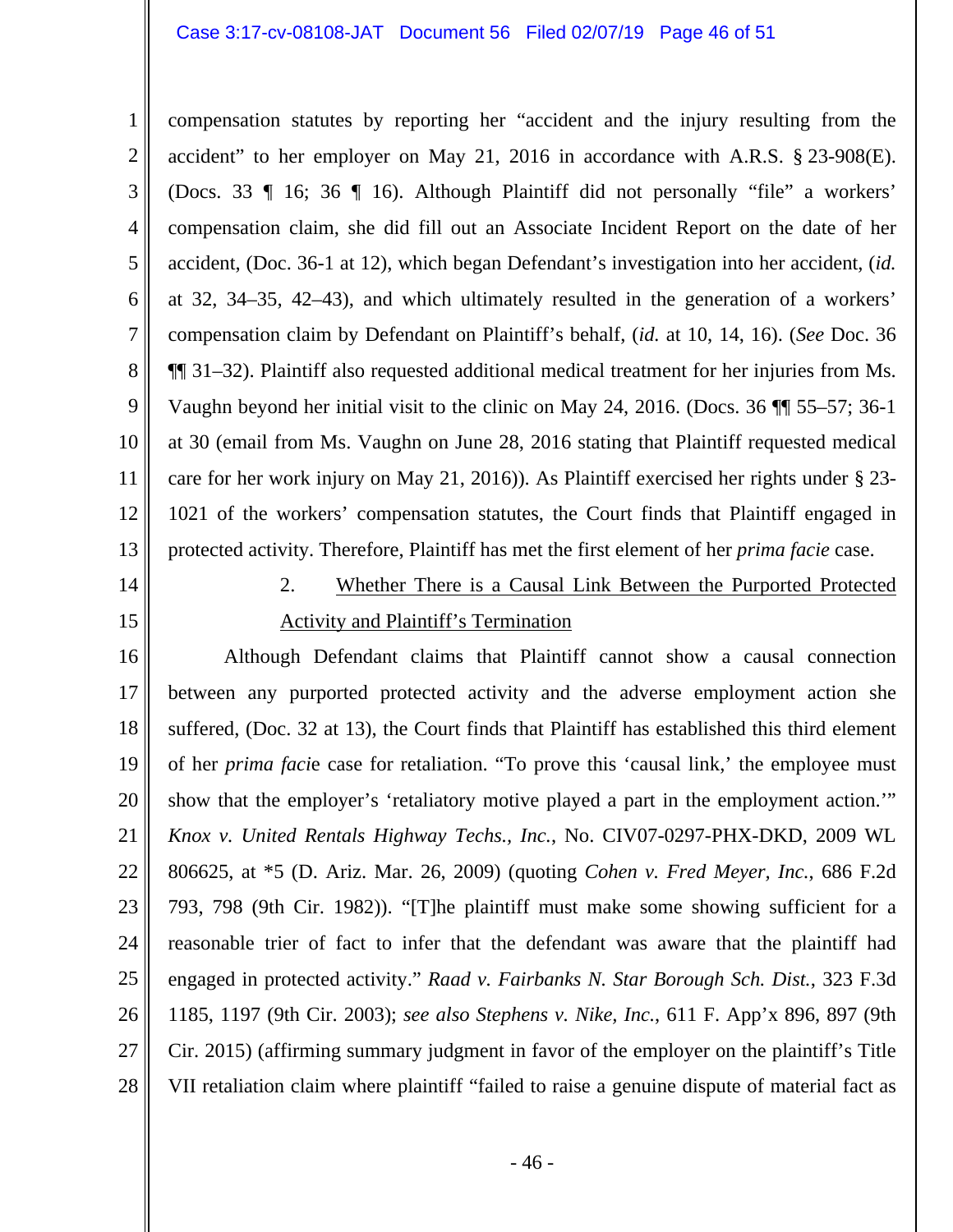to whether the relevant decision maker was aware of his protected activity").

2

1

3 4 5 6 7 8 9 10 11 12 13 14 15 16 17 18 19 20 21 22 Despite producing workers' compensation related paperwork in this litigation, (Doc. 36 ¶ 53), Defendant argues that there is no evidence "whatsoever" that Defendant "had any knowledge regarding [Plaintiff's] purported workers' compensation claim." (Doc. 37 at 9). Frankly, the Court finds it disingenuous for Defendant to argue that it was "not aware that Plaintiff submitted a workers' compensation claim when it terminated her employment," when Defendant filed Plaintiff's workers' compensation claim on her behalf. (*Id.*; *see* Docs. 36-1 at 10 (letter from the Industrial Commission of Arizona's Claims Division to Plaintiff on June 7, 2016, alerting Plaintiff that her "employer's insurance carrier has been notified of [her] claim"); 36-1 at 35 (noting that Manager Investigation Report completed by Mr. Deese was mailed to Claims Management, Inc. by Debra Vaughn on May 26, 2016 via USPS)). Furthermore, an email chain in the record between Debra Vaughn, Defendant's Personnel Coordinator, and Jason Krongaard, Defendant's Market Asset Protection Manager, clearly demonstrates that Defendant knew of Plaintiff's workers' compensation claim prior to Plaintiff's termination on July 22, 2016. (Doc. 36-1 at 29–30). Specifically, Ms. Vaughn emailed Mr. Krongaard on June 28, 2016—almost an entire month before Plaintiff's termination—stating: "I need direction in regards to Carol Whitmire. She is requesting medical care for her work injury on 5/21/2016 [for] Claim #C6477157." (*Id.* at 30). In addition to proving that Defendant had actual knowledge of Plaintiff's workers' compensation claim, this email also demonstrates that Defendant was aware of Plaintiff's requests for additional medical treatment for her work-related injury. (*See* Doc. 36 ¶¶ 55–57).

23 24 25 26 27 28 Moreover, the Ninth Circuit has held that "causation can be inferred from timing alone where an adverse employment action follows on the heels of protected activity." *Villiarimo v. Aloha Island Air, Inc.*, 281 F.3d 1054, 1065 (9th Cir. 2002) (citations omitted); *see also Ray v. Henderson*, 217 F.3d 1234, 1244 (9th Cir. 2000) ("That an employer's actions were caused by an employee's engagement in protected activities may be inferred from proximity in time between the protected action and the allegedly

- 47 -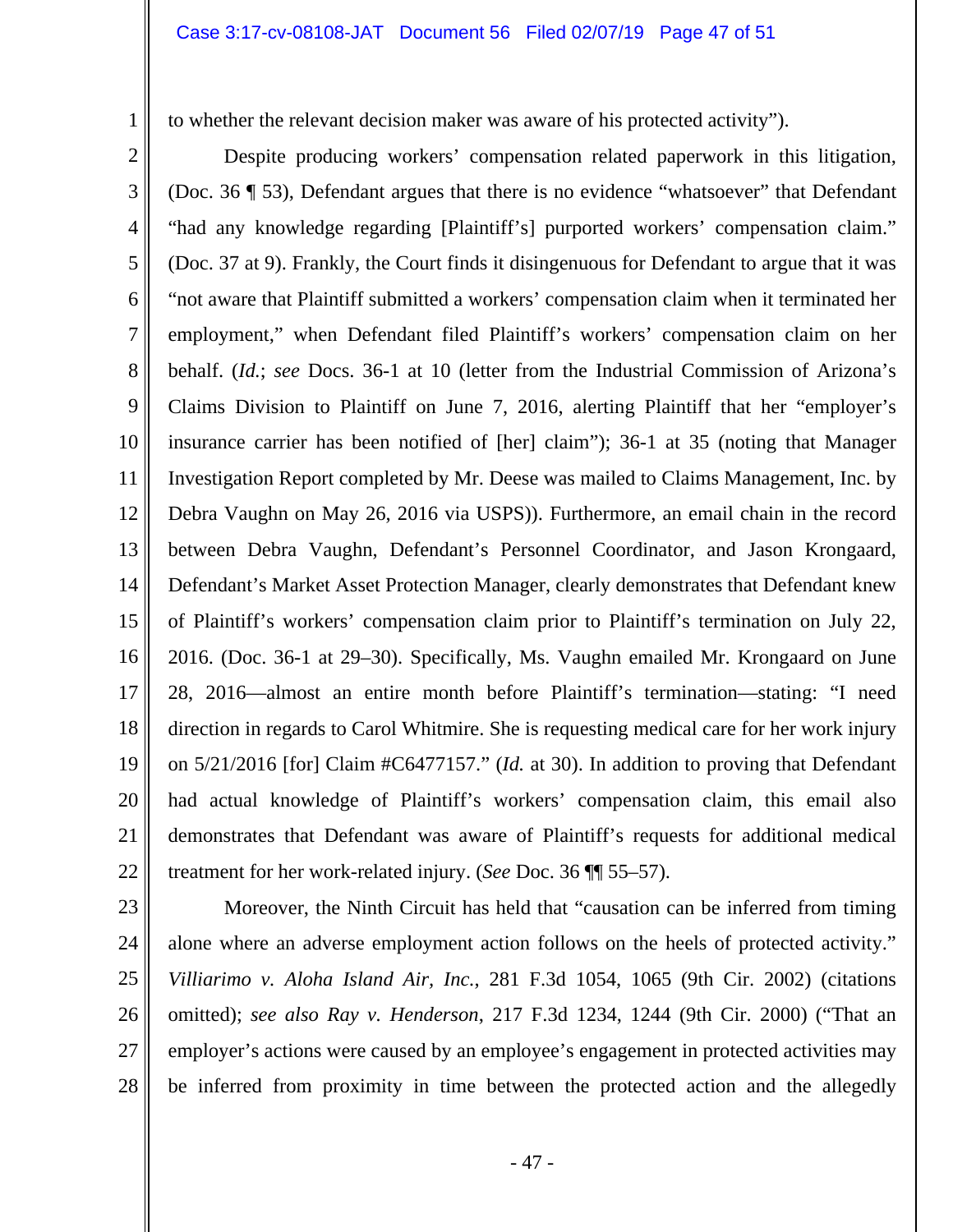1 2 3 4 5 6 7 8 9 10 11 12 retaliatory employment decision.") (citation and internal quotations omitted). Here, Plaintiff asserts that her "retaliation claim is premised on the fact that she was terminated practically in the midst of Wal-Mart's 'handling' of her workers' compensation claim and her asking for additional medical treatment." (Doc. 35 at 15). A period of 62 days elapsed from the time Plaintiff first filled out an incident report on the date of her injury (May 21, 2016) to the date of her termination (July 22, 2016). (Doc. 35 at 15–16); (*see also* Docs. 33 ¶ 26; 36-1 at 12). Moreover, from the date Plaintiff first obtained treatment for her wrist injury on May 24, 2016, 59 days passed to the date of her termination. (Doc. 35 at 15–16). Finally, from June 7, 2016—the date on which Plaintiff requested additional medical treatment for her work injury from Ms. Vaughn—just 45 days elapsed to the date of Plaintiff's termination. (*Id.*; *see also* Docs. 36 ¶¶ 55–57; 36-1, Decl. of Plaintiff ¶¶ 26– 27).

13 14 15 16 17 18 19 20 21 22 23 24 25 26 27 28 The Ninth Circuit has held that adverse employment actions occurring within similar intervals of time after protected activity support an inference of causation. *See Thomas v. City of Beaverton*, 379 F.3d 802, 812 (9th Cir. 2004) (concluding that seven week lapse between protected activity and adverse employment action was sufficient evidence of causation); *Miller v. Fairchild Indus.*, 885 F.2d 498, 505 (9th Cir. 1989) (holding that a *prima facie* case of causation was established when discharges occurred forty-two and fifty-nine days after protected activity); *Yartzoff v. Thomas*, 809 F.2d 1371, 1376 (9th Cir. 1987) (holding that sufficient evidence of causation existed where adverse employment actions occurred less than three months after complaint filed, two weeks after charge first investigated, and less than two months after investigation ended); *see also Coszalter v. City of Salem*, 320 F.3d 968, 977 (9th Cir. 2003) ("Depending on the circumstances, three to eight months is easily within a time range that can support an inference of retaliation."). Accordingly, the Court finds that sufficient evidence of a causal link exists between Plaintiff's protected activity and her termination from Defendant's employ. Therefore, Plaintiff has provided sufficient evidence to make out a *prima facie* case of retaliatory discharge in violation of A.R.S. § 23-1501(A)(3)(c)(iii).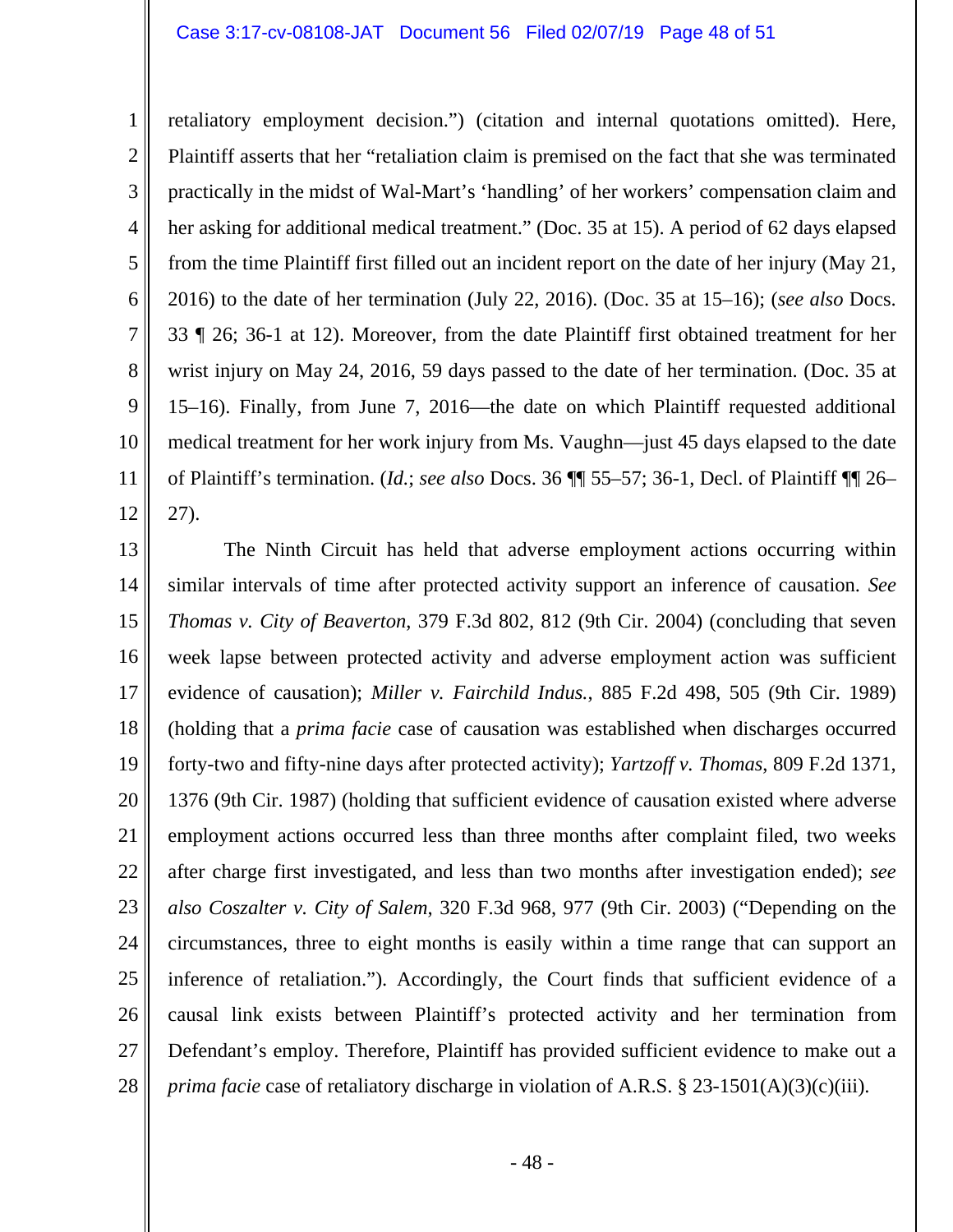2 3

4

5

6

7

1

# 3. Legitimate, Non-Retaliatory Reason and Pretext

 "If Plaintiff provides sufficient evidence to make out a *prima facie* case of retaliation, then the burden shifts to Defendant to articulate some legitimate, nonretaliatory reason for its actions." *Levine*, 2010 WL 864498, at \*8 (citing *Porter v. California Dep't of Corrections*, 419 F.3d 885, 894 (9th Cir. 2005)). "If Defendant sets forth such a reason, then Plaintiff must show that Defendant's proffered reason is merely pretext for the underlying retaliatory motive."29 *Id.*

8 9 10 11 12 13 14 15 16 17 Here, Defendant has met its burden of articulating a legitimate, non-retaliatory reason for terminating Plaintiff. Specifically, Defendant stated that Plaintiff was fired because Walmart had a good faith basis to believe Plaintiff was impaired by marijuana at work on May 24, 2016 based on the results of her positive drug test. (Doc. 32 at 14 ("Plaintiff was terminated because she tested positive for marijuana, and Walmart has a bright-line policy of terminating employees who test positive for a Schedule I controlled substance like marijuana, including medical marijuana cardholders who are deemed to be impaired at work."). Therefore, the deciding question is whether Plaintiff has produced enough evidence from which a reasonable factfinder could conclude that Defendant's proffered reason was pretext for retaliation.

18

19 In this case, Plaintiff has not offered any evidence suggesting that Defendant did not honestly believe its legitimate, non-retaliatory reason for terminating her, nor argued

<sup>21</sup>  22 23 24 25 26 27 28 <sup>29</sup> Although the district court has previously applied this *McDonnell Douglas* burden-shifting framework in the context of a retaliatory discharge claim under A.R.S. § 23-1501(A)(3)(c)(iii), the Court could find not fin  $25-1501(A)(5)(c)(iii)$ , the Court could find not find any opinions from the Arizona Court<br>of Appeals or Arizona Supreme Court applying this framework to a claim under<br>A.R.S. § 23-1501(A)(3)(c)(iii). Nevertheless, the Arizona C *agree . . . that the framework likewise applies to claims under § 23–1501*." *Czarny v. Hyatt Residential Mktg. Corp.*, No. 1 CA-CV 16-0577, 2018 WL 1190051, at \*2 (Ariz. Ct. App. Mar. 8, 2018) (emphasis added). Pursuant to Rule 111 of the Supreme Court of Arizona, the Court recognizes that *Czarny v. Hyatt Residential Mktg. Corp.* is a Arizona, the Court recognizes that  $C_{zarny}$  v. Hyatt Residential Mktg. Corp. is a memorandum decision and, thus, is not precedential. AZ ST S CT Rule 111(c). However, this memorandum decision may be cited for persuasive value, as it is here, since "it was issued on or after January 1, 2015; no opinion adequately addresses the issue before the court; and the citation is not to a depublished opinion or a depublished portion of an opinion." *Id.*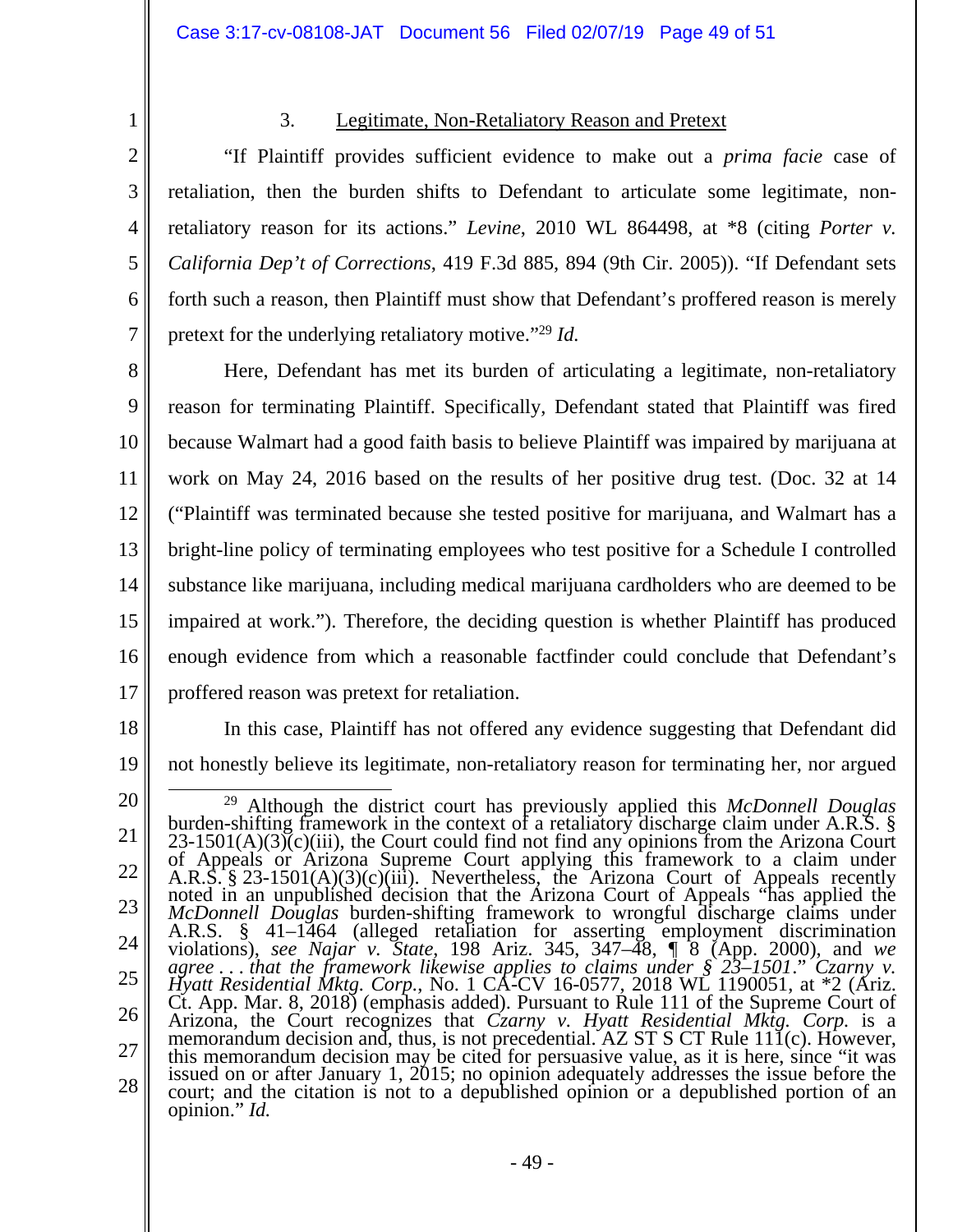1 2 3 4 5 6 7 that the reasons provided by Defendant were pretext for retaliation. (*See* Doc. 35). At most, there is temporal proximity between Plaintiff's protected activity under Arizona's workers' compensation statutes and her termination, which is not enough to sustain a claim for retaliatory discharge. As Plaintiff has failed to point to evidence of pretext, the Court is unable to determine that there is a genuine dispute of material fact on this claim. Accordingly, the Court grants summary judgment for Defendant on Plaintiff's Fourth Cause of Action alleging retaliatory discharge under the AEPA.

8

**IV. CONCLUSION** 

- 9 10 // //
- 11 //
- 12 //
- 13 //
- 14 //
- 15 //
- 16 //
- 17 //
- 18 //
- 19 //
- 20 //
- 21 //
- 22 //
- 
- 23 //
- 24 //
- 25 //
- 26 //
- 27

//

//

28

- 50 -